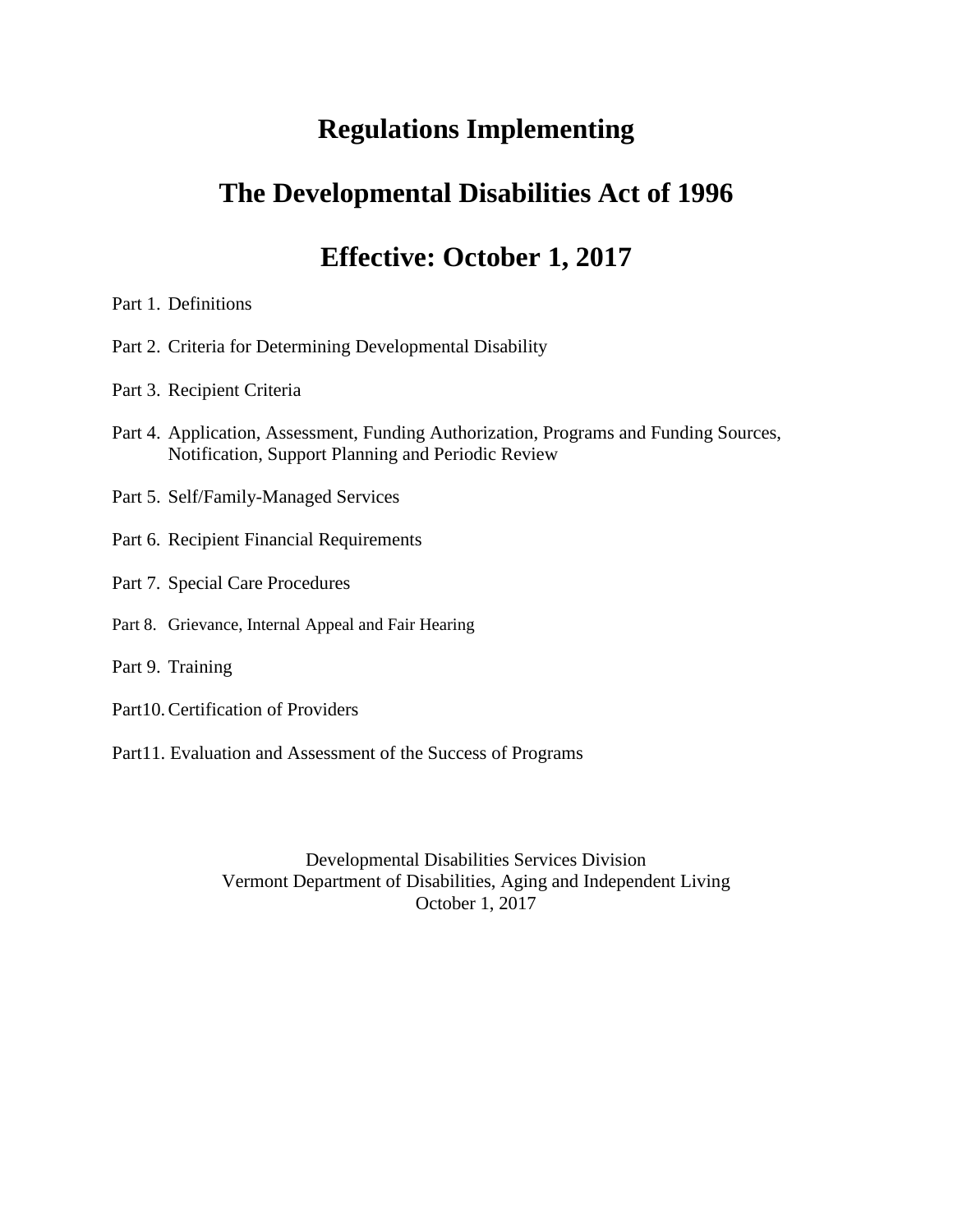## **TABLE OF CONTENTS**

| Part 2 | Criteria for determining                                                         |  |
|--------|----------------------------------------------------------------------------------|--|
|        |                                                                                  |  |
|        |                                                                                  |  |
| 2.2    |                                                                                  |  |
| 2.3    |                                                                                  |  |
| 2.4    |                                                                                  |  |
| 2.5    | Criteria for determining whether a school-age child or adult has                 |  |
|        |                                                                                  |  |
| 2.6    | Process for determining whether a school-aged child or adult has an intellectual |  |
|        |                                                                                  |  |
| 2.7    | Criteria for determining whether a school-age child or adult has an Autism       |  |
|        |                                                                                  |  |
|        | Spectrum Disorder and is a person with                                           |  |
|        |                                                                                  |  |
| 2.8    |                                                                                  |  |
| 2.9    | Criteria for determining whether a person has Autism Spectrum Disorder 14        |  |
| 2.10   | Essential components of an assessment to determine Autism Spectrum Disorder      |  |
|        |                                                                                  |  |
| 2.11   |                                                                                  |  |
| 2.12   | Criteria for assessing adaptive behavior in a school-age child or adult 17       |  |
| 2.13   |                                                                                  |  |
| 2.14   |                                                                                  |  |
| Part 3 |                                                                                  |  |
| 3.1    |                                                                                  |  |
| 3.2    |                                                                                  |  |
| 3.3    |                                                                                  |  |
| 3.4    |                                                                                  |  |
| 3.5    |                                                                                  |  |
|        |                                                                                  |  |
| Part 4 | Application, Assessment, Funding Authorization, Programs and Funding Sources,    |  |
|        |                                                                                  |  |
| 4.1    |                                                                                  |  |
| 4.2    |                                                                                  |  |
| 4.3    |                                                                                  |  |
| 4.4    |                                                                                  |  |
| 4.5    |                                                                                  |  |
| 4.6    |                                                                                  |  |
| 4.7    |                                                                                  |  |
| 4.8    |                                                                                  |  |
|        |                                                                                  |  |
| 4.9    |                                                                                  |  |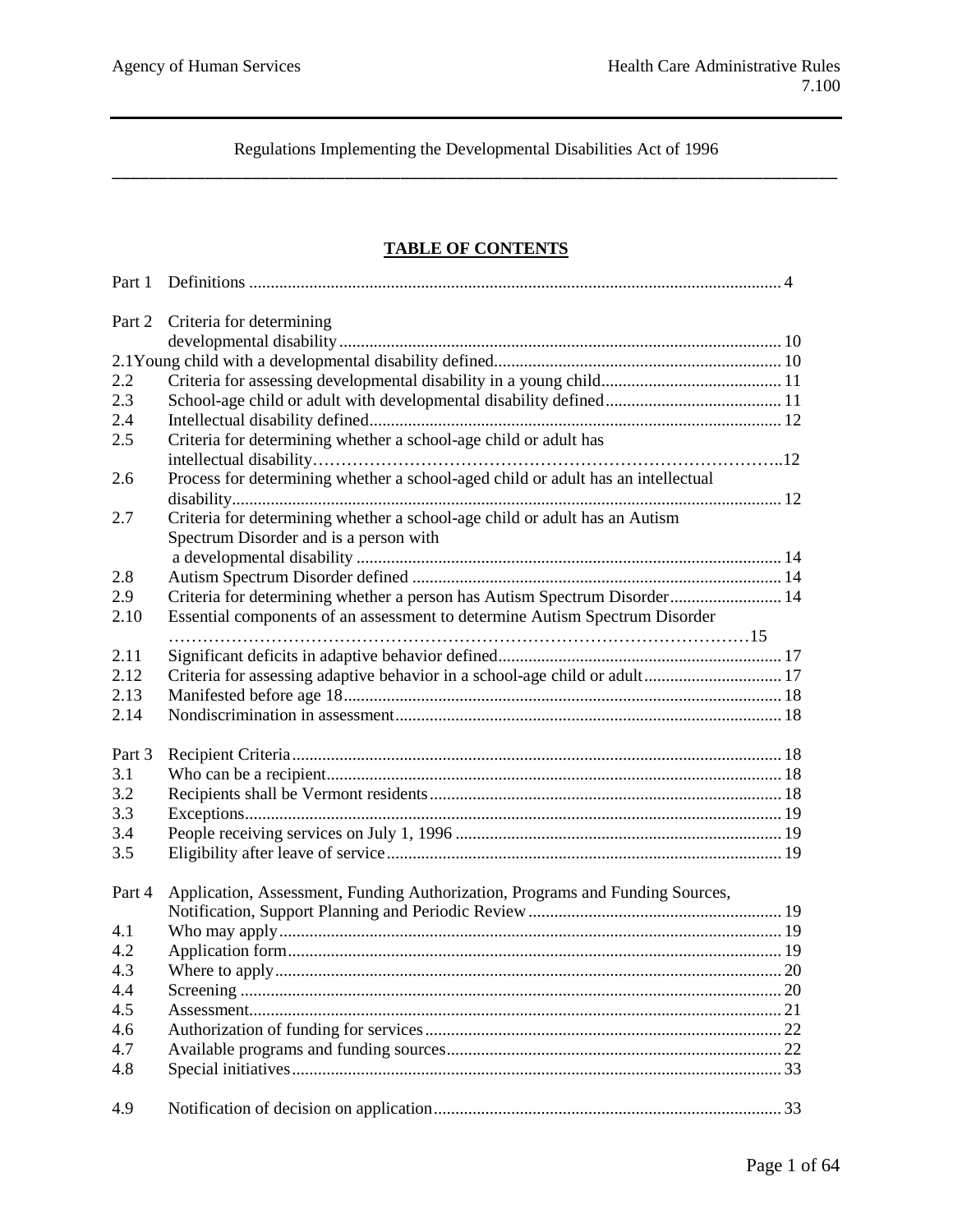## Regulations Implementing the Developmental Disabilities Act of 1996

| 4.10   |                                                                          |  |
|--------|--------------------------------------------------------------------------|--|
| 4.11   |                                                                          |  |
| 4.12   |                                                                          |  |
| 4.13   |                                                                          |  |
| 4.14   |                                                                          |  |
| 4.15   |                                                                          |  |
| 4.16   |                                                                          |  |
| 4.17   |                                                                          |  |
| 4.18   |                                                                          |  |
|        |                                                                          |  |
| Part 5 |                                                                          |  |
| 5.1    |                                                                          |  |
| 5.2    | Responsibilities of an individual or family member who                   |  |
|        |                                                                          |  |
| 5.3    |                                                                          |  |
| 5.4    |                                                                          |  |
| 5.5    | Responsibilities of a Supportive ISO when an individual or family member |  |
|        |                                                                          |  |
| 5.6    | Determination that the individual or family member is unable to          |  |
|        |                                                                          |  |
| 5.7    | Responsibilities of an individual or family member who                   |  |
|        |                                                                          |  |
|        |                                                                          |  |
| Part 6 |                                                                          |  |
| 6.1    |                                                                          |  |
| 6.2    |                                                                          |  |
| 6.3    |                                                                          |  |
|        |                                                                          |  |
| Part 7 |                                                                          |  |
| 7.1    |                                                                          |  |
| 7.2    |                                                                          |  |
| 7.3    |                                                                          |  |
| 7.4    |                                                                          |  |
| 7.5    |                                                                          |  |
| 7.6    |                                                                          |  |
| 7.7    |                                                                          |  |
| 7.8    |                                                                          |  |
| 7.9    |                                                                          |  |
| 7.10   |                                                                          |  |
|        |                                                                          |  |
| Part 8 |                                                                          |  |
| 8.1    |                                                                          |  |
| 8.2    |                                                                          |  |
| 8.3    |                                                                          |  |
| 8.4    |                                                                          |  |
| 8.5    |                                                                          |  |
|        |                                                                          |  |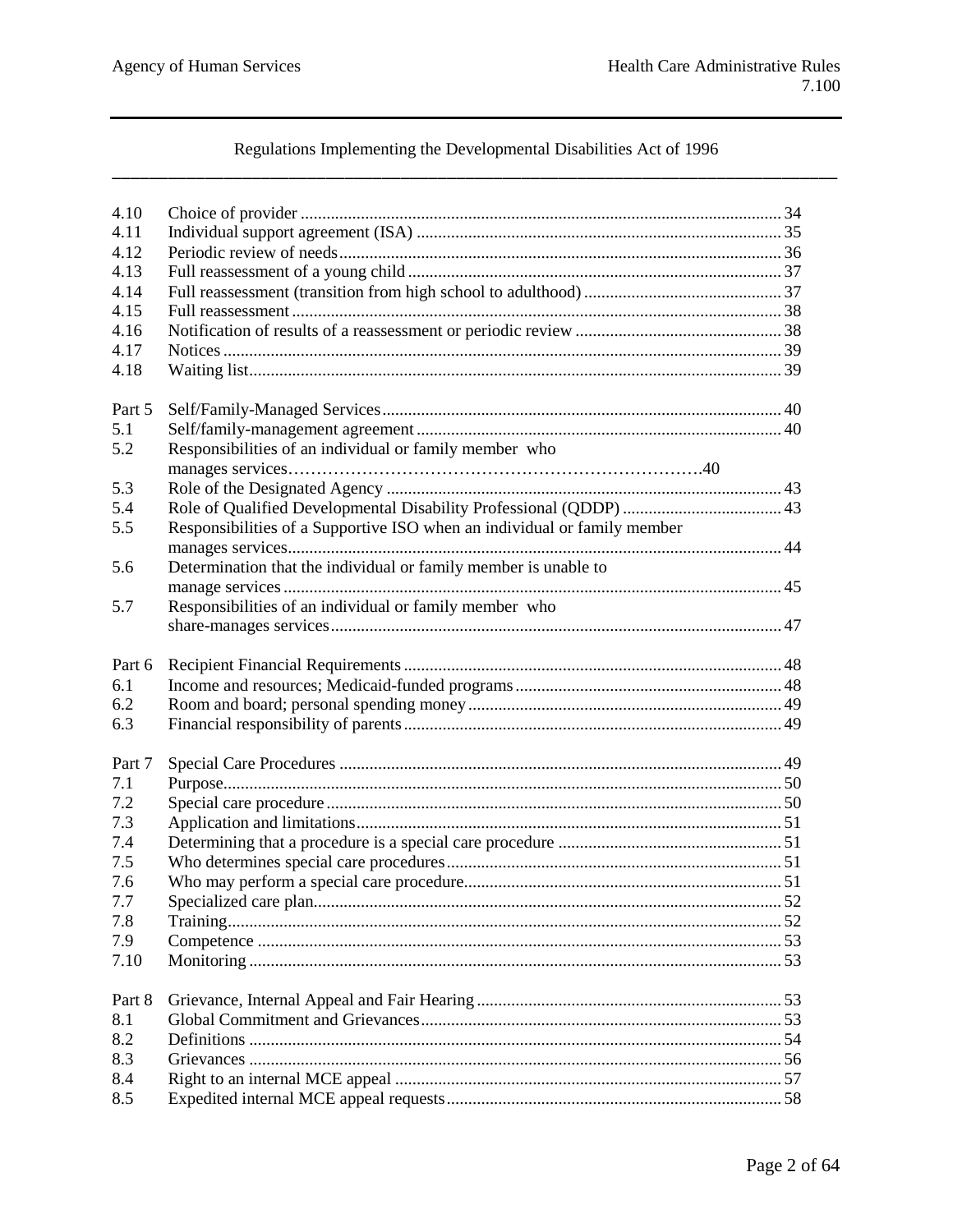## Regulations Implementing the Developmental Disabilities Act of 1996

| 8.6    |                                                                             |  |
|--------|-----------------------------------------------------------------------------|--|
| 8.7    |                                                                             |  |
| 8.8    |                                                                             |  |
| 8.9    |                                                                             |  |
| 8.10   |                                                                             |  |
| 8.11   |                                                                             |  |
| Part 9 |                                                                             |  |
| 9.1    |                                                                             |  |
| 9.2    |                                                                             |  |
| 9.3    | Agency and Supportive Intermediary Support Organization responsibilities 62 |  |
| 9.4    |                                                                             |  |
| 9.5    |                                                                             |  |
| 9.6    |                                                                             |  |
|        |                                                                             |  |
|        |                                                                             |  |
| 10.1   |                                                                             |  |
| 10.2   |                                                                             |  |
| 10.3   |                                                                             |  |
|        |                                                                             |  |
| 10.4   |                                                                             |  |
| 10.5   |                                                                             |  |
| 10.6   |                                                                             |  |
|        |                                                                             |  |
|        |                                                                             |  |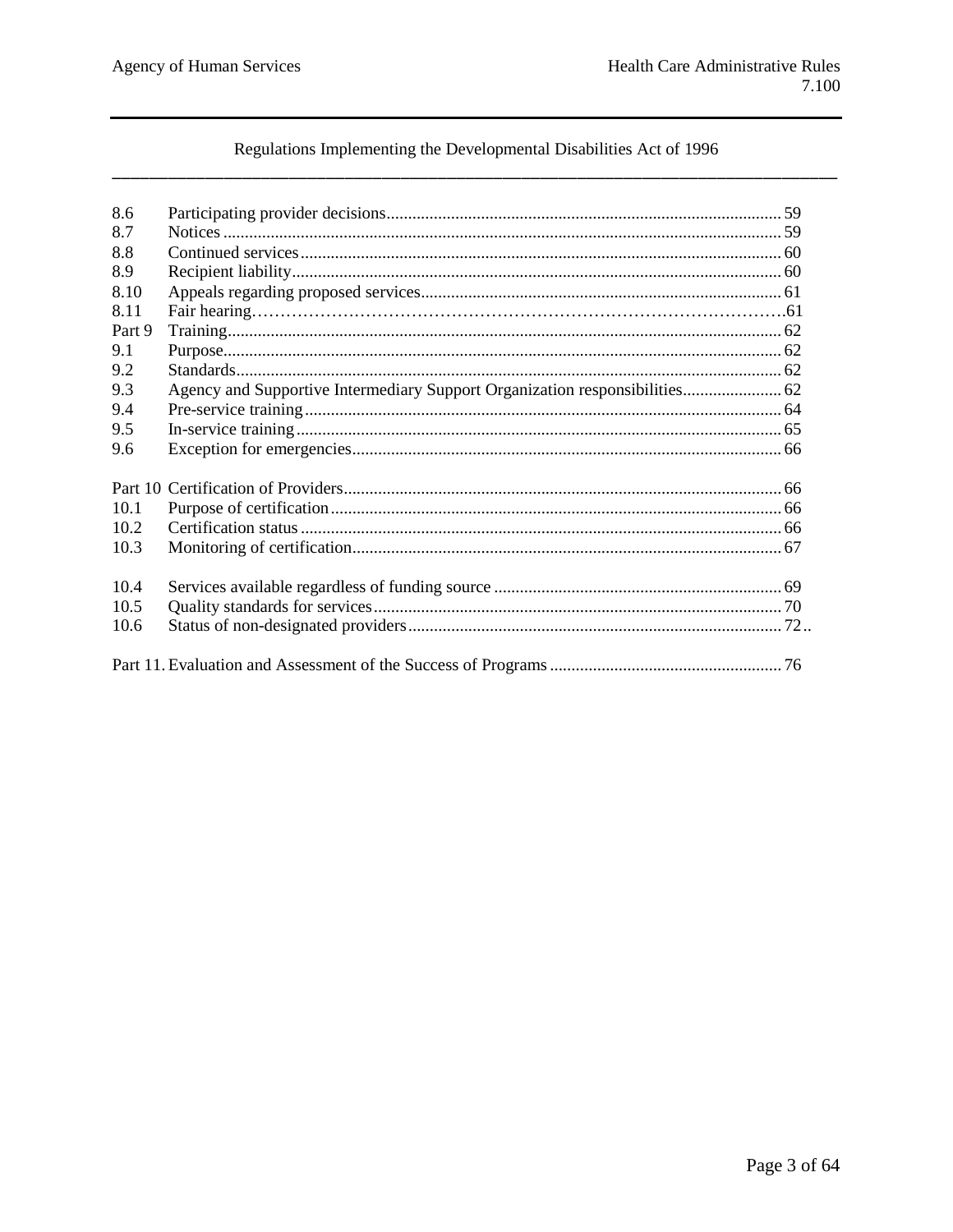## **Part 1. Definitions**

The following terms are defined for the purpose of these regulations.

1.1 **"Adult"** means a person age 18 or older. The term includes people age 18 or older who attend school.

1.2 **"Agency"** means the responsible designated agency or specialized service agency.

1.3 **"Appeal"** means a request for an internal review of an action by the Department or a designated agency or a specialized service agency (DA/SSA). (See Part 8).

1.4 **"Applicant"** means a person who files a written application for services, supports or benefits in accordance with Part 4 of these regulations. If the applicant is a guardian or family member or a designated agency, the term "applicant" also includes the person with a developmental disability. 1.5

**"Authorized Funding Limit"** (AFL) means all funding related to an individual's home and community-based services budget, including the administration amount available to transfer (as specified in division policy), but does not include: funding for state and local crisis services, the Fiscal Employer/Agent and statewide communication resources.

1.6 **"Certification"** means the process by which the Department of Disabilities, Aging and Independent Living determines whether a provider meets minimum standards for receiving funds it administers to provide services or supports to people with developmental disabilities.

1.7 **"Certified provider"** means an agency that has as one of its primary purposes to deliver services and supports for people who have developmental disabilities and that currently is certified by the Department of Disabilities, Aging and Independent Living in accordance with Part 10 of these regulations.

1.8 **"Clinical Services"** means assessment; individual, family and group therapy; and medication or medical services provided by clinical or medical staff, including a qualified clinician, therapist, psychiatrist or nurse. Clinical Services are medically necessary services and equipment (such as dentures, eyeglasses, assistive technology) that cannot be accessed through the Medicaid State Plan.

1.9 **"Commissioner"** means the Commissioner of the Department of Disabilities, Aging and Independent Living.

1.10 **"Community Supports"** means support provided to assist individuals to develop skills and social connections. The supports may include teaching and/or assistance in daily living, support to participate in community activities, and building and sustaining healthy personal, family and community relationships. Community Supports may involve individual supports or group supports (two or more people). Supports must be provided in accordance with the desires of the individual and their Individual Support Agreement and take place within settings that afford opportunities for choice and inclusion that are consistent with federal home and community-based services rules.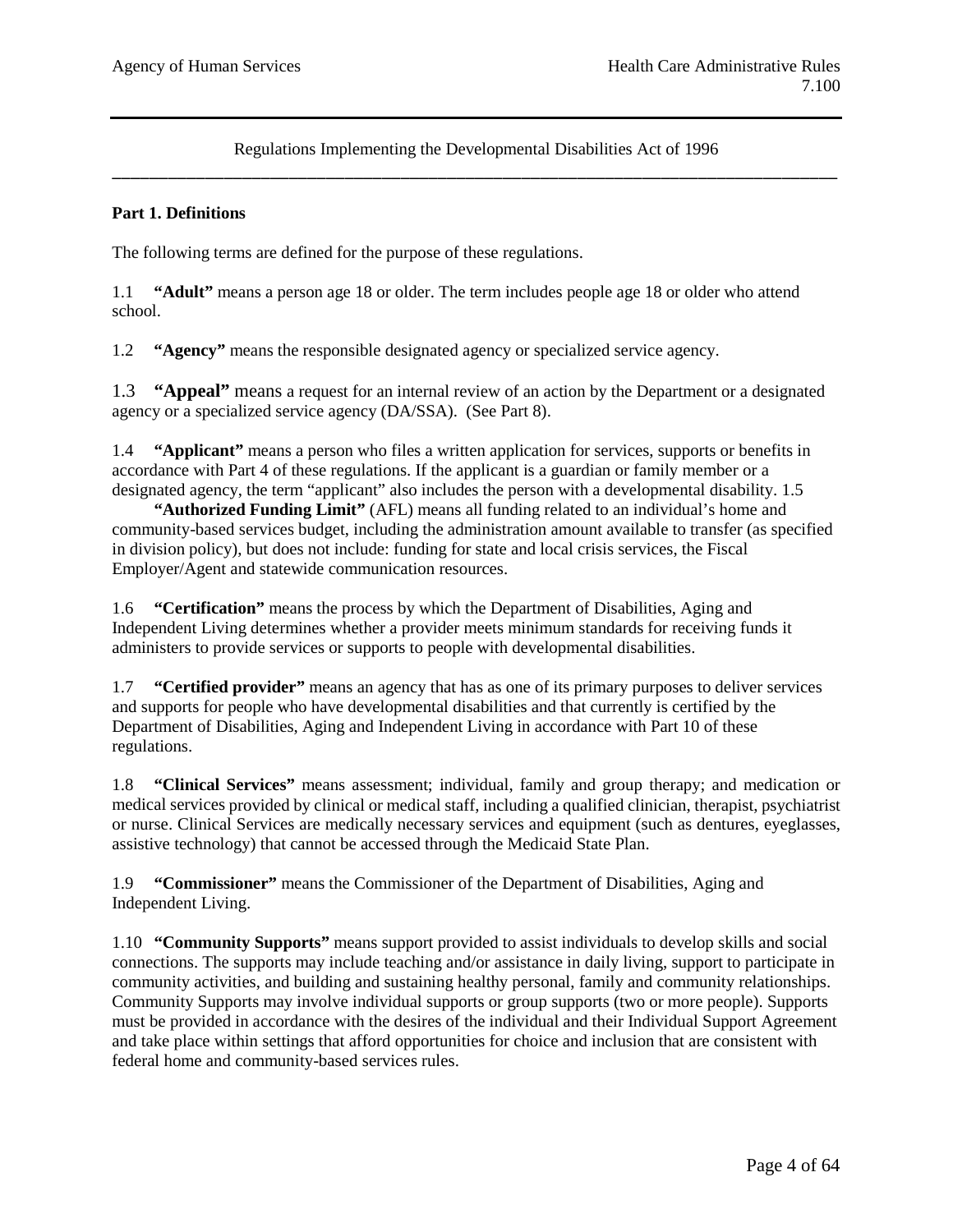1.11 **"Crisis Services"** means time-limited, intensive supports provided for individuals who are currently experiencing, or may be expected to experience, a psychological, behavioral, or emotional crisis. Crisis Services may include crisis assessment, support and referral or crisis beds and may be individualized, regional or statewide.

1.12 **"Day"** means calendar day, not business day, unless otherwise specified.

1.13**"Department"** means the Department of Disabilities, Aging and Independent Living.

1.14**"Designated Agency"** (DA) means an agency designated by the Department, pursuant to 18 V.S.A. §8907, and the regulations implementing that law, to oversee, provide and ensure the delivery of services and/or service authorizations for eligible individuals with developmental disabilities in an identified geographic area of the state. The requirements for being a DA are explained in the Department's *Administrative Rules on Agency Designation*.

1.15 **"Designated Representative"** means an individual, either appointed by an applicant for or recipient of developmental disabilities services or authorized under State or other applicable law, to act on behalf of the applicant or recipient in obtaining a determination or in participating in any of the levels of the appeal, fair hearing or grievance process. Unless otherwise stated in these regulations, the designated representative has all of the rights and responsibilities of an applicant or recipient in obtaining a determination or in dealing with any of the levels of the appeal, fair hearing or grievance process.

1.16 **"Developmental Disability"** (DD) means an intellectual disability or an Autism Spectrum Disorder which occurred before age 18 and which results in significant deficits in adaptive behavior that manifested before age 18 (See Part 2). Temporary deficits in cognitive functioning or adaptive behavior as the result of severe emotional disturbance before age 18 are not a developmental disability. The onset after age 18 of impaired intellectual or adaptive functioning due to drugs, accident, disease, emotional disturbance, or other causes is not a developmental disability.

1.17 **"Division"** means the Developmental Disabilities Services Division (DDSD) within the Department.

1.18 **"Employment Supports"** means support provided to assist transition age youth and adults in establishing and achieving work and career goals. Employment supports include assessment, employer and job development, job training and ongoing support to maintain a job, and may include environmental modification, adaptive equipment and transportation, as necessary.

1.19 **"Family"** means a group of individuals that includes a person with a developmental disability and that is related by blood, marriage or adoption or that considers itself a family based upon bonds of affection, which means enduring ties that do not depend upon the existence of an economic relationship.

1.20 **"Fiscal Employer/Agent "** (FE/A**)** means an organization that is:

(a) Qualified under Internal Revenue Service rules to pay taxes and provide payroll services for employers as a fiscal agent; and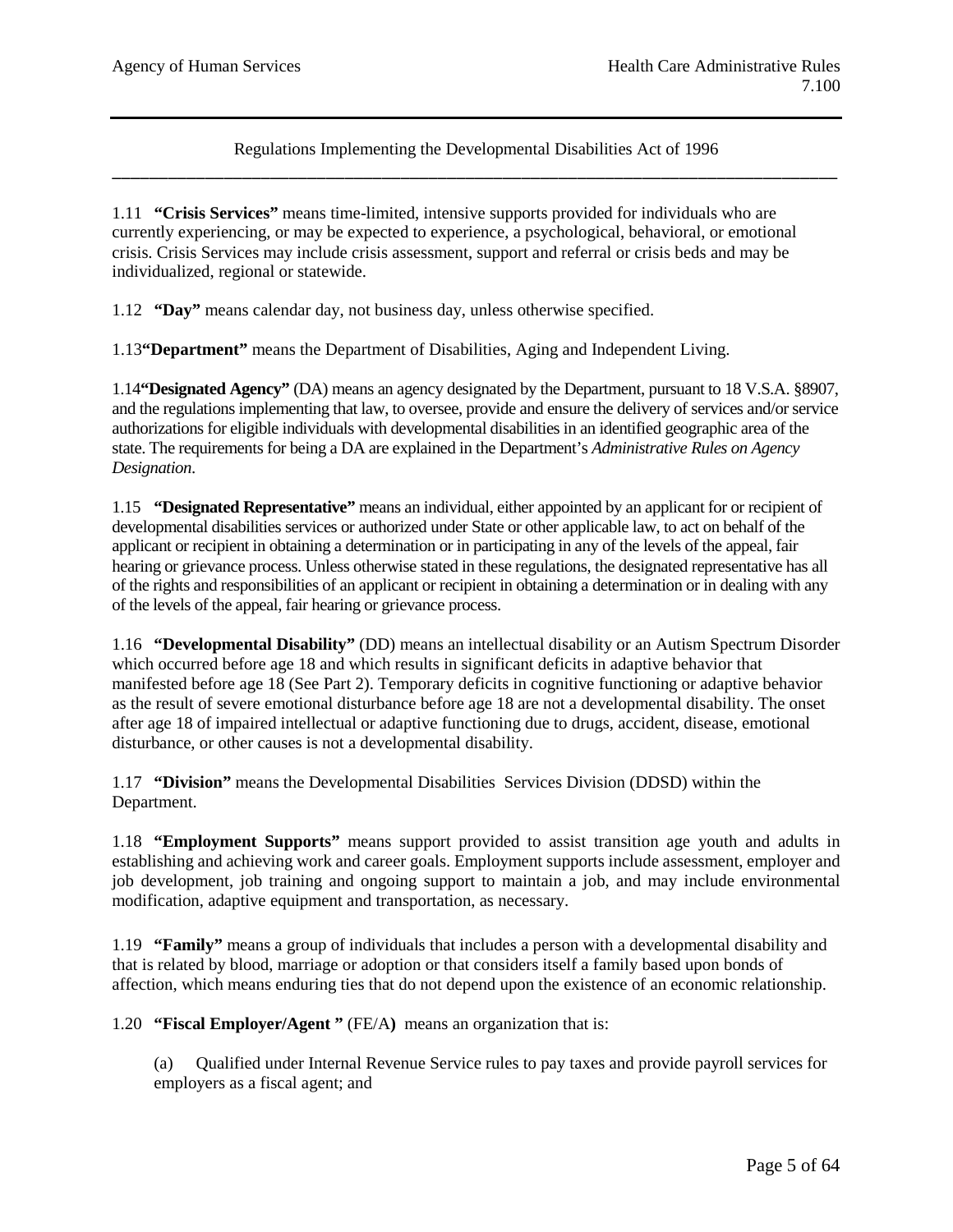(b) Under contract with the Department to handle payroll duties for shared living providers who hire workers and recipients or families who choose to self/family-manage services.

1.21 **"Global Commitment to Health Section 1115 Demonstration ("Demonstration")** means the Section 1115 Demonstration under which the Federal government waives certain Medicaid coverage and eligibility requirements found in Title XIX of the Social Security Act.

1.22 **"Home and Community-Based Services"** (HCBS) means an array of long term services developed to support an individual to live and participate in his/her home and community rather than in an institutional setting, consistent with Centers for Medicare and Medicaid Services (CMS) federal HCBS Rules.

1.23 **"Home Supports"** means services, supports and supervision provided for individuals in and around their residences up to 24 hours a day, seven days a week (24/7). Services include support for individuals to acquire and retain life skills and improve and maintain opportunities and experiences for individuals to be as independent as possible in their home and community. Services include maintaining health and safety and home modifications required for accessibility related to an individual's disability, including cost-effective technology that promotes safety and independence in lieu of paid direct support. Home supports shall be in compliance with HCBS rules which emphasize choice, control, privacy, tenancy rights, autonomy, independence and inclusion in the community.

1.24 **"Individual"** means a young child, a school-age child or an adult with a developmental disability.

1.25 **"Individual Support Agreement"** (ISA) means the agreement between an individual and an agency or Supportive Intermediary Service Organization that describes the plan of services and supports.

1.26 **"In-service training"** means training that occurs after a worker has been employed or is under contract. In-service training is intended to promote professional development and increase skills and knowledge.

1.27 **"Network"** means providers enrolled in the Vermont Medicaid program who are designated by the Commissioner to provide or arrange developmental disabilities services and who provide services on an ongoing basis to recipients.

1.28 **"Pre-service training"** means training that occurs before workers are alone with a person with developmental disabilities.

1.29 **"Provider"** means a person, facility, institution, partnership or corporation licensed, certified or authorized by law to provide health care service to a recipient during that individual's medical care, treatment or confinement. A provider cannot be reimbursed by Medicaid unless they are enrolled with Medicaid; however, a provider may enroll to serve only a specific recipient. A developmental home provider, employee of a provider, or an individual or family that self/family-manages services is not a provider for purposes of these regulations.

1.30 **"Psychologist"** means a person licensed to practice psychology in the state where the evaluation occurred.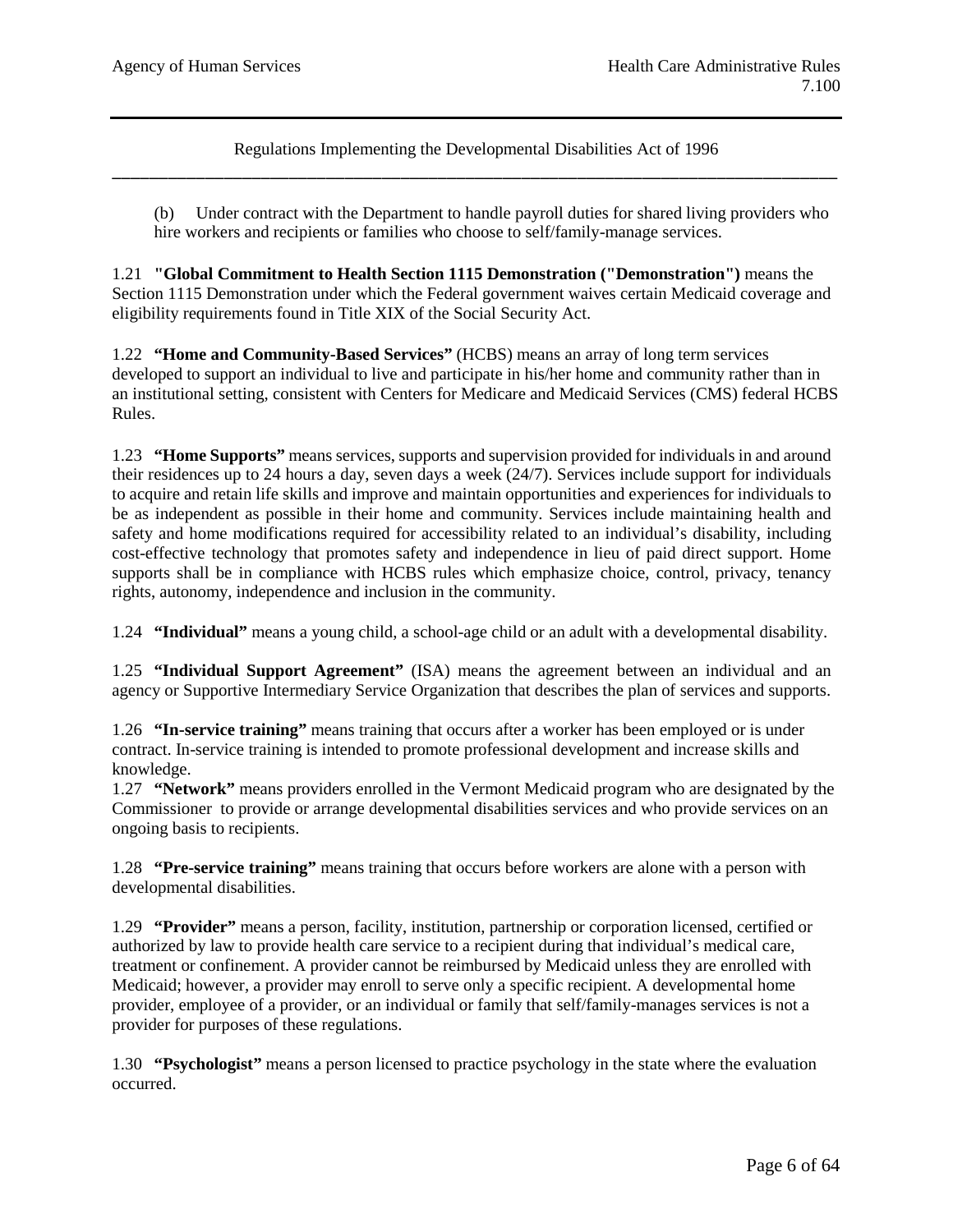1.31 **"Qualified Developmental Disabilities Professional"** (QDDP) means a person who meets the Department's qualifications as specified in Department policy for education, knowledge, training and experience in supporting people with developmental disabilities and their families.

1.32 **"Recipient"** means a person who meets the criteria contained in these regulations, and who has been authorized to receive funding or services, or a family that has been approved to receive funding or services under criteria specified in these regulations.

1.33 "**Resident"** means a person who is physically present in Vermont and intends to remain in Vermont and to make his or her home in Vermont, except a resident may also be:

(a) A person placed in an out of state school, facility, correctional center, or hospital by a department of the State of Vermont; or

(b) A person placed and supported in an unlicensed home in an adjoining state by a Vermont agency; or

(c) A person who meets criteria listed in Section 3.2.

1.34 **"Respite Supports"** means alternative caregiving arrangements for family members or home providers/foster families and the individual being supported, on an intermittent or time limited basis, because of the absence of or need for relief of those persons normally providing the care to the individual, when the individual needs the support of another caregiver.

1.35 **"Self/family-managed"** services means the recipient or his or her family plans, establishes, coordinates, maintains, and monitors all developmental disabilities services and manages the recipient's budget within federal and state guidelines.

1.36 "**Self/family-managed worker"** means a person who is employed or contracted and directed by a recipient or by a family member and paid with Department funds to provide supports or services for the recipient.

1.37 **"Service"** means a benefit:

(a) Covered under the Global Commitment to Health Section 1115 Demonstration as set out in the Special Terms and Conditions approved by CMS;

(b) Included in the State Medicaid Plan if required by CMS;

(c) Authorized by state regulation or law; or

(d) Identified in the IGA between DVHA and the Agency of Human Services (AHS), DVHA and the departments within AHS, or DVHA and the Agency of Education for the administration and operation of the Global Commitment to Health Section 1115 Demonstration.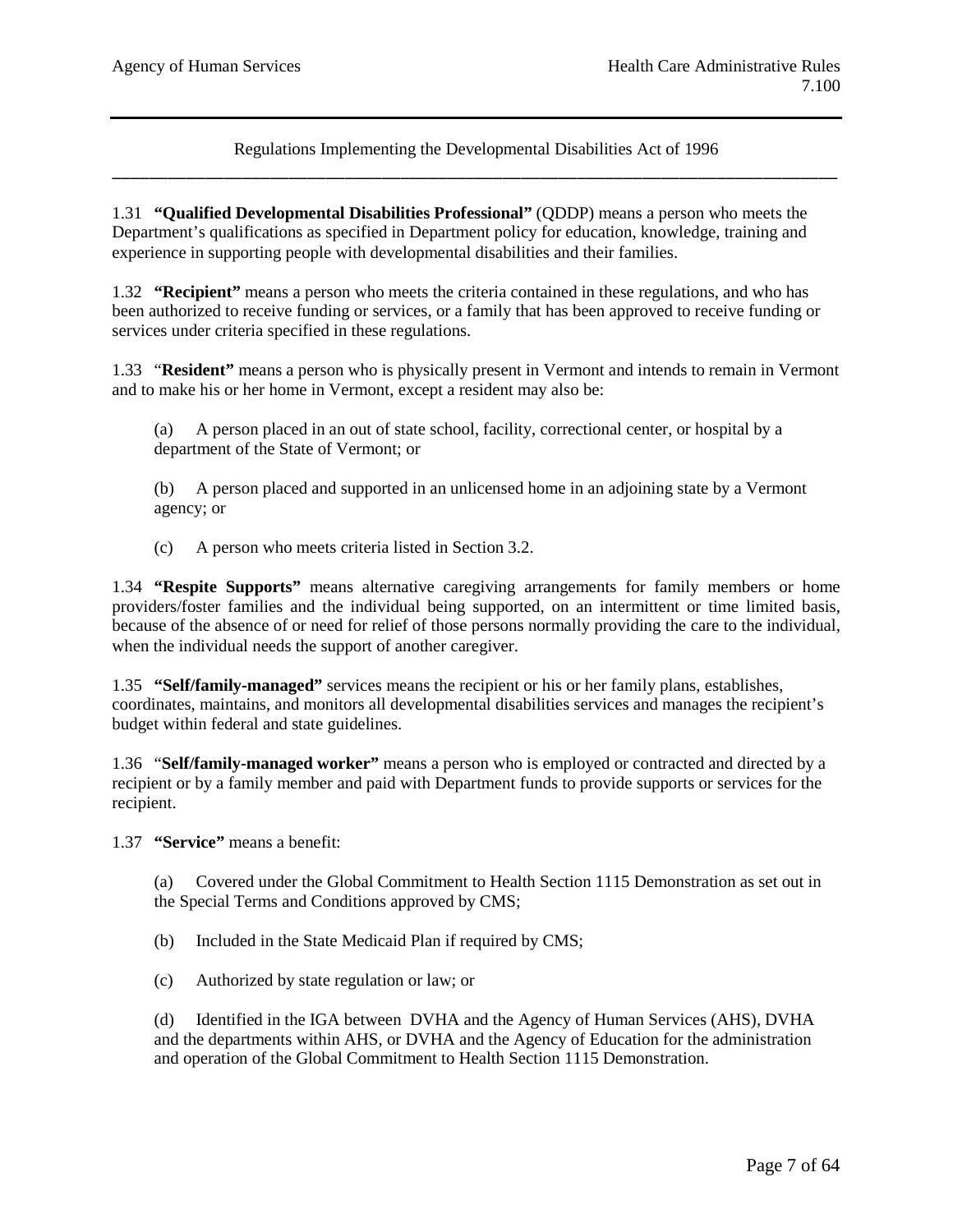1.38 **"Service Coordination"** means assistance to recipients in planning, developing, choosing, gaining access to, coordinating and monitoring the provision of needed services and supports for a specific individual. Service Coordination responsibilities include, but are not limited to, developing, implementing and monitoring the ISA; coordinating medical and clinical services; establishing and maintaining a case record; reviewing and signing off on critical incident reports; and providing general oversight of services and supports. The provision of Service Coordination will be consistent with the HCBS requirements for conflict-free case management.

1.39 **"Shared management of services"** means that the recipient or his or her family manages some but not all Medicaid-funded developmental disabilities services, and an agency manages the remaining services.

1.40 **"Special care procedure"** means nursing procedures that a lay individual (a person who is not a qualified health professional) does not typically have the training and experience to perform.

1. 41 **"Specialized service agency"** (SSA) means an agency designated by the Department that meets criteria for contracting with the Department as an SSA, as described in the Department's *Administrative Rules on Agency Designation*, and that contracts with the Department to provide services to individuals with developmental disabilities.

1.42 **"Supportive Intermediary Service Organization"** (Supportive ISO) means an organization under contract with the Department to provide support to individuals and families to learn and understand the responsibilities of self/family-managed services.

1.43 "**Supportive Services"** means therapeutic services that cannot be accessed through State Plan Medicaid. These are therapeutically or medically appropriate services that include behavior support and consultation; assessment, consultation and training for communication supports; skills-based training such as dialectical behavior therapy skills groups or sexuality groups. This includes other therapeutic or medically appropriate services not covered under State Plan Medicaid when provided by licensed or certified individuals (such therapeutic horseback riding).

1.44 **"System of Care Plan"** means the plan required by 18 V.S.A. §8725 describing the nature, extent, allocation and timing of services that shall be provided to people with developmental disabilities and their families.

1.45 **"Transportation Services"** means acquisition and maintenance of accessible transportation for an individual living with a home provider or family member or reimbursement for mileage for transportation to access Community Supports.

1.46 **"Worker"** means any employee or contractor compensated with funds paid or administered by the Department to provide services to one or more people with a developmental disability. Professionals, such as nurses or psychologists practicing under a license granted by the State of Vermont are not included within this definition. Family-hired respite workers paid by Flexible Family Funding are not included within this definition.

1.47 **"Young child"** means a person who is not yet old enough to enter first grade.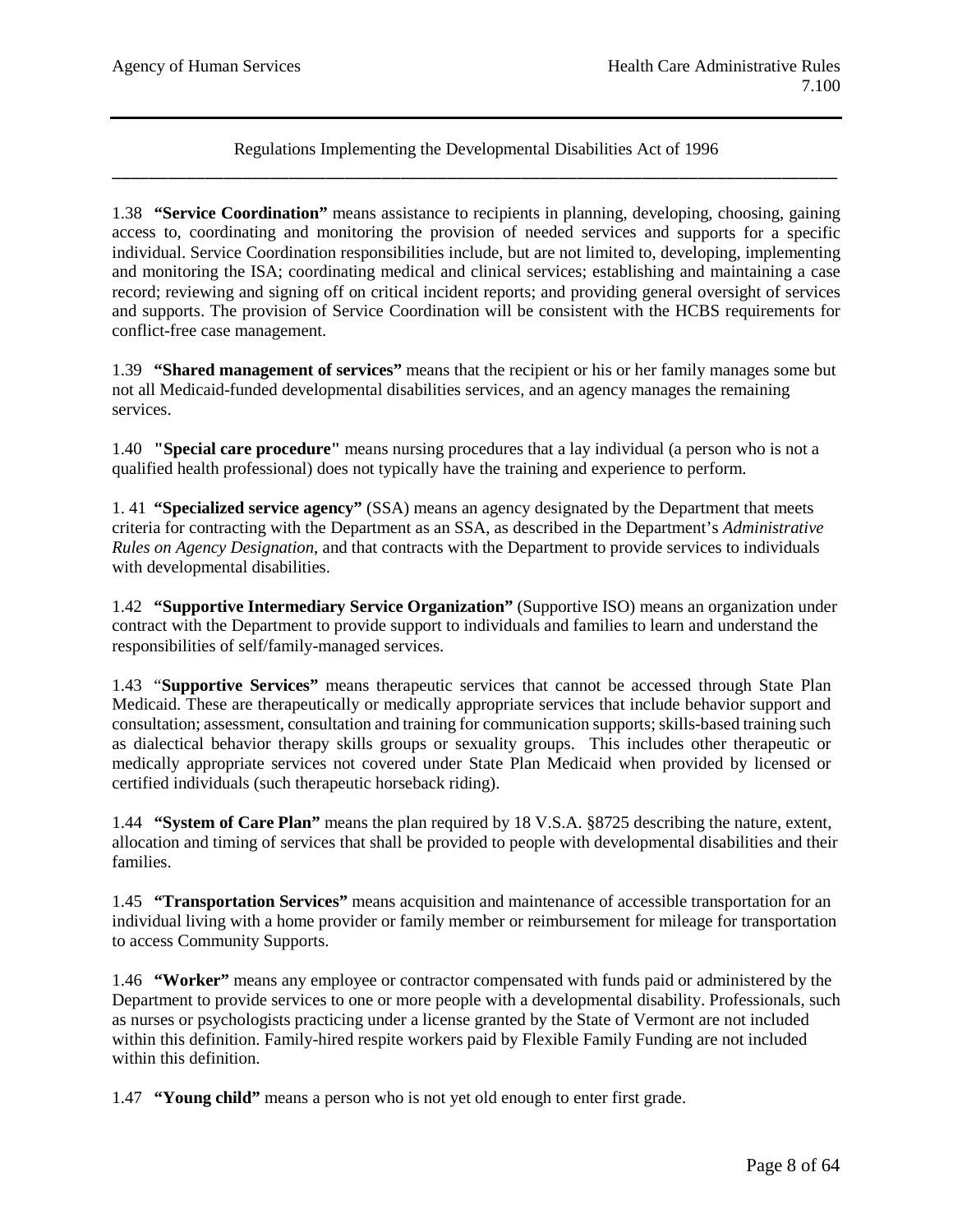## **Part 2. Criteria for determining developmental disability**

2.1 Young child with a developmental disability defined.

A young child with a developmental disability is a child who has one of the three following conditions:

(a) A condition so severe that it has a high probability of resulting in intellectual disability. This means a diagnosed physical or mental condition and includes, but is not limited to, the following:

> Anoxia Degenerative central nervous system disease (such as Tay Sachs syndrome) Encephalitis Fetal alcohol syndrome Fragile X syndrome Inborn errors of metabolism (such as untreated PKU) Traumatic brain injury Multisystem developmental disorder Shaken baby syndrome Trisomy 21, 18, and 13 Tuberous sclerosis

(b) A condition of clearly observable and measurable delays in cognitive development and significant and observable and measurable delays in at least two of the following areas of adaptive behavior:

> Communication Social/emotional development Motor development Daily living skills

(c) An Autism Spectrum Disorder (Section 2.8-2.10) resulting in significant, observable and measurable delays in at least two of the following areas of adaptive behavior:

> Communication Social/emotional development Motor development Daily living skills.

### 2.2 **Criteria for assessing developmental disability in a young child.**

(a) The diagnosis of a condition which has a high probability of resulting in intellectual disability (Section 2.1(a)) shall be made by a physician or psychologist.

(b) The documentation of significant delays in cognitive and adaptive behavior (Section 2.1(b))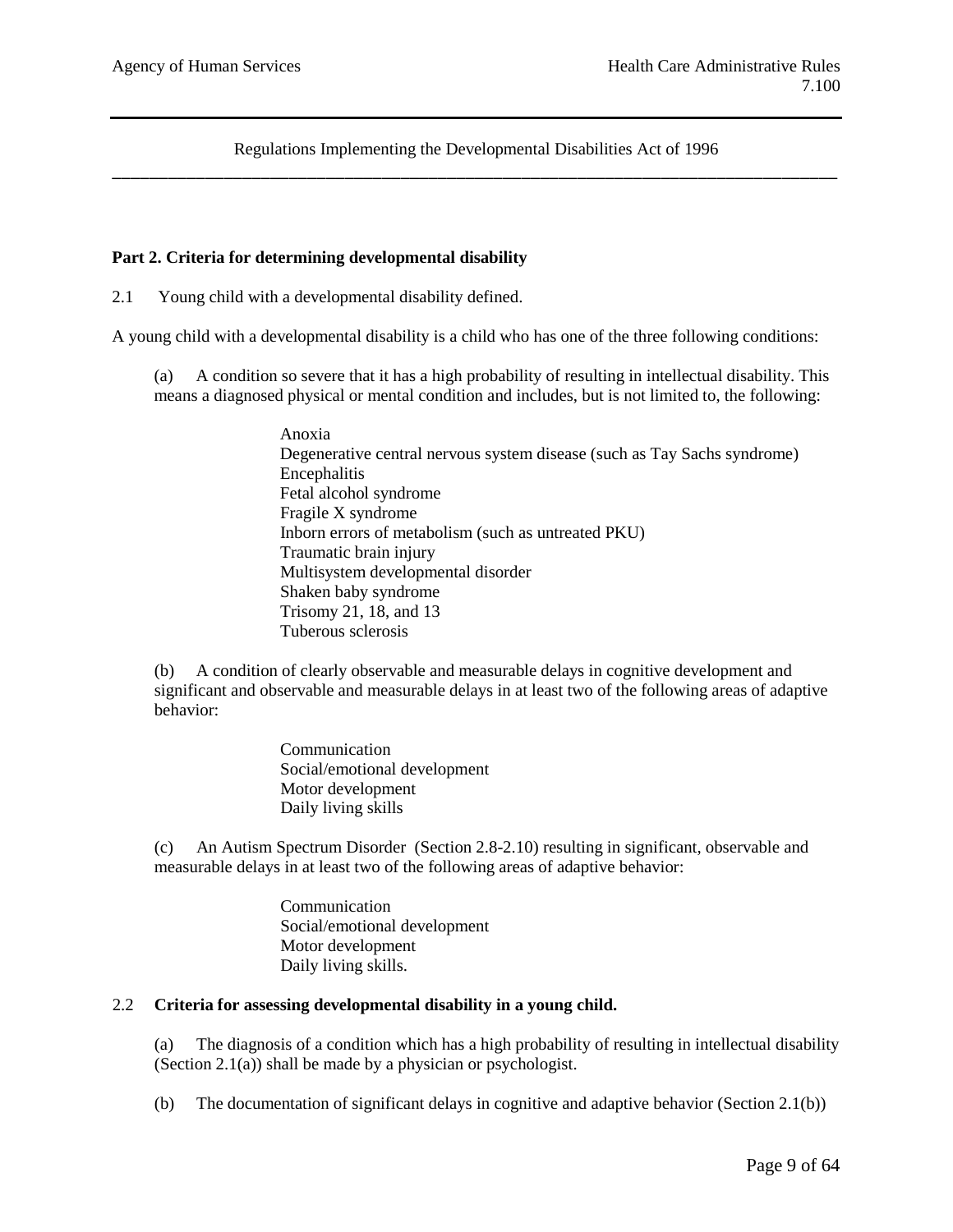or significant delays in adaptive behavior for a young child with Autism Spectrum Disorder (Section 2.1(c)) shall be made through a family-centered evaluation process which includes the family. The evaluation process shall include:

(1) Observations and reports by the family and other members of the assessment team, such as a physician, behavior consultant, psychologist, speech therapist, physical therapist, occupational therapist, representative from the Part C Early Intervention Team, representative from Early Essential Education (EEE), representative from Children with Special Health Needs, representative from an agency;

(2) A review of pertinent medical/educational records, as needed; and

- (3) Appropriate screening and assessment instruments.
- (c) The diagnosis of Autism Spectrum Disorder shall be made according to Section 2.8-2.10.

### 2.3 **School-age child or adult with developmental disability defined.**

(a) A school-age child (old enough to enter first grade and younger than age 18) or adult with a developmental disability is an individual who:

(1) Has intellectual disability (Section 2.4) or Autism Spectrum Disorder (Section 2.8) which manifested before age 18 (section 2.13); and

(2) Has significant deficits in adaptive behavior (Section 2.11) which manifested before age 18 (section 2.13).

(b) Temporary deficits in cognitive functioning or adaptive behavior as the result of severe emotional disturbance before age 18 are not a developmental disability. The onset after age 18 of impaired intellectual or adaptive functioning due to drugs, accident, disease, emotional disturbance, or other causes is not a developmental disability.

### 2.4 **Intellectual disability defined.**

(a) **"**Intellectual disability**"** means significantly sub-average cognitive functioning that is at least two standard deviations below the mean for a similar age normative comparison group. On most tests, this is documented by a full scale score of 70 or below on an appropriate norm-referenced standardized test of intelligence and resulting in significant deficits in adaptive behavior manifested before age 18.

(b) "Intellectual disability" includes severe cognitive deficits which result from brain injury or disease if the injury or disease resulted in deficits in adaptive functioning before age 18. A person with a diagnosis of "learning impairment" has intellectual disability if the person meets the criteria for determining "intellectual disability" outlined in Section 2.5.

### 2.5 **Criteria for determining whether a school-age child or adult has intellectual disability.**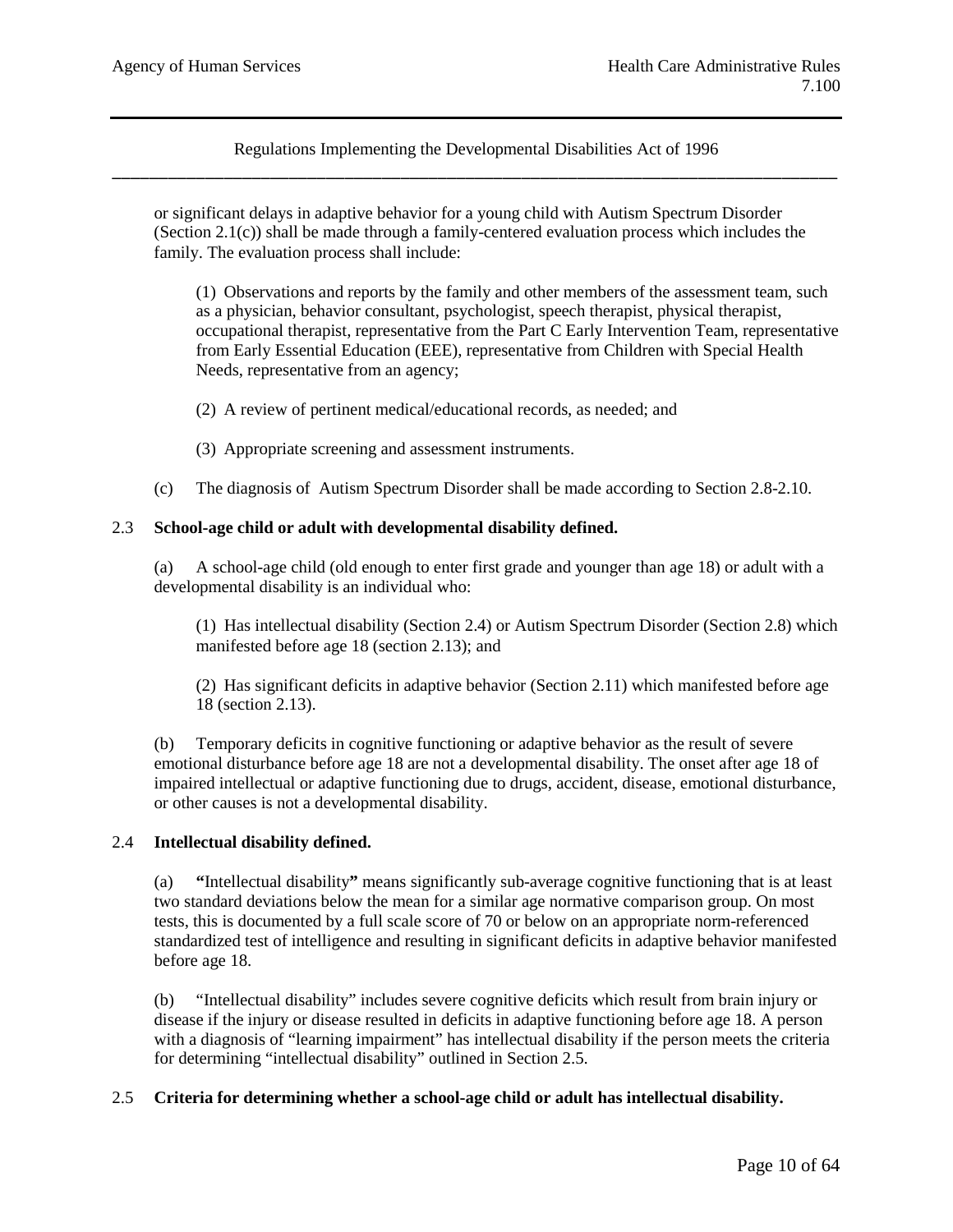(a) The determination of whether a school-age child or adult has intellectual disability for the purpose of these regulations requires documentation of the following components:

(1) Significantly sub-average cognitive functioning (Section 2.6 (b) – (h));

(2) Resulting in significant deficits in adaptive behavior; and (Section 2.11)

(3) Manifested before age 18 (Section 2.13).

#### 2.6 **Process for determining whether a school-aged child or adult has an intellectual disability.**

(a) To determine whether or not a school-age child or adult has intellectual disability, a psychologist shall:

(1) Personally perform, supervise, or review assessments that document significantly subaverage cognitive functioning and deficits in adaptive behavior manifested before age 18; and (2) Integrate these test results with other information about the individual's abilities in arriving at a determination.

(b) The most universally used standardized intelligence test for school-aged children up to age 16 is the Wechsler Intelligence Scale for Children (WISC), current edition. The most universally used measure for children over age 16 and adults is the Wechsler Adult Intelligence Scale (WAIS), current edition. For people with language, motor, or hearing disabilities, a combination of assessment methods shall be used and the psychologist shall use clinical judgment to determine the best tests to use for the individual. Diagnosis based on interpretation of test results takes into account a standard error of measurement for the test used.

(c) A determination that a person has intellectual disability for the purpose of these regulations shall be based upon current assessment of cognitive functioning and a review of any previous assessments of cognitive functioning. It is the responsibility of the psychologist to decide whether new cognitive testing is needed. In general, for school-aged children, "current" means testing conducted within the past three years. For adults, "current" means cognitive testing conducted in late adolescence or adulthood. Situations where new testing may be indicated include the following:

(1) There is reason to believe the original test was invalid (e.g., the person was sick, was not wearing glasses, was in the midst of a psychiatric crisis, etc.).

(2) The individual has learned new skills which would significantly affect performance (such as improved ability to communicate).

(3) The individual had mild intellectual disability on a previous test and has since made gains in adaptive behavior.

(d) If past testing of the person has resulted in some scores above 70 and some scores below 70, it is the responsibility of the psychologist to determine which scores most accurately reflect the person's cognitive ability. A determination that a person has intellectual disability for the purpose of these regulations cannot be made if a person's test scores are consistently greater than 70.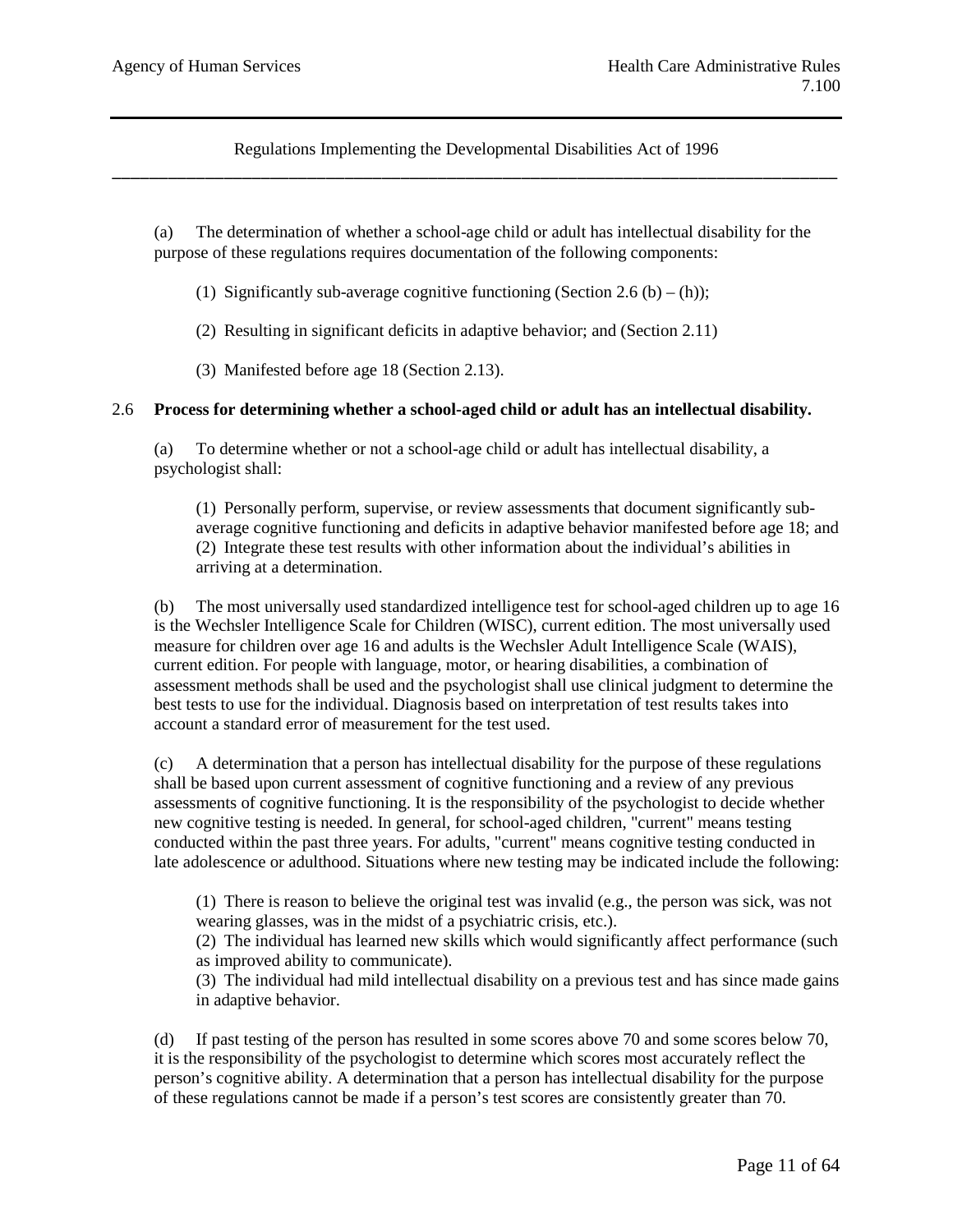(e) The diagnosis in questionable cases should be based upon scores over time and multiple sources of measurement.

(f) The diagnosis of intellectual disability shall not be based upon assessments conducted when the individual was experiencing a short-term psychiatric, medical or emotional crisis which could affect performance. Cognitive testing should not ordinarily be performed when a person is in the midst of a hospital stay.

(g) If the psychologist determines that standardized intellectual testing is inappropriate or unreliable for the person, the psychologist can make a clinical judgment based on other information, including an adaptive behavior instrument.

(h) The criteria for determining whether a school-aged child or adult has an intellectual disability for the purposes of these regulations is as outlined in Sections 2.5 -2.6 and not as described in the current version of the Diagnostic and Statistical Manual of Mental Disorders (DSM).

## 2.7 **Criteria for determining whether a school-age child or adult has an Autism Spectrum Disorder and is a person with a developmental disability.**

The determination of whether a school-age child or adult has an Autism Spectrum Disorder and is a person with a developmental disability for the purpose of these regulations requires documentation of the following components:

(a) Diagnosis of an Autism Spectrum Disorder made according to process outlined in section 2.8-2.10;

- (b) Resulting in significant deficits in adaptive behavior (Section 2.11); and
- (c) Manifested before age 18 (Section 2.13).

### 2.8 **Autism Spectrum Disorder defined.**

"Autism Spectrum Disorder" means the same as it is defined in the current DSM. People receiving services as of the effective date of these regulations who were found eligible with a diagnosis of pervasive developmental disorder under previous versions of the DSM continue to be eligible for services if they continue to present the symptoms that resulted in the diagnosis. Autism Spectrum Disorder means the same as the term "autism" in the Developmental Disabilities Act.

### 2.9 **Criteria for determining whether a person has Autism Spectrum Disorder.**

(a) The diagnostic category of Autism Spectrum Disorder includes considerable variability in the presence and intensity of symptoms. Many of the symptoms of Autism Spectrum Disorder overlap with other childhood diagnoses. Because of the complexity in differentially diagnosing Autism Spectrum Disorder, it is essential that clinicians rendering these diagnoses have specific training and experience in child development, Autism Spectrum Disorder, other developmental disorders, and other childhood psychiatric disorders.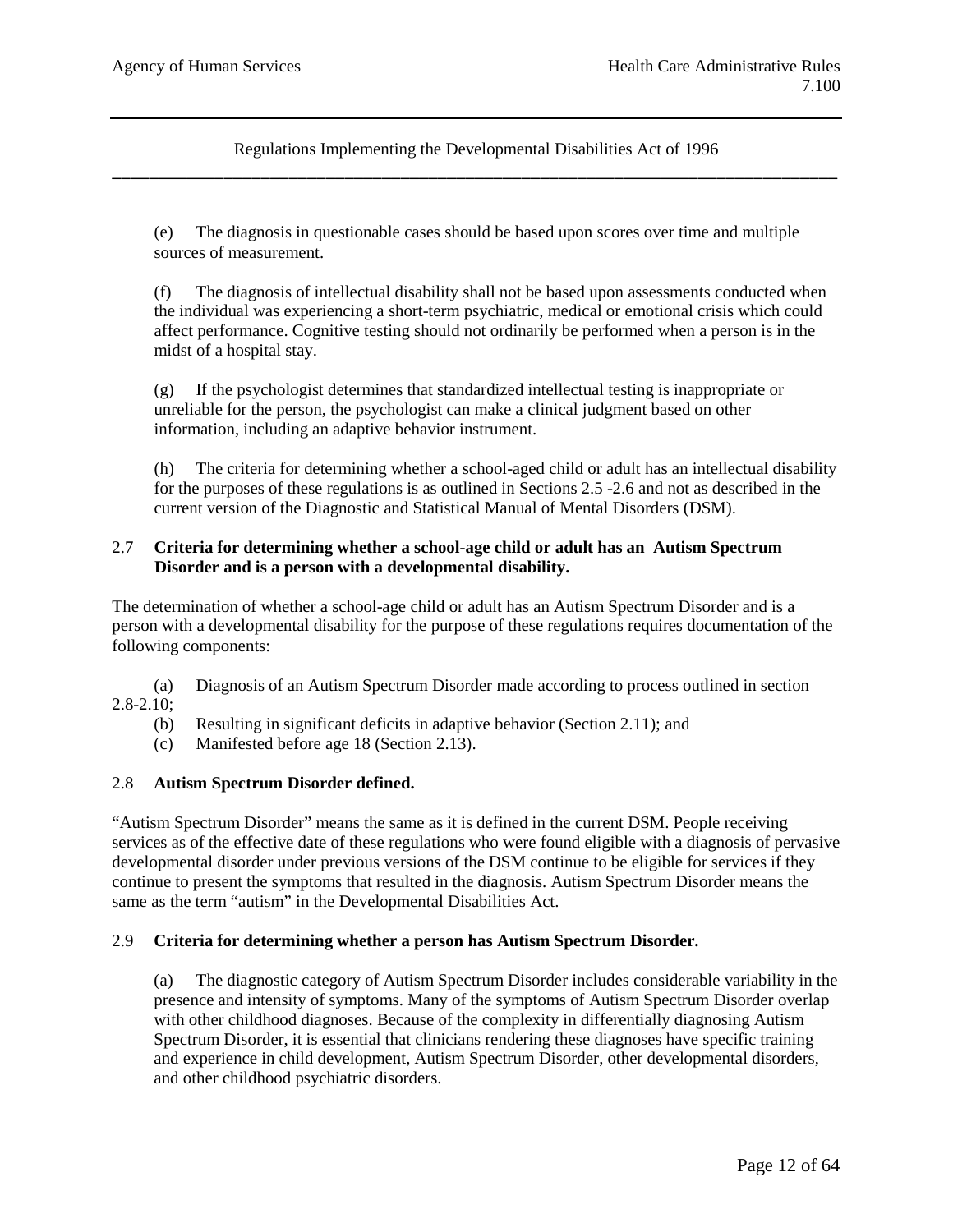(b) Preferably a comprehensive diagnostic evaluation is conducted by an interdisciplinary team of professionals with specific experience and training in diagnosing Autism Spectrum Disorder. In the absence of an interdisciplinary team, a single clinician with the qualifications listed below may conduct a multidisciplinary assessment integrating information from other professionals.

(c) At a minimum, an evaluation shall be performed by a single clinician who has the following qualifications or an interdisciplinary team that includes:

- (1) A board certified or board eligible psychiatrist; or
- (2) A psychologist; or

(3) A board certified or board eligible neurologist or developmental-behavioral or neurodevelopmental disabilities pediatrician.

(d) The psychiatrist, psychologist, neurologist or pediatrician shall have the following additional experience and training:

(1) Graduate or post-graduate training encompassing specific training in child development, Autism Spectrum Disorder, and other developmental and psychiatric disorders of childhood, and a process for assessment and differential diagnosis of Autism Spectrum Disorder; or supervised clinical experience in the assessment and differential diagnosis of Autism Spectrum Disorder;

(2) Training and experience in the administration, scoring and interpreting of psychometric tests, or training in understanding and utilizing information from psychometric testing in the diagnosis of Autism Spectrum Disorder; and (3) Experience in the evaluation of individuals with the age range of the person being evaluated.

(e) Clinicians shall follow the ethical guidelines for their profession regarding practicing within their area of expertise and referring to other professionals when needed. When a single clinician is conducting the assessment, he or she should determine whether other professionals need to evaluate the person to gain additional information before rendering a diagnosis. Additional evaluators may include psychologists, speech language pathologists, medical sub-specialists, developmentalbehavioral or neurodevelopmental disabilities pediatricians, occupational therapists, psychiatrists, and neurologists. For evaluations of children from birth to age six, a developmental-behavioral or neurodevelopmental disabilities pediatrician or pediatric neurologist shall perform the assessment or be part of the assessment team.

(f) In the event a shortage of qualified assessors prevents timely evaluations, the state shall assist agencies to identify available qualified assessors or may, in its discretion, waive the provision of rule 2.9(d).

### 2.10 **Essential components of an assessment to determine Autism Spectrum Disorder.**

New applicants must be assessed using the DSM criteria in effect at the time of application. An assessment to determine whether an individual has an Autism Spectrum Disorder shall include all of the following components: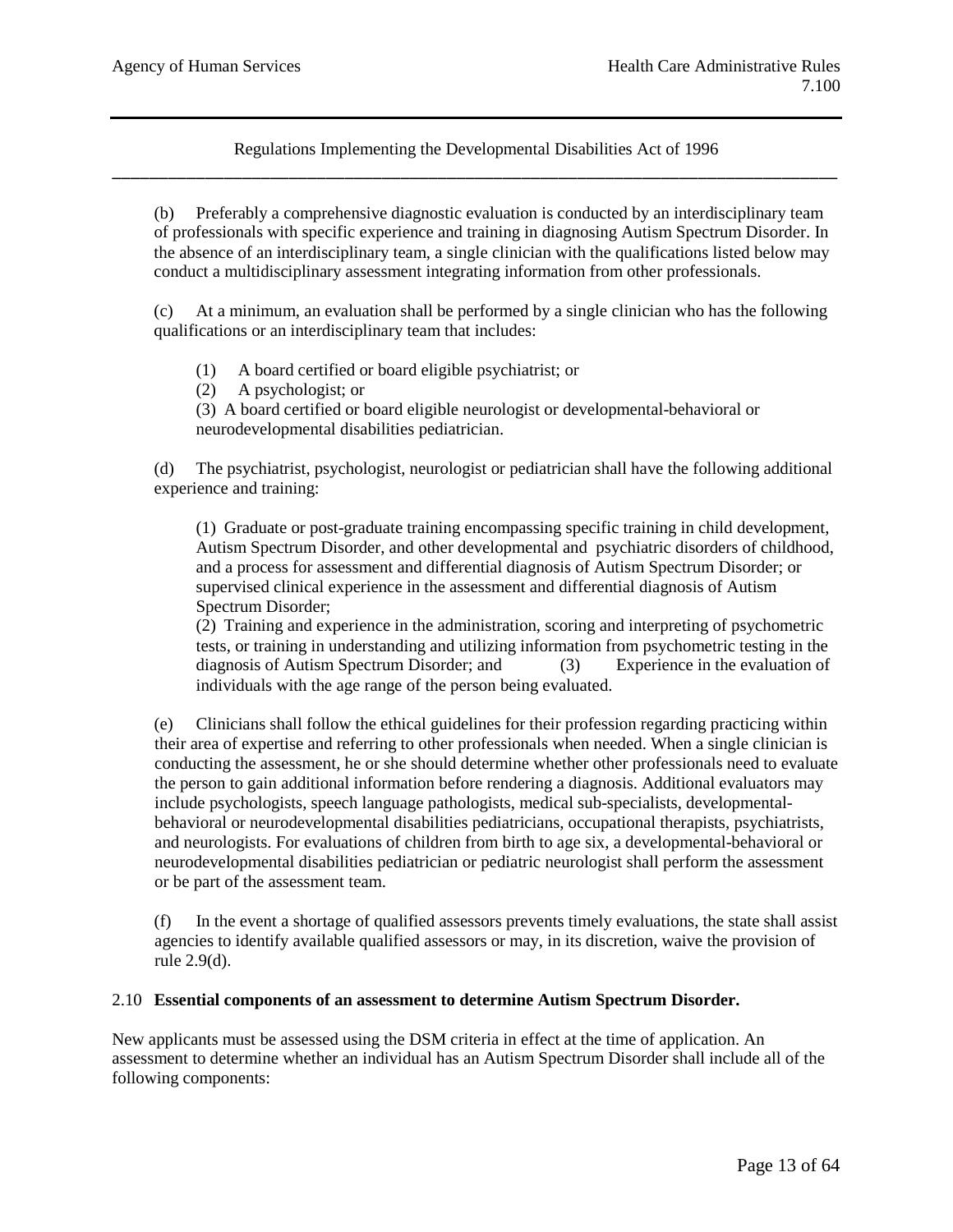(a) Comprehensive review of history from multiple sources, including developmental history, medical history, psychiatric history with clarification of prior diagnoses, educational history, and family history;

(b) Systematic Autism Spectrum Disorder diagnostic interview with primary caregivers;

(c) A systematic observation with the individual to assess social interaction, social communication, and presence of restricted interests and behaviors;

(d) For older children and adults who can report symptoms, a systematic clinical interview;

(e) Referral for multidisciplinary assessment, as indicated;

(f) Comprehensive clinical diagnostic formulation, in which the clinician weighs all the information from (a-e) above, integrates findings and provides a well-formulated differential diagnosis using the criteria in the current version of the DSM; and

(g) Current assessments based upon the individual's typical functioning.

(1) A determination of Autism Spectrum Disorder for the purpose of these regulations shall be based upon current assessment. It is the responsibility of the clinician or team performing the assessment to decide whether new observations or assessments are needed. In general, for school-age children, "current" means a comprehensive assessment conducted within the past three years. However, for school-age children applying for limited services such as Flexible Family Funding, Targeted Case Management, the Bridge Program, or Family Managed Respite, "current" means a comprehensive assessment conducted any time prior to age 18; for such children, a new assessment is required if the DA believes the child may not have Autism Spectrum Disorder or when applying for HCBS.

(2) The initial diagnosis of Autism Spectrum Disorder shall not be based upon assessments and observations conducted when the individual is experiencing a psychiatric, medical or emotional crisis or when a person is in the midst of a hospital stay. Further assessment should be completed when the person stabilizes and/or returns to the community.

(3) For adults, "current" means a comprehensive assessment conducted in late adolescence or adulthood and adaptive testing within the past three years. Situations where new testing may be indicated include the following:

(A) The individual has learned new skills which would significantly affect performance (such as improved ability to communicate).

(B) New information indicates that an alternate diagnosis better explains the individual's functioning and behavior.

### 2.11 **Significant deficits in adaptive behavior defined.**

**"**Significant deficits in adaptive behavior**"** means deficits in adaptive functioning which result in: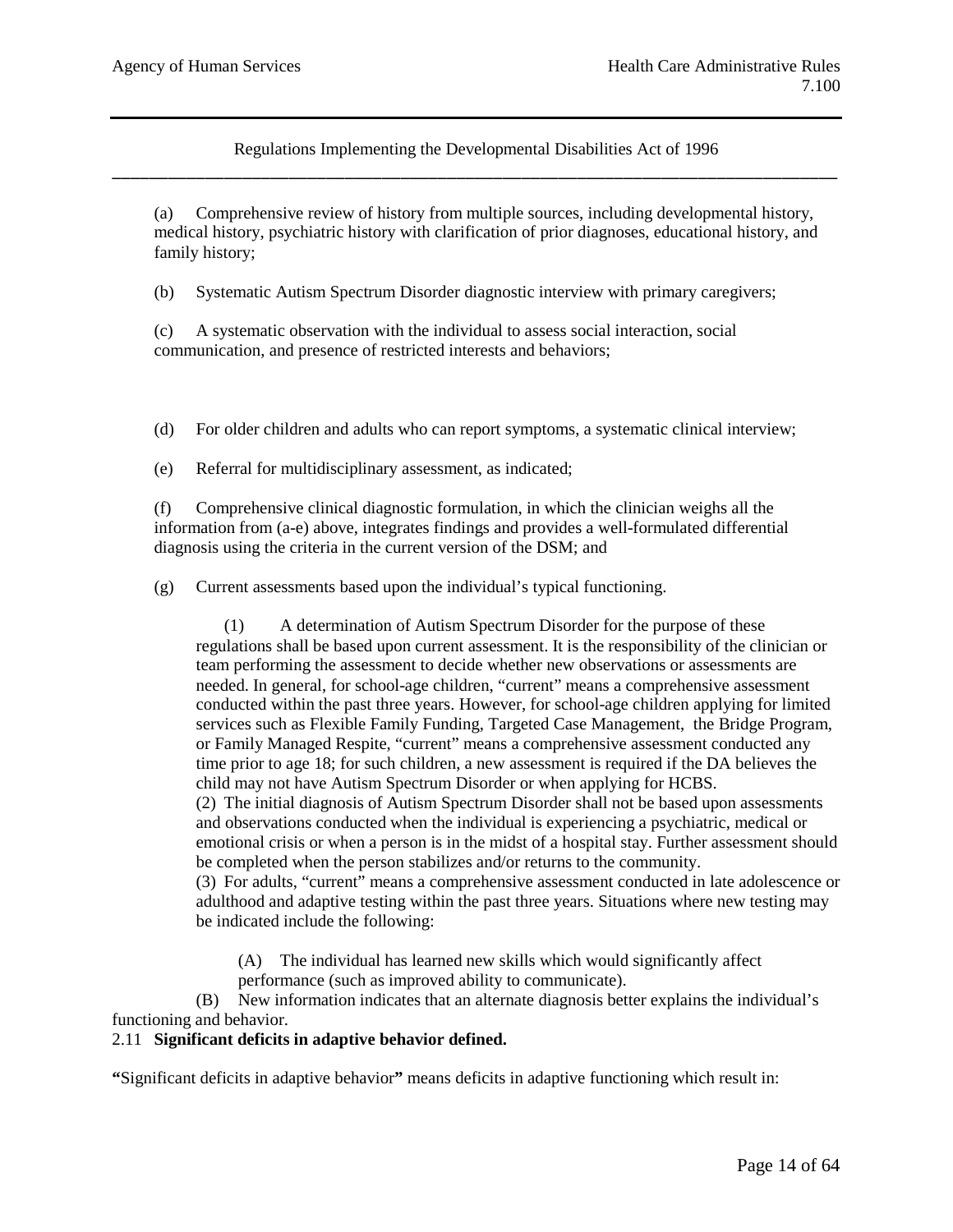(a) A composite score on a standardized adaptive behavior scale at least two standard deviations below the mean for a similar age normative comparison group; and

(b) A score at least two standard deviations below the mean for a similar age normative comparison group in two or more of the following areas of adaptive behavior: communication; selfcare; home living; social/interpersonal skills; use of community resources; self-direction; functional academic skills; work; health; or safety.

### 2.12 **Criteria for assessing adaptive behavior in a school-age child or adult.**

(a) Adaptive functioning shall be measured by the current version of a standardized normreferenced assessment instrument. The assessment tool shall be standardized with reference to people of similar age in the general population. Adaptive functioning shall not be measured with an instrument that is norm-referenced only to people in institutions or people with intellectual disability or Autism Spectrum Disorder.

(b) The assessment instrument shall be completed by a person qualified to administer, score, and interpret the results as specified in the assessment tool's manual.

(c) The assessment shall be current. A current assessment is one which was completed within the past three years, unless there is reason to think the individual's adaptive functioning has changed.

(d) Based upon the assessment, the evaluator shall determine whether the person is performing two or more standard deviations below the mean with respect to adaptive functioning, compared to a national sample of similar-aged people.

(e) Ordinarily, assessments shall be based upon the person's usual level of adaptive functioning. Assessments shall not ordinarily be performed when the individual is in the midst of an emotional, behavioral or health crisis, or should be repeated once the individual stabilizes. An assessment performed while the individual was in a nursing facility or residential facility shall be repeated when the individual is in a community setting.

It is the responsibility of the psychologist to ensure that the adaptive behavior assessment is based upon information from the most accurate and knowledgeable informant available. It may be necessary to integrate information on adaptive functioning from more than one informant. 2.13 **Manifested before age 18**

**"**Manifested before age 18**"** means that the impairment and resulting significant deficits in adaptive behavior were observed before age 18. Evidence that the impairment and resulting significant deficits in adaptive behavior occurred before the age 18 may be based upon records, information provided by the individual, and/or information provided by people who knew the individual in the past. 2.14 **Nondiscrimination in assessment**

Assessment tools and methods shall be selected to meet the individual needs and abilities of the person being assessed.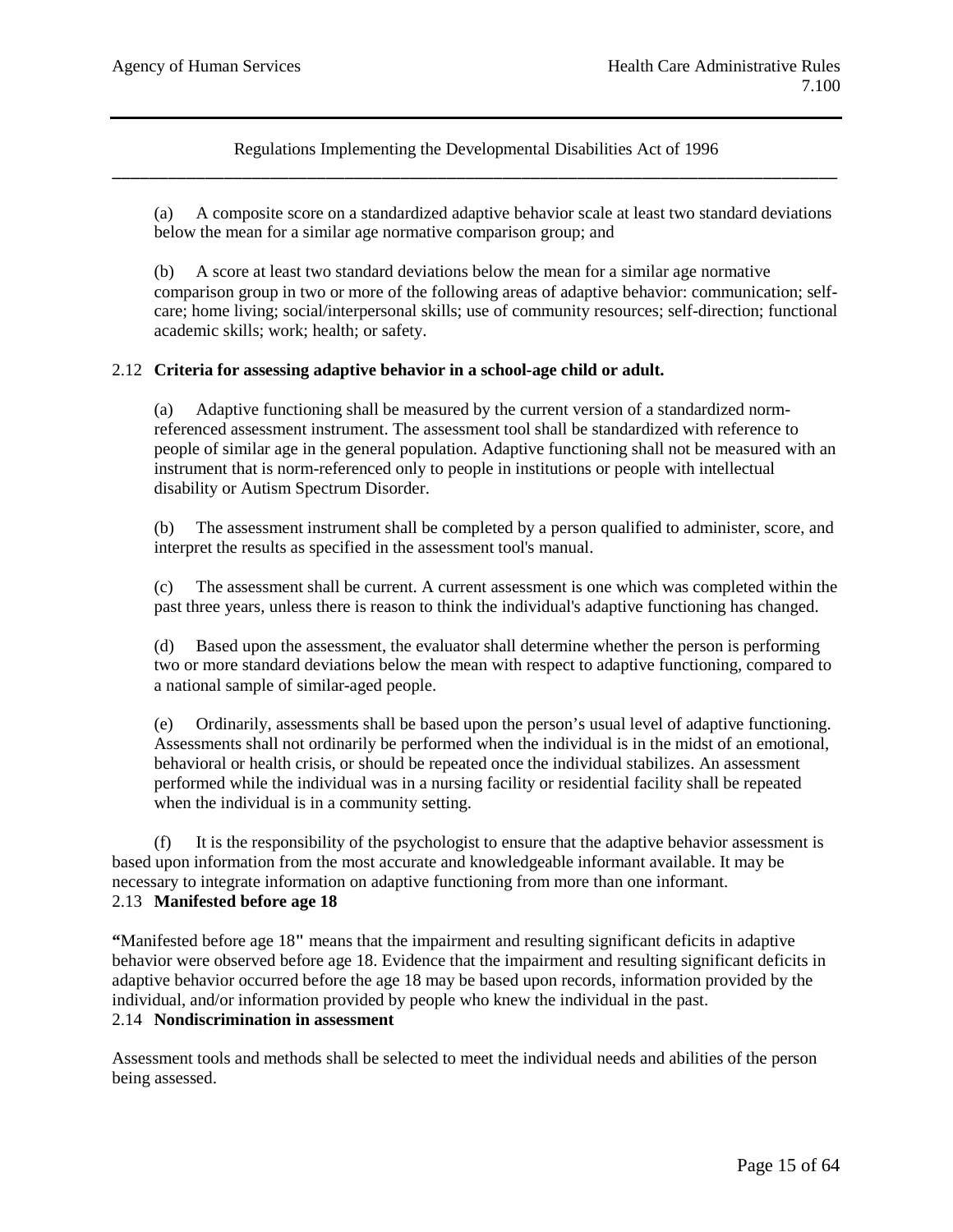(a) People whose background or culture differs from the general population shall be assessed with methods and instruments that take account of the person's background.

(b) A person shall be assessed in the language with which he or she communicates most comfortably.

(c) People with language, motor, and hearing disabilities shall be assessed with tests which do not rely upon language, motor ability, or hearing.

(d) If a person uses hearing aids, glasses, or other adaptive equipment to see, hear, or communicate, the evaluator shall ensure that the individual has access to the aids or adaptive equipment during the evaluation.

(e) If a person uses a language interpreter or a method of augmentative and alternative communication and or needs a personal assistant for communication , the evaluator (e.g., the psychologist) is responsible for deciding how best to conduct the overall assessment in order to achieve the most authentic and valid results. However, scores for standardized tests are valid only if testing was performed in accordance with the criteria set forth in the test manual.

## **Part 3. Recipient Criteria**

### 3.1 **Who can be a recipient**

(a) A recipient shall be an individual with a developmental disability as defined in Part 1 who has been authorized to receive funding or services, or a family that has been approved to receive funding or services under criteria specified in these regulations.

(b) Services or supports to a family member of a recipient shall be in the context of supporting the recipient and are for the purpose of assisting the family to provide care and support for their family member with a developmental disability.

### 3.2 **Recipients shall be Vermont residents**

A recipient shall be a resident of Vermont. In the case of a minor child, at least one custodial parent of the child shall be a resident of Vermont.

(b) A person or family who leaves Vermont for a vacation, visit, temporary move, or trial move may continue to be a recipient for a period not to exceed six months.

### 3.3 **Exceptions**

The Commissioner may make exceptions to the requirements of the program access criteria in Section 3.1, in order to promote the purposes of the Developmental Disabilities Act if the exception will not deprive other people who meet the criteria for being recipients of needed services or benefits (e.g., when funds are provided by another state, or by another Vermont state agency or department).

### 3.4 **People receiving services on July 1, 1996**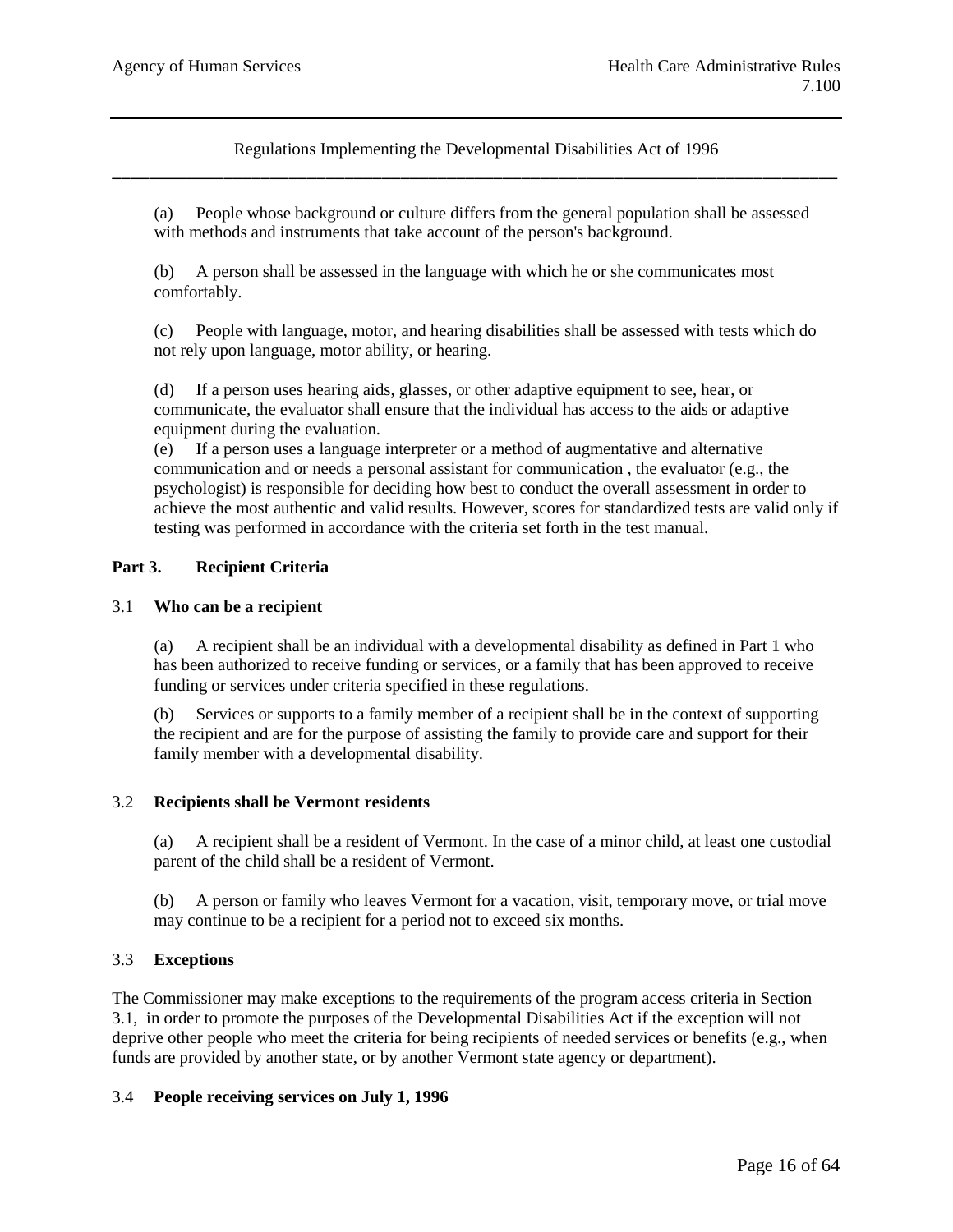People with developmental disabilities who were receiving services on July 1, 1996, shall continue to receive services consistent with their needs and the System of Care Plan and these regulations.

### 3.5 **Eligibility after leave of service**

Any person who leaves services for one year or longer for any reason and later reapplies for services shall be assessed based upon the eligibility criteria in effect on the date of the person's reapplication.

### **Part 4. Application, Assessment, Funding Authorization, Programs and Funding Sources, Notification, Support Planning and Periodic Review**

### 4.1 **Who may apply**

(a) Any person who believes he or she has a developmental disability or is the family member of such a person may apply for services, supports, or benefits. In addition, the guardian of the person may apply.

(b) Any other person may refer a person who may need services, supports, or benefits.

(c) An agency or a family member may initiate an application for a person with a developmental disability or a family member but shall obtain the consent of the person or guardian to proceed with the application.

### 4.2 **Application form**

(a) The Department shall adopt an application form to be completed by or on behalf of all applicants. The DA shall provide a copy of the application to all people who contact the DA saying they wish to apply for services.

(b) Copies of the application form shall be available from the Department, on the Department's website, and from every office of a DA. A person may request an application form in person, by mail, by electronic format, by facsimile (FAX), or by telephone.

(c) The DA shall provide assistance to an applicant who needs or wants help to complete the application form.

### 4.3 **Where to apply**

(a) An application shall be filed at an office of the DA for the geographic area where the person with a developmental disability lives.

(b) An application for a person, who is new to services, who is incarcerated or living in a residential school, facility or hospital shall be filed at an office of the DA for the geographic area where the person was living before going to the school, facility or hospital. For individuals who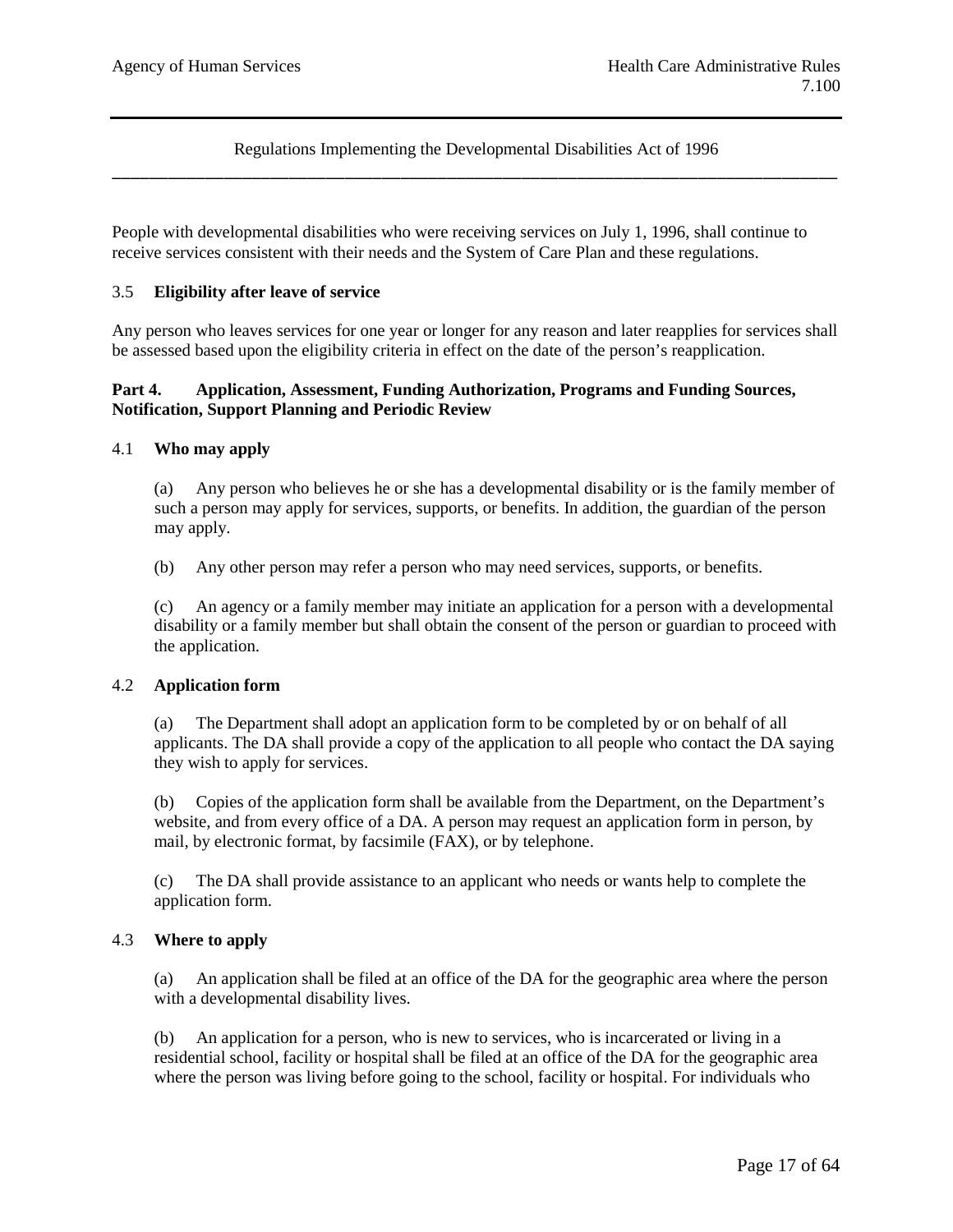were receiving services just prior to being in one of these facilities, an application shall be filed at the DA which was last responsible prior to the individual entering the facility.

(c) An application for a person who is in the custody of the Department for Children and Families (DCF) shall be filed at an office of the DA for the region in which the individual was placed in DCF custody. Applications for children under 18 who are in the custody of their parents should be filed at the DA where a custodial parent lives.

(d) An application may be submitted by mail, facsimile (FAX), electronic format or in person.

### 4.4 **Screening**

(a) Within five working days of receiving an application, the DA shall complete the application screening process. If there are extenuating circumstances that prevent completion in 5 days, the agency shall document those in the individual's record. The screening process includes all of these steps:

> (1) Explaining to the applicant the application process, potential service options, how long the process take**s**, how and when the applicant is notified of the decision, and the rights of applicants, including the right to appeal decisions made in the application process;

> (2) Notifying the applicant of the rights of recipients, including the procedures for filing a grievance or appeal;

(3) Discussing options for information and referral; and

(4) Determining whether the person with a developmental disability or the person's family is in crisis or will be in crisis within 60 days. If the DA determines that the person or family is facing an immediate crisis, the DA shall make a temporary or expedited decision on the application.

(b) At the point of initial contact with an applicant, the DA shall inform the applicant of all certified providers in the region and the options to:

(1) Receive services and supports through any certified provider in the region;

- (2) Share the management of those services with the DA or SSA; or
- (3) Self/family-manage their services through the Supportive ISO.

(c) Contact and referral information for options for services outside of the DA must be provided to each applicant and referral assistance provided to ensure the applicant is informed of his or her choice of all the service options listed in 4.4(b).The DA shall have documentation that the applicant was informed of all of these options.

(d) If the applicant wants more information about options or chooses to pursue services outside the DA, then the DA shall contact the SSA or Supportive ISO on behalf of the applicant.

#### 4.5 **Assessment**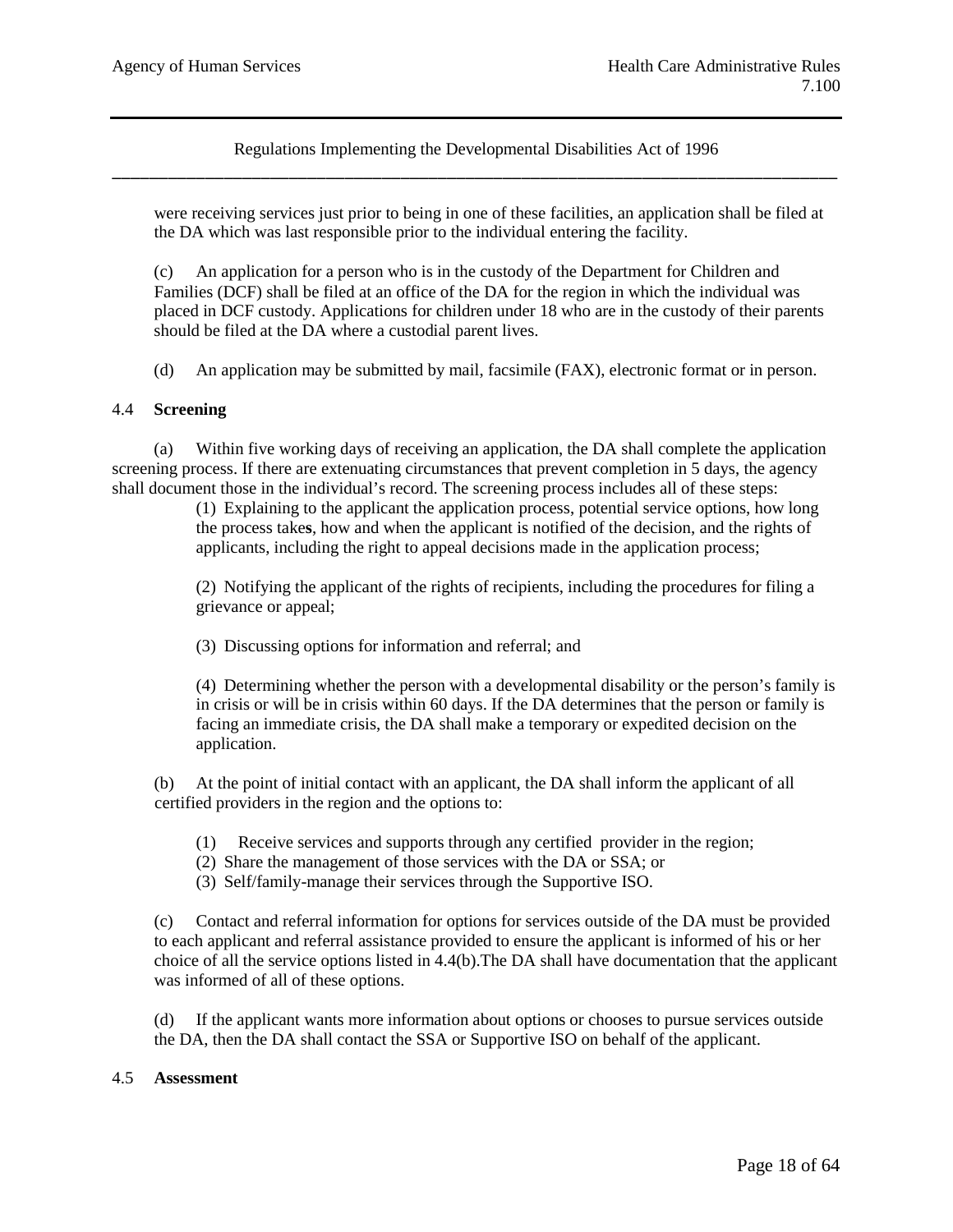(a) The DA is responsible for conducting the assessment or assuring that it is conducted. The assessment process shall involve consultation with the applicant, and, with the consent of the applicant, other organizations which support the applicant.

(b) The DA shall offer information and referral to the applicant at any time that it may be helpful.

(c) Assessment consists of in-depth information-gathering to answer the four following questions:

(1) Is this a person with a developmental disability, as defined in Part 1 of these regulations, and a person eligible to be a recipient, as defined in Part 3? If so,

(2) What does the person or his or her family need? This question is answered through a uniform needs assessment and process approved by the Department, which determines with each person or family their service or support needs, including identification of existing supports and family and community resources.

(3) Does the situation of the person or family meet the criteria for receiving any services or funding defined as a funding priority in Section 4.7 of these regulations? If so,

(4) What are the financial resources of the person with a developmental disability and his or her family to pay for some or all of the services?

### 4.6 **Authorization of funding for services**

Based on the answers to the questions in Section 4.5(c), the DA shall seek or authorize funding for services to meet identified needs or shall determine that the individual is not eligible for the requested funding for services. The procedures for authorizing funding or services are described in the *System of Care Plan.* Services and the funding amount authorized shall be based upon the most cost-effective method of meeting an individual's assessed needs, the eligibility criteria listed in Section 4.7, as well as guidance in the *System of Care Plan* and current *Medicaid Manual for Developmental Disabilities Services.* When determining cost effectiveness, consideration shall be given to circumstances in which less expensive service methods have proven to be unsuccessful or there is compelling evidence that other methods would be unsuccessful.

### 4.7 **Available Programs and Funding Sources**

The Department's programs reflect its current priorities for providing services for Vermont residents with developmental disabilities. The availability of the Department's current programs, which are described below, is subject to the limits of the funding appropriated by the Legislature on an annual basis. The nature, extent, allocation and timing of services are addressed in the SOCP, and additional details, limitations and requirements for each program are included in the SOCP, the current *Medicaid Manual for Developmental Disabilities Services* and in specific Division guidelines. Programs will be continued and new programs will be developed based on annual demographic data obtained regarding Vermont residents with developmental disabilities, the use of existing services and programs, the identification of the unmet needs in Vermont communities and for individual residents of Vermont, and the reasons for any gaps in service.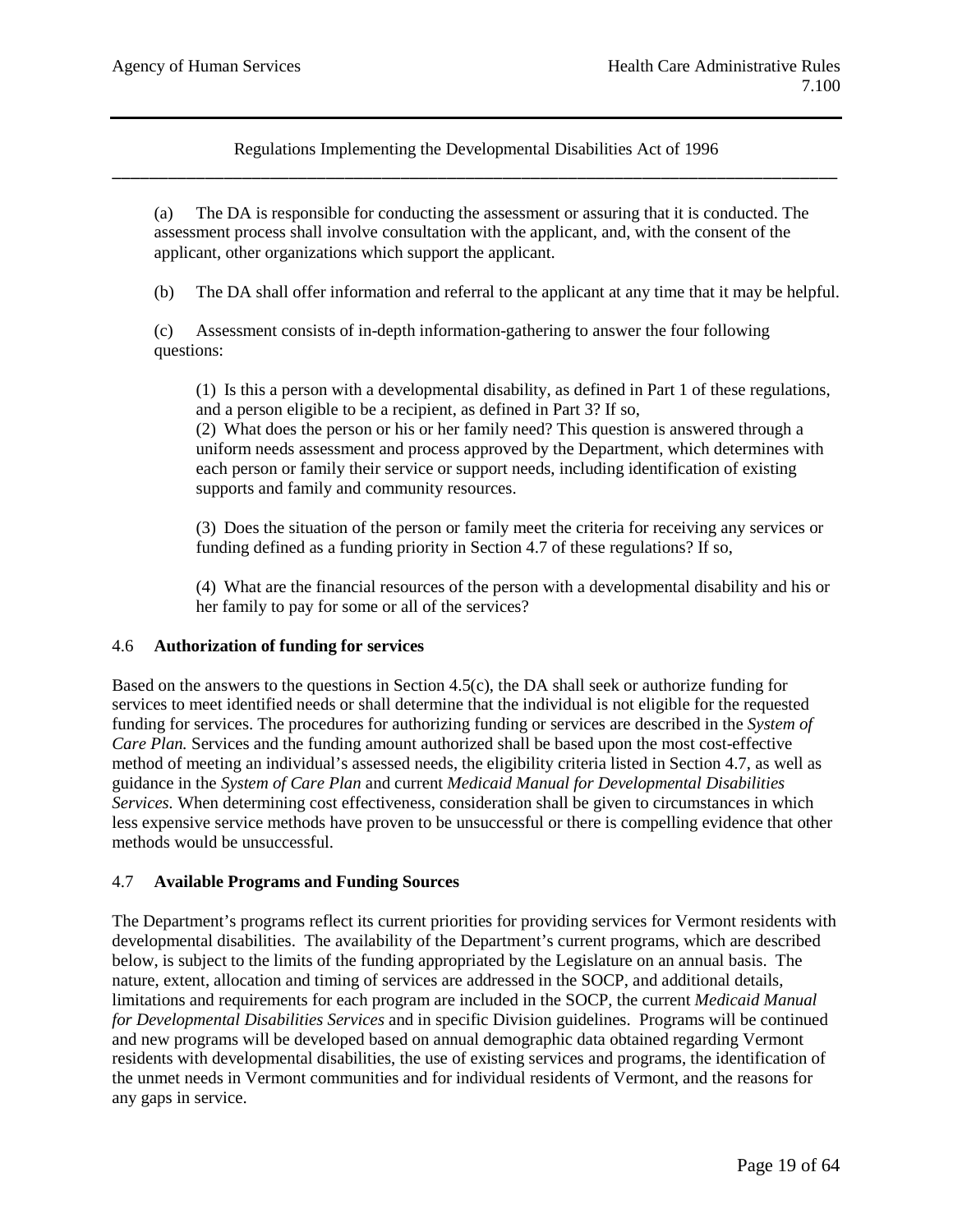### (a) **The Bridge Program: Care Coordination for Children with Developmental Disabilities**

The Bridge Program is an Early Periodic Screening, Diagnosis and Treatment (EPSDT) service that provides support to families in need of care coordination to help them access and/or coordinate medical, educational, social or other services for their children with developmental disabilities.

#### (1) **Eligibility**

(A) Clinical:

Individuals who meet the criteria for developmental disability as defined in these regulations.

(B) Financial:

Vermont Medicaid eligible as determined by Department of Vermont Health Access.

(C) Access Criteria:

Individual must be under the age of 22.

Care coordination is available in all counties either through the Bridge Program or through an Integrating Family Services (IFS) program administered by the Department of Mental Health. Children who are receiving care coordination, case management or service coordination from another AHS-funded source listed in the Bridge Program Guidelines are not eligible to receive Bridge Program Care Coordination.

#### (b) **Developmental Disabilities Specialized Services Fund**

This fund pays for dental services for adults and adaptive equipment and other one-time ancillary services needs that individuals and families cannot meet or are not covered by other funding sources.

#### (1) **Eligibility**

(A) Clinical: Individuals who meet the criteria for developmental disability as defined in these regulations.

(B) Financial: None

(C) Access Criteria:

The goods and services requested must be related to the person's disability and meet the Division's *Special Services Fund Guidelines*.

### (c) **Employment Conversion**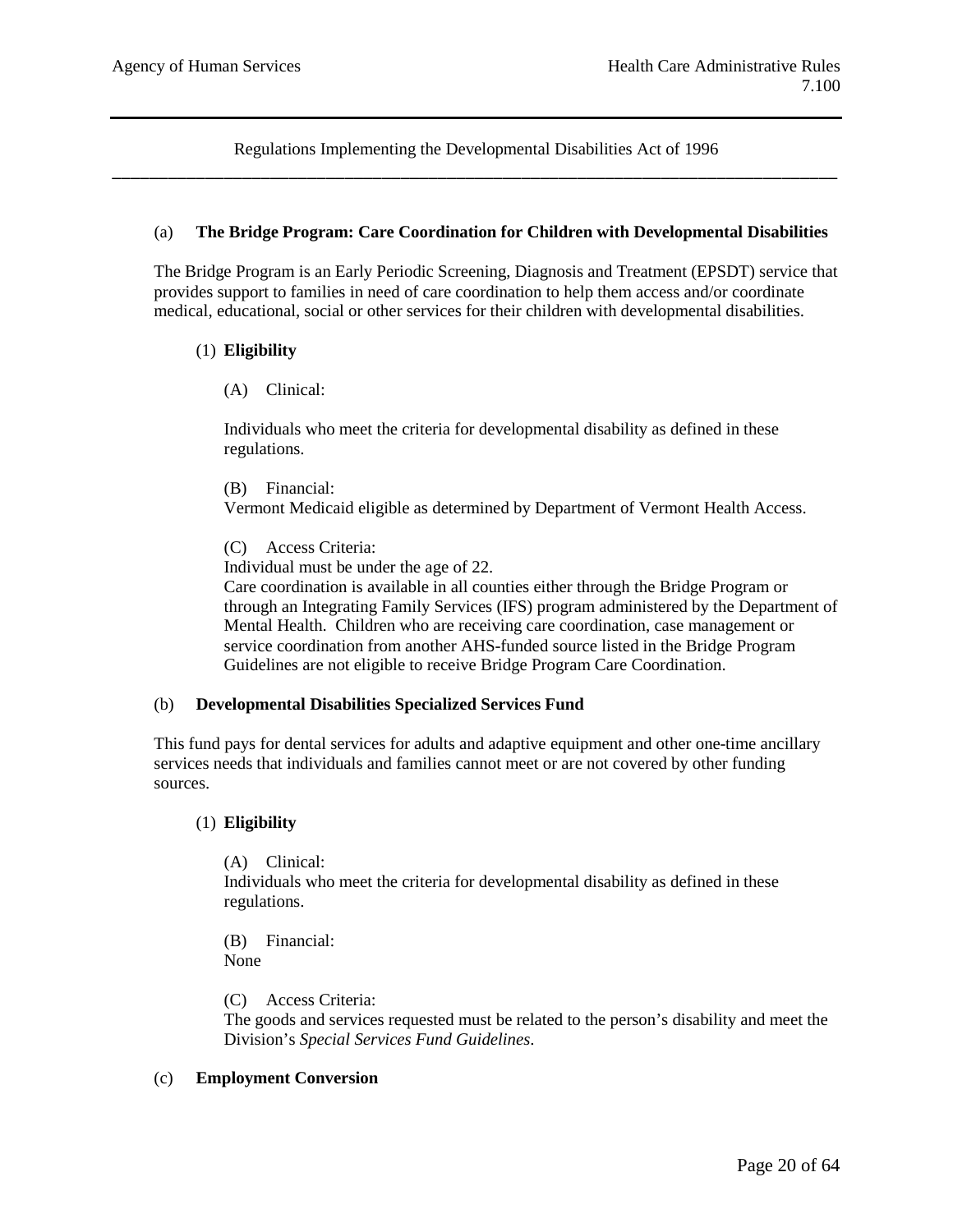The Employment Conversion Initiative is intended to support people to convert their community supports funding to work supports.

## (1) **Eligibility**

### (A) Clinical:

Individuals who meet the criteria for developmental disabilities as defined in these regulations.

(B) Financial:

Vermont Medicaid eligible as determined by Department of Vermont Health Access.

(C) Access Criteria:

Individuals with HCBS funding who must have transferred at least 50% of their existing community supports funding to work supports.

### (d) **Family Managed Respite**

Family Managed Respite (FMR) funding is allocated by DAs to provide families with a break from caring for their child with a disability, up to age 21. Respite can be used as needed, either planned or in response to a crisis.

### (1) **Eligibility**

(A) Clinical:

Individual with a developmental disability or eligible to receive services from Children's Mental Health Services.

(B) Financial: Vermont Medicaid eligible as determined by Department of Vermont Health Access.

(C) Access Criteria: FMR is available to children up to, but not including, age 21 living with their biological/adoptive families or legal guardian and who are not receiving HCBS funding.

### (e) **Flexible Family Funding**

Flexible Family Funding (FFF) provides funding for families caring for a family member with a developmental disability at home. Funding is provided to eligible families of individuals with developmental disabilities to help pay for any legal good or activity that the family chooses such as respite, assistive technology, home modification, or individual and household needs. These incomebased funds, determined by a sliding scale, are used at the discretion of the family. FFF is available at DAs in all counties.

### (1) **Eligibility**

(A) Clinical: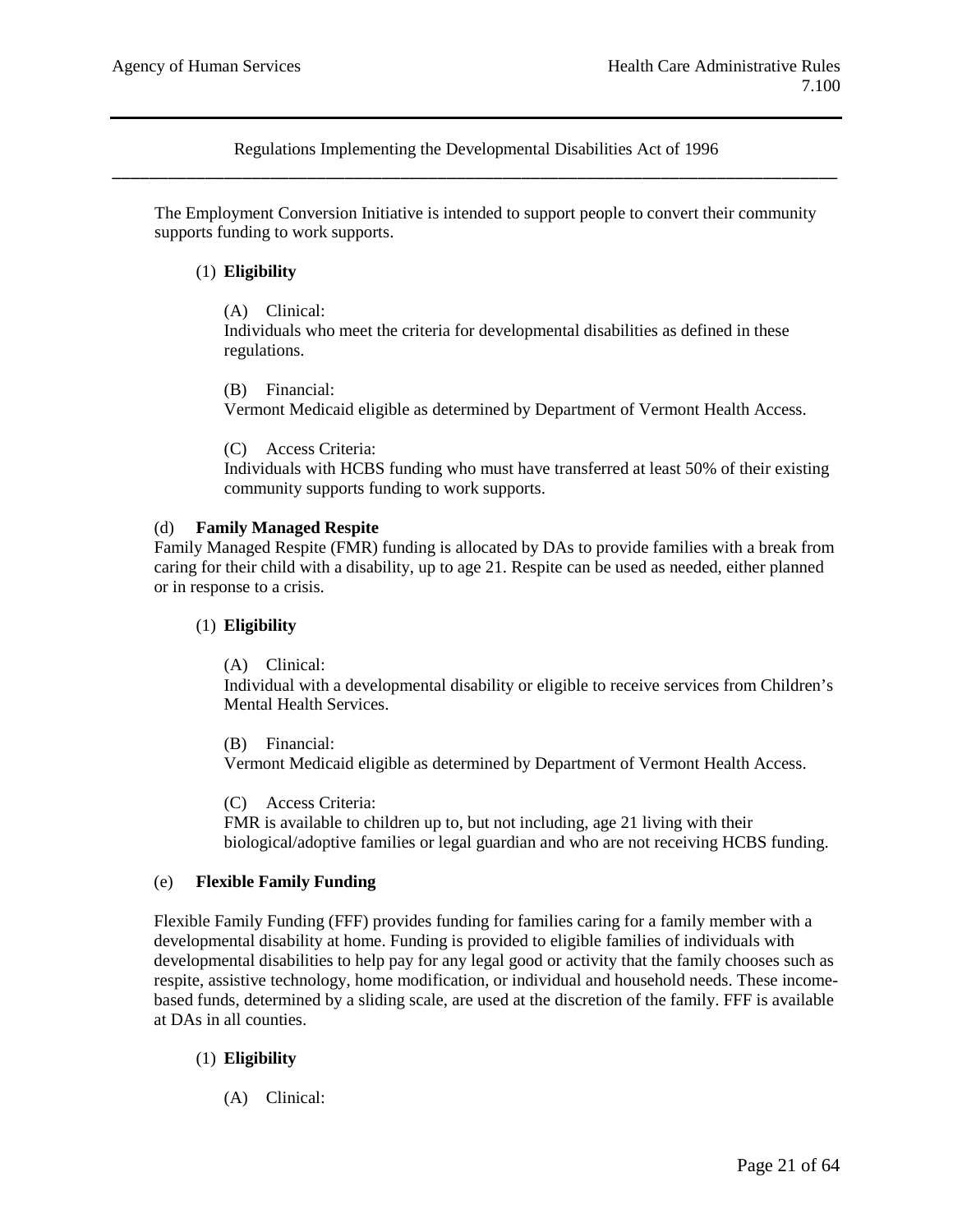> Individuals who meet the criteria for developmental disability as defined in these regulations.

(B) Financial:

Income-based on sliding fee scale outlined in *Flexible Family Funding Guidelines.*

(C) Access Criteria:

An individual who lives with their family (i.e., unpaid biological, adoptive and/or stepparents, adult siblings, grandparents, aunts/uncles, nieces/nephews and legal guardians) or an unpaid family member who lives with and supports an individual with a developmental disability is eligible. Individuals living independently or with their spouse, and those receiving HCBS are not eligible.

## (f) **Growth and Lifelong Learning**

These Department approved programs provide lifelong learning and teaching experiences to adults with developmental disabilities and increases the individual's ability to become an expert in topics of interest through supported research, inquiry, community networking and full examination of a topic.

## (1) **Eligibility**

(A) Clinical:

Individuals who meet the criteria for developmental disabilities as defined in these regulations.

(B) Financial:

Vermont Medicaid-eligible as determined by Department of Vermont Health Access.

(C) Access Criteria:

Access is limited to the geographic area where the approved program is provided.

### (g) **Home and Community Based Services (HCBS)**

Developmental Disabilities HCBS are long term services and supports provided throughout the state by private, non-profit developmental disabilities services providers, or through self/familymanagement, to adults and children with developmental disabilities with the most intensive needs. Individual HCBS budgets are based on an all-inclusive daily rate that combines all applicable services and supports provided to the individual in accordance with their assessed needs plus associated administrative costs. Services and supports may include: Service Coordination, Community Supports, Employment Supports, Respite Supports, Clinical Services, Supportive Services, Crisis Services, Home Supports and Transportation Services.

Abbreviated definitions of these services are included in Part 1. Full definitions are included in the current *System of Care Plan* and the current *Medicaid Manual for Developmental Disabilities Services*.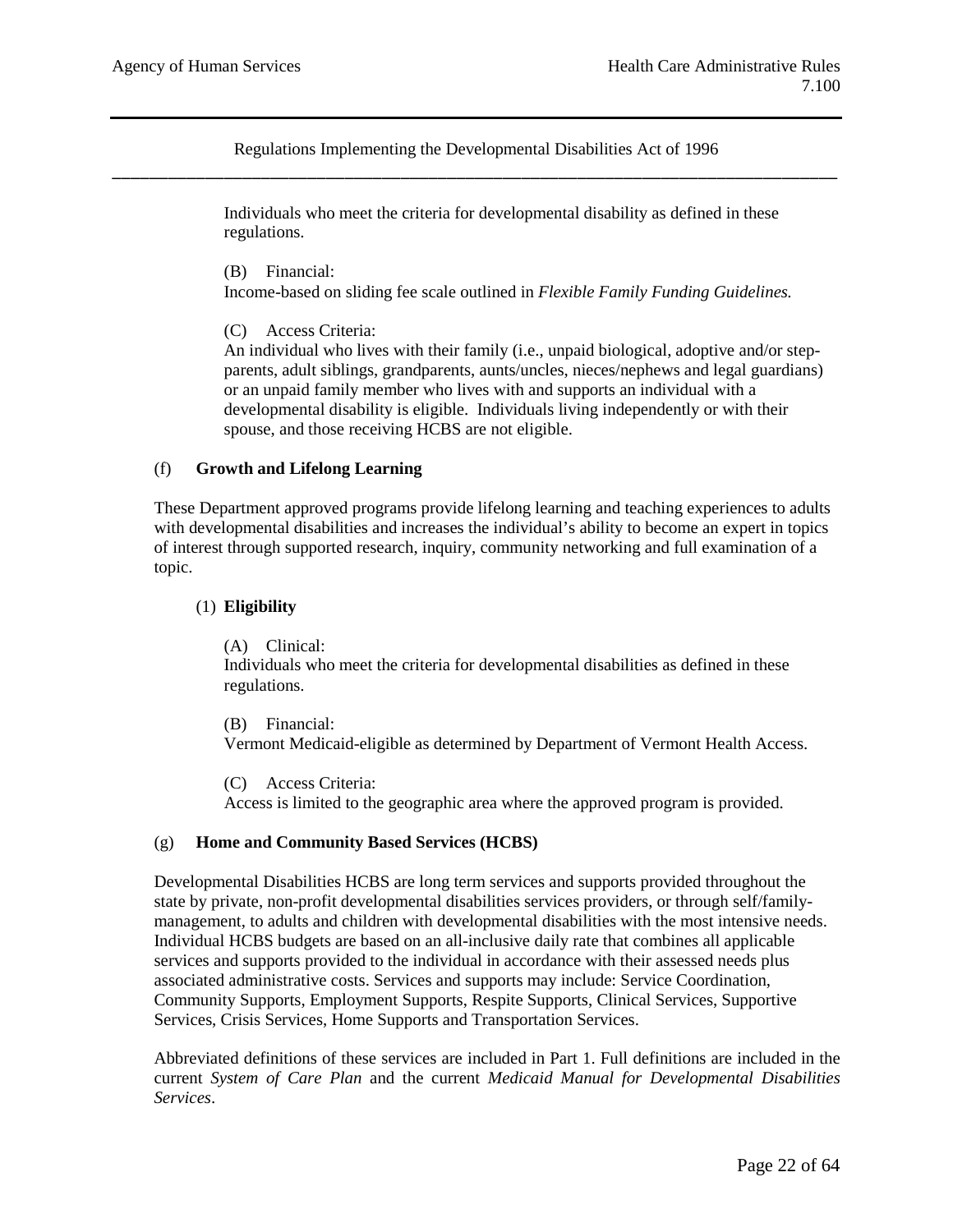## (1) **Eligibility**

(A) Clinical:

Individuals who meet the criteria for developmental disability as defined in these regulations.

(B) Financial:

Vermont Medicaid-eligible as determined by Department of Vermont Health Access.

- (C) Access Criteria:
	- (i) Must meet all 3 of the following criteria:
		- (1) Individual would otherwise be eligible for Intermediate Care Facility for individuals with Developmental Disabilities (ICF/DD) level of care;
		- (2) The individual has an unmet need related to their developmental disability; and
		- (3) The individual's unmet need meets one of the following six funding priorities for HCBS.

(A) Health and Safety: Ongoing, direct supports and/or supervision are needed to prevent imminent risk to the individual's personal health or safety. [Priority is for adults age 18 and over.]

(i) "Imminent" is defined as presently occurring or expected to occur within 45 days.

> (ii) "Risk to the individual's personal health and safety" means an individual has substantial needs in one or more areas that without paid supports put the individual at serious risk of danger, injury or harm (as determined through a needs assessment).

(B) Public Safety: Ongoing, direct supports and/or supervision are needed to prevent an adult who poses a risk to public safety from endangering others. To be considered a risk to public safety, an individual must meet the Public Safety Funding Criteria (see Section  $(g)(2)$ , infra). [Priority is for adults age 18 and over.]

(C) Preventing Institutionalization – Nursing Facilities: Ongoing, direct supports and/or supervision needed to prevent or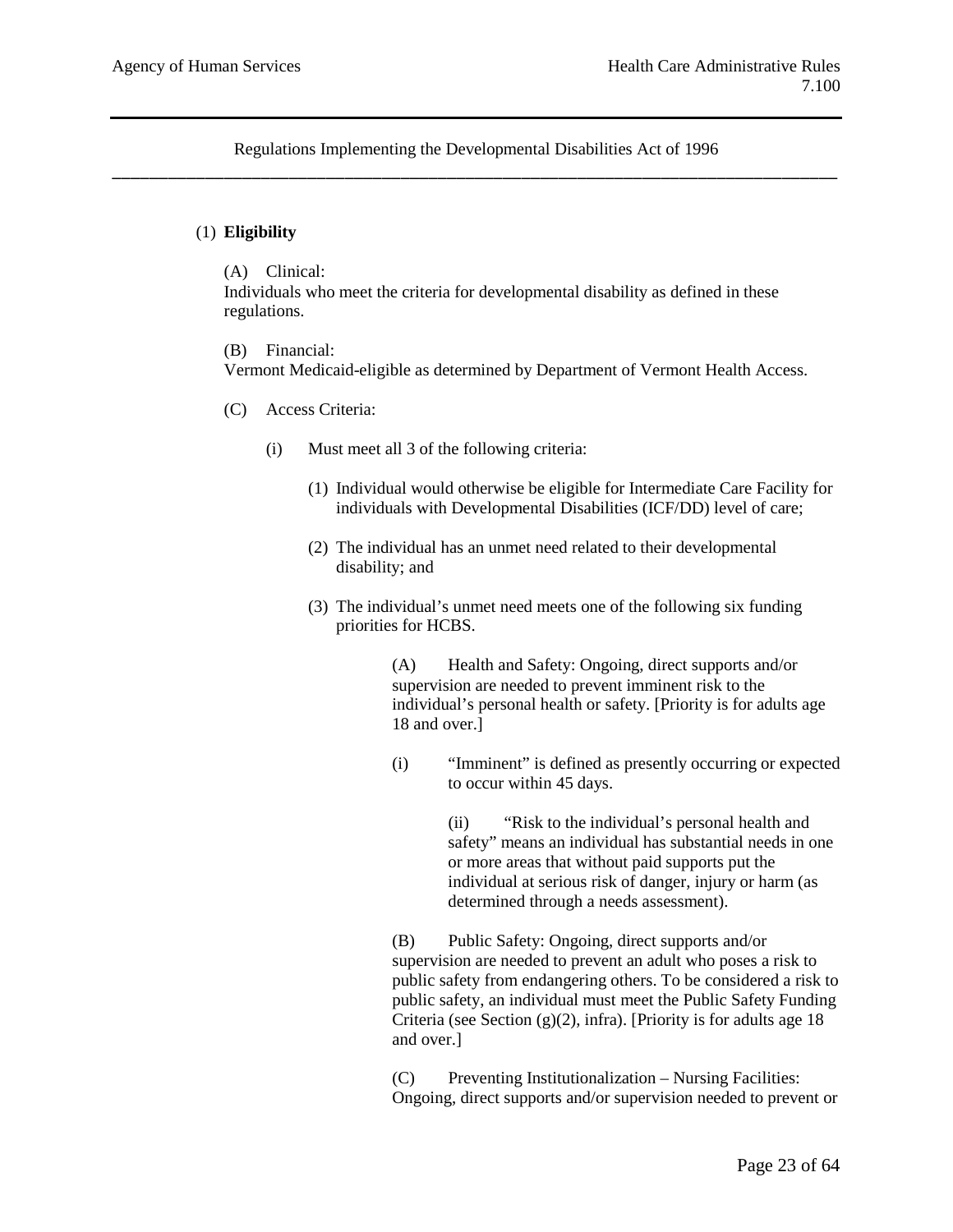> end institutionalization in nursing facilities when deemed appropriate by Pre-Admission Screening and Resident Review (PASRR). Services are legally mandated. [Priority is for children and adults.]

> (D) Preventing Institutionalization – Psychiatric Hospitals and ICF/DD: Ongoing, direct supports and/or supervision needed to prevent or end stays in inpatient public or private psychiatric hospitals or end institutionalization in an ICF/DD. [Priority is for children and adults.]

(E) Employment for Transition Age Youth/Young Adults: Ongoing, direct supports and/or supervision needed for a youth/young adult to maintain employment. [Priority for adults age 18 through age 26 who have exited high school.]

(F) Parenting: Ongoing, direct supports and/or supervision needed for a parent with developmental disabilities to provide training in parenting skills to help keep a child under the age of 18 at home. Services may not substitute for regular role and expenses of parenting. [Priority is for adults age 18 and over.]

### (2) **Public Safety Funding Criteria**

The following describes the criteria to access HCBS under the Public Safety funding priority:

(A) Criteria for Eligibility for Public Safety Funding:

(i) For new applicants, the public safety risk must be identified at the time of application and applicants must meet the Public Safety Funding priority criteria below.

(ii) For individuals currently receiving services, the public safety risk must be newly identified and recipient must meet the Public Safety Funding priority criteria below.

(iii) The Department's Public Safety Risk Assessment must be completed or updated for each individual who applies for Public Safety Funding in accordance with the *Protocols for Evaluating Less Restrictive Placements and Supports for People with I/DD who Pose a Risk to Public Safety*.

(iv) An individual must have proposed services that reflect offense-related specialized support needs and meet at least one of the following criteria: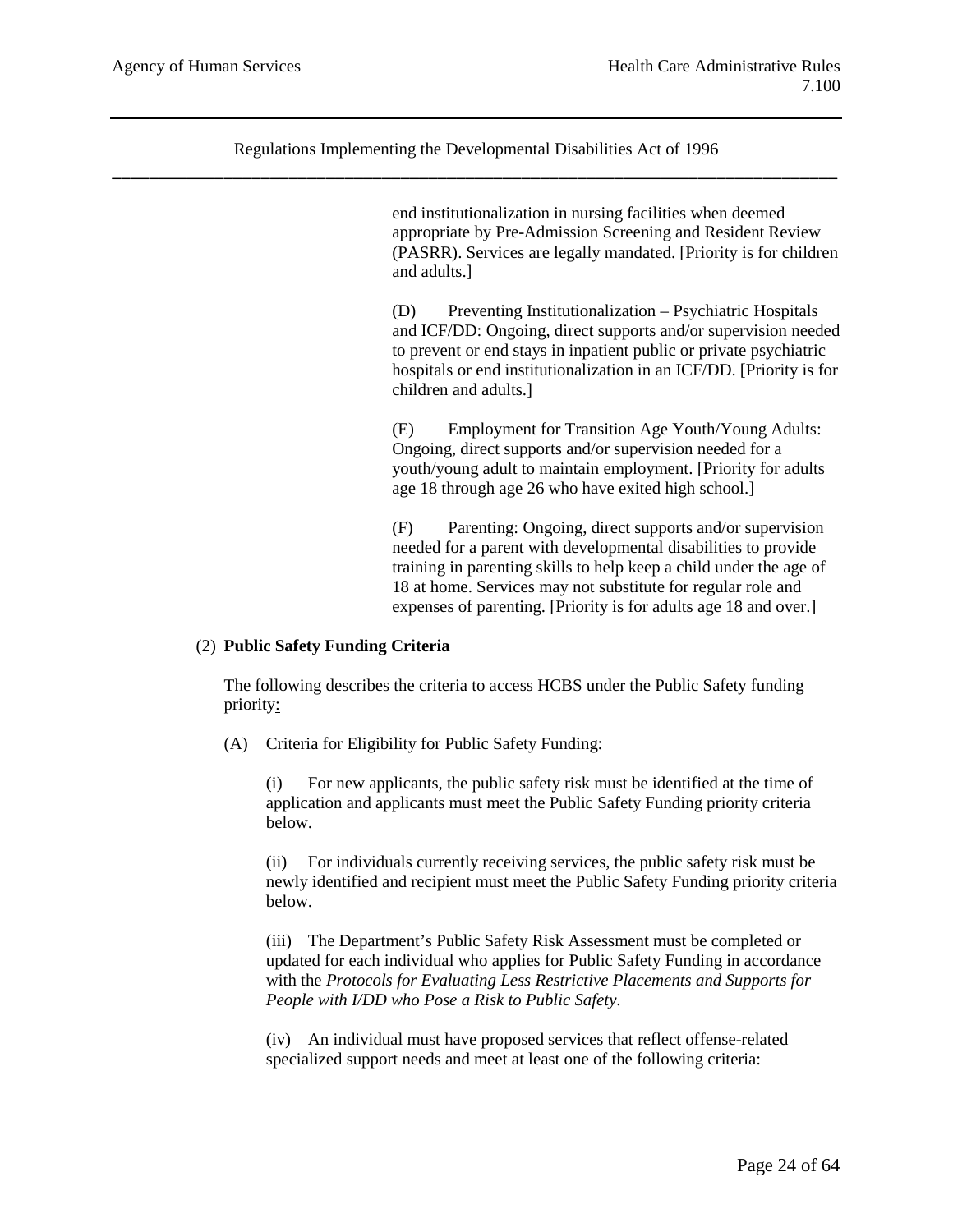> (1) Committed to the custody of the Commissioner under Act 248 due to being dangerous to others. Services are legally mandated.

(2) Convicted of a sexual or violent crime, has completed their maximum sentence, and there is evidence that the individual still poses a substantial risk of committing a sexual or violent offense. Examples of "evidence" may include; recent clinical evaluations and/or recent treatment progress reports which indicate a continued risk to the public; recent critical incident reports which describe risks to public safety; and/or new criminal charges or DCF substantiations which involve harm to a person. Additional supporting evidence may be taken into account.

(3) Substantiated by the Department or DCF for sexual or violent abuse, neglect, or exploitation of a vulnerable person and there is evidence that the individual still poses a substantial risk of committing a sexual or violent offense.

(4) In the custody of DCF for committing a sexual or violent act that would have been a crime if committed by an adult, now aging out of DCF custody, and there is evidence that the individual still poses a substantial risk of committing a sexual or violent offense.

(5) Not charged with or convicted of a crime, but the individual's risk assessment contains evidence that the individual has committed an illegal act and still poses a substantial risk of committing a sexual or violent offense.

(6) Convicted of a crime and under supervision of the Department of Corrections (DOC) (e.g., probation, parole, pre-approved furlough, conditional re-entry) and DOC is actively taking responsibility for supervision of the individual for public safety. Public Safety Funding only pays for supports needed because of the individual's developmental disability. Offense-related specialized support needs, such as sex offender therapy, cannot be funded by the Department for an individual who is under the supervision of DOC.

(B) Access Restrictions:

(i) It is not a priority to use Division funding to prevent an individual who has been charged with or convicted of a crime from going to or staying in jail or to prevent charges from being filed.

(ii) Public Safety Funding shall not be used to fund services for individuals believed to be dangerous to others but for whom there is no clear evidence they pose a risk to public safety, and who have not committed an act that is a crime in Vermont. These individuals may be funded if the individual meets another funding priority.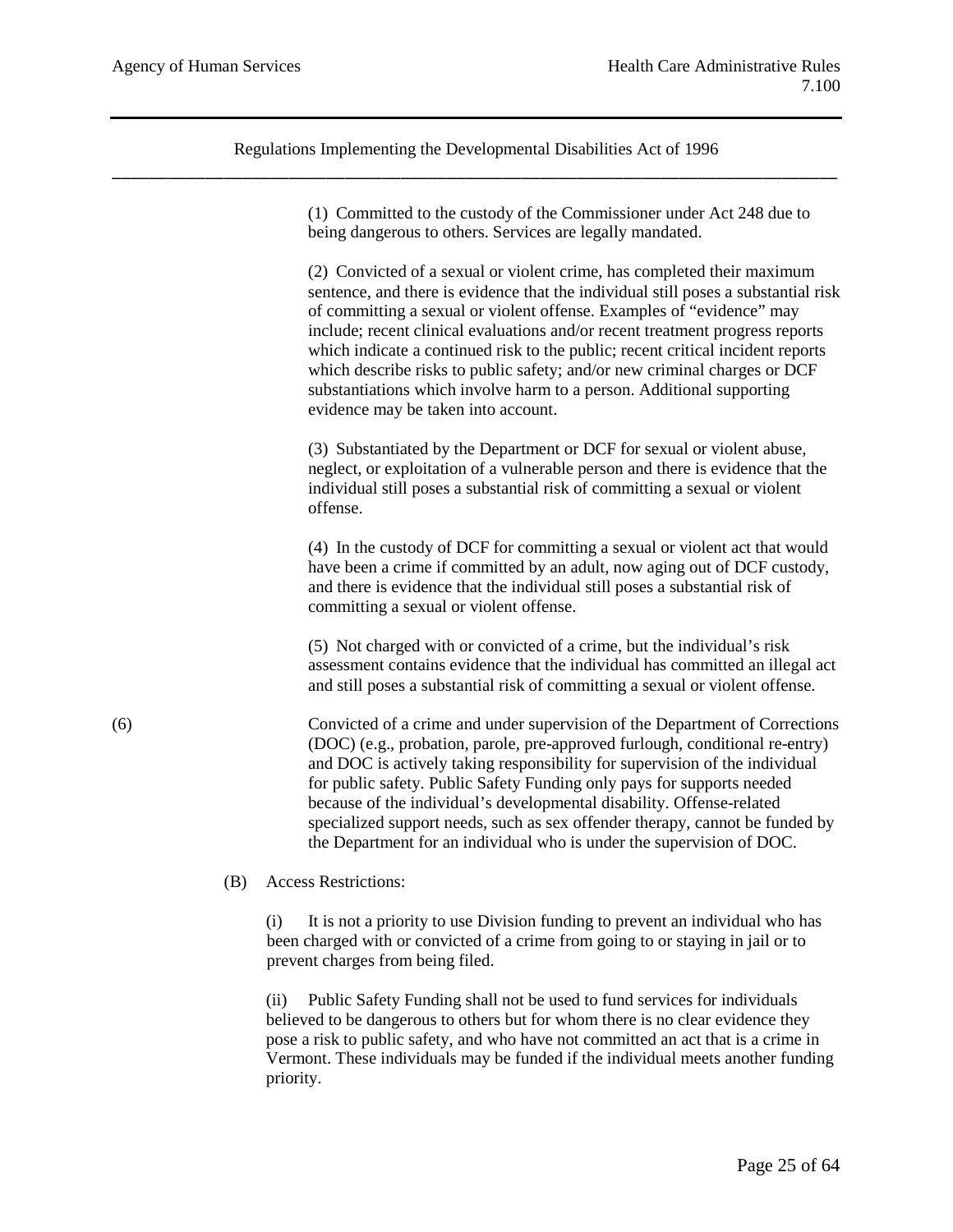> (iii) Public Safety Funding shall not be used to fund services for individuals who have committed an offense in the past, and:

(1) Whose proposed services do not reflect any offense-related specialized support needs, or

(2) Who do not still pose a risk to commit a sexual or violent offense.

### (h) **Intermediate Care Facility for Individuals with Developmental Disabilities**

Vermont has one six-person ICF/DD. This residence enables Vermont to provide comprehensive and individualized health care and rehabilitation services to individuals, as an alternative to HCBS, to promote their functional status and independence at an ICF/DD level of care.

### (1) **Eligibility**

(A) Clinical:

(i) Individuals who meet the criteria for developmental disability as defined in these regulations.

(ii) Individual must have significant medical needs.

(iii) Individuals must meet nursing home level of care, as well as ICF/DD level of care as defined by CMS.

(B) Financial:

Vermont Medicaid eligible as determined by Department of Vermont Health Access.

(C) Access Criteria:

Access to the ICF/DD is based upon availability of a bed and prioritization of referrals by the operating DA and the Division.

### (i) **One Time Funding**

One time funds are generated from the new and returned caseload dollars for the Equity and Public Safety funding pools. One time funds are used to address short term needs and cannot be used for long term needs. When there are one-time funds available, those funds shall be distributed to agencies. The amount and timing of distribution is at the discretion of the Department.

## (1) **Eligibility**

(A) Clinical:

Individuals who meet the criteria for developmental disabilities as defined in these regulations.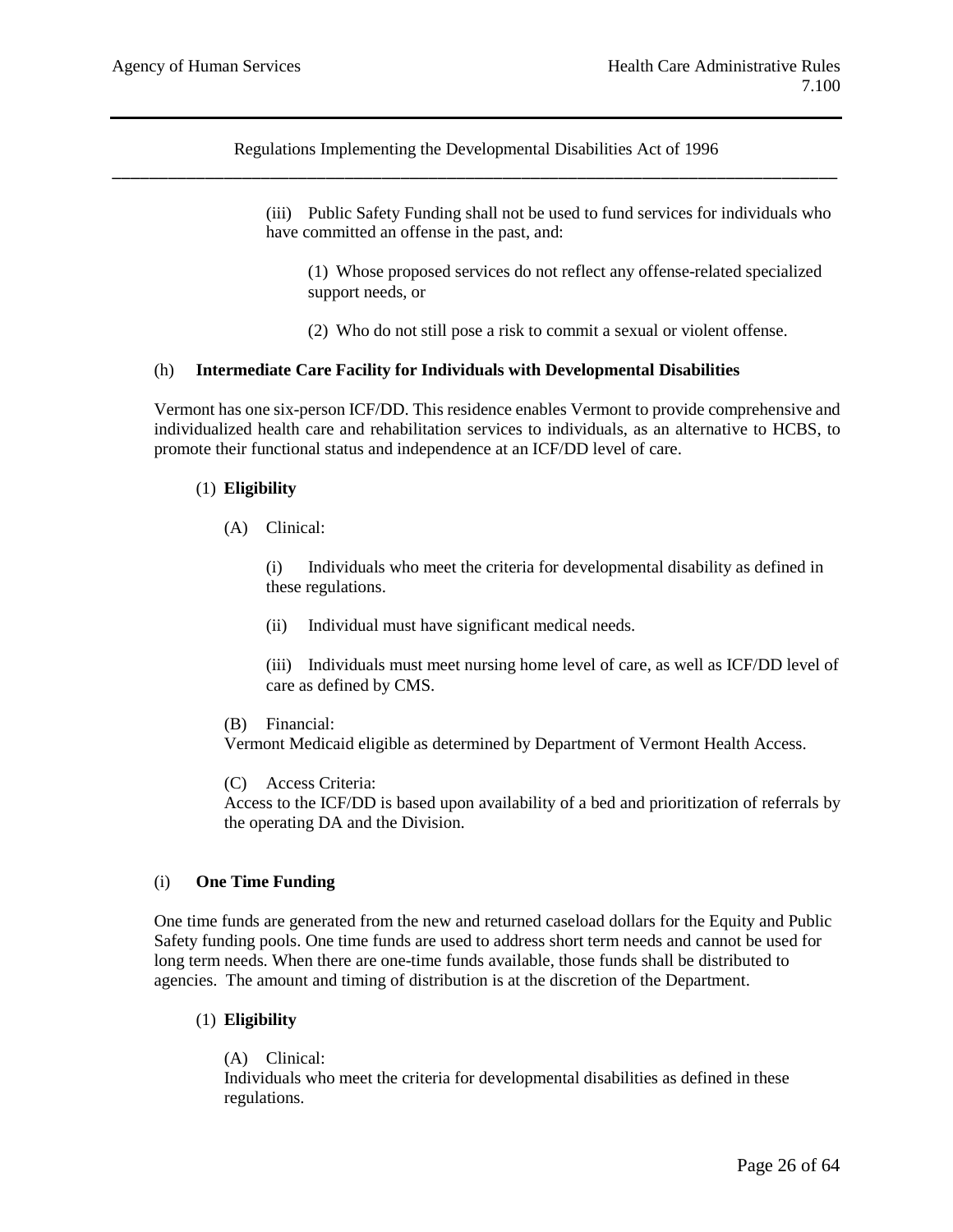(B) Financial:

Vermont Medicaid eligible as determined by Department of Vermont Health Access.

(C) Access Criteria:

Recipients and individuals who meet clinical and financial eligibility who are not current recipients of funding to meet one of the needs listed below:

#### (2) **Allowable Uses for One-Time Funding by Agencies and Supportive ISO:**

(A) One-time funding must be prioritized for use as Flexible Family Funding (FFF). One-time allocations used as FFF for individuals with developmental disabilities and families waiting for FFF are not to exceed the FFF maximum allocation per person per year, regardless of source.

(B) One-time allocations to address personal health or safety or public safety issues for individuals with developmental disabilities.

(C) Short-term increases in supports to individuals already receiving services to resolve or prevent a crisis.

(D) Assistive technology, adaptive equipment, home modifications to make the individual's home physically accessible, and other special supports and services not covered under the Medicaid State Plan.

(E) Supports that may not meet funding priorities but are proactive and short-term in nature.

(F) Transitional support to assist an adult to become more independent in order to reduce or eliminate the need for services.

(G) Small grants to self-advocates, families and others that promote the Principles of Developmental Disabilities Services; for innovative programs that increase a consumer's ability to make informed choices, promote independent living, and offer mentorship or career building opportunities.

(H) Funding for people receiving developmental disabilities services to attend a training or conference that increases consumer ability to make informed choices, promote independent living, offer mentorship or career building opportunities. One time funds can only be used to cover the costs of training/conference registration fee and/or transportation costs for the individual, if needed, to attend a training or conference.

#### (j) **Post-Secondary Education Initiative**

The Post-Secondary Education Initiative (PSEI) is a program funded through a combination of grants and HCBS funding that assists transition age youth 18 to 28 with developmental disabilities to engage in typical college experiences through self-designed education plans that lead to marketable careers in competitive employment and independent living. Supports are arranged with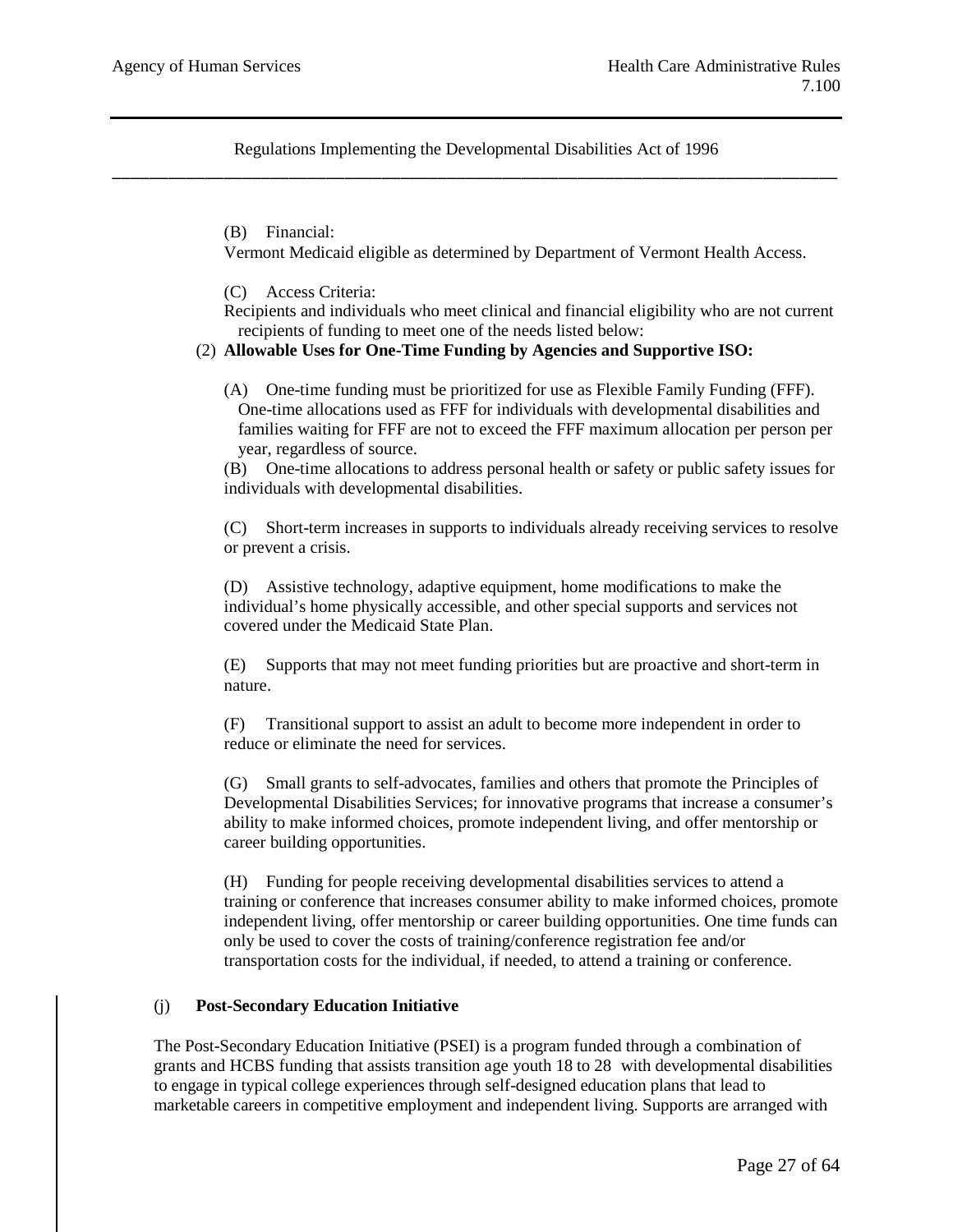the Department's approved PSEI college support organizations to provide academic, career and independent living skill development through a peer mentoring model.

## (1) **Eligibility**

(A) Clinical:

Individuals who meet the criteria for developmental disability as defined in these regulations.

(B) Financial:

Vermont Medicaid eligible as determined by the Department of Vermont Health Access.

(C) Access criteria:

Adults who have graduated from high school or have a GED who have been accepted for enrollment in post-secondary programs facilitated by the PSEI support programs. The individual must also have access to resources that are needed to participate beyond what is provided by the PSEI program.

### (k) **Pre-Admission Screening and Resident Review (PASRR) Specialized Services**

PASRR Specialized Services are available to individuals living in a nursing facility and who need additional services related to their developmental disability (e.g., social, behavior, communication) that are beyond the scope of the nursing facility.

### (1) **Eligibility**

(A) Clinical: Individual with a developmental disability or related condition as defined by Federal PASRR regulations.

(B) Financial: None

(C) Access Criteria:

Individual over 18 years of age living in a nursing facility and having been determined to be in need of Specialized Services through PASRR evaluation.

### (l) **Projects for Transition Support**

These Department approved projects prepare student-interns who are in their last year of high school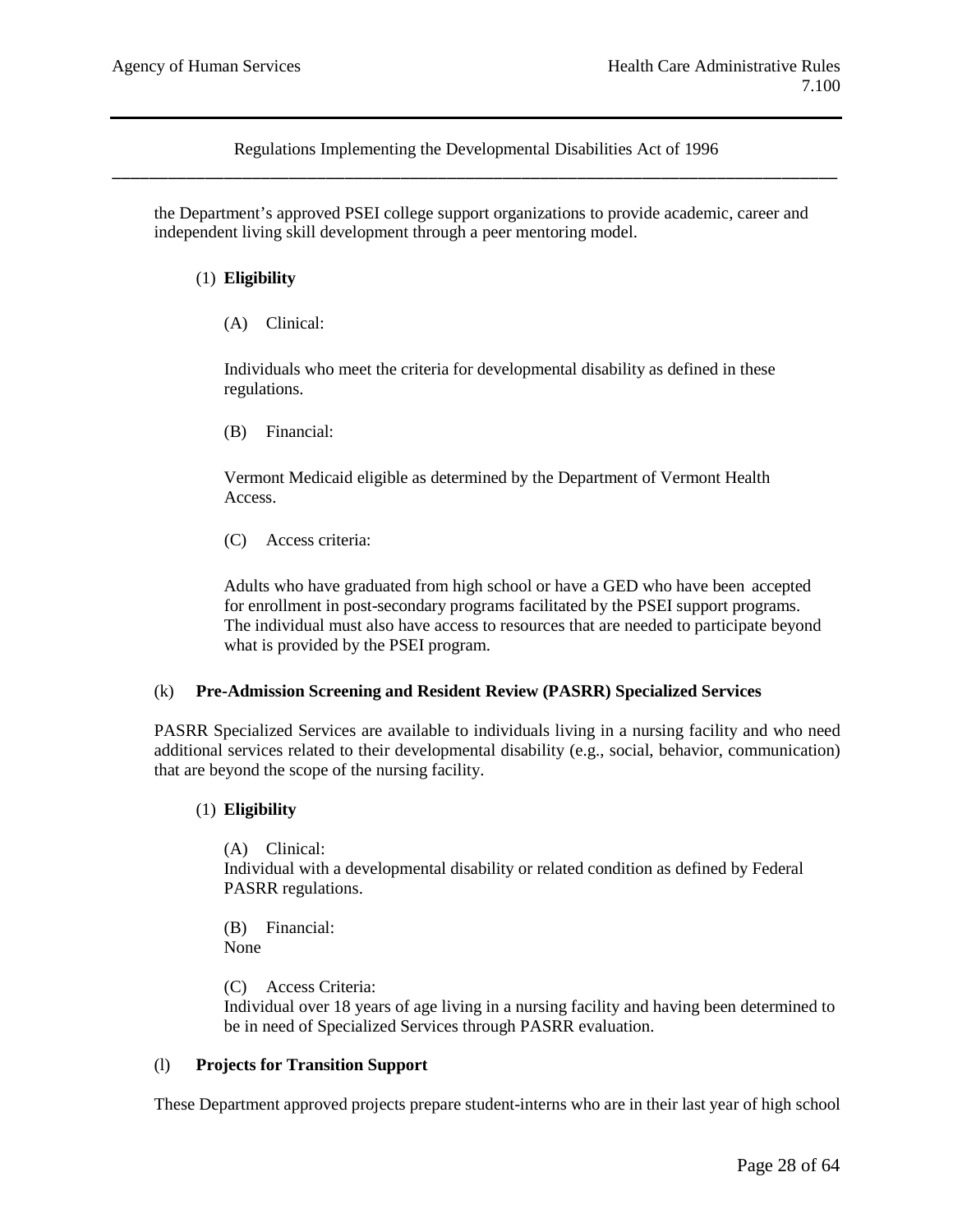with technical skills through internship rotations at a host business location. The cornerstone of these projects is immersion in a single business for the entire school year where students learn career development skills through job coaching and direct guidance provided by the business' department managers.

## (1) **Eligibility**

(A) Clinical:

Individuals who meet the criteria for developmental disability as defined in these regulations (see exceptions in Access Criteria Section (l)(1)(C).

(B) Financial:

Vermont Medicaid eligible as determined by Department of Vermont Health Access.

(C) Access Criteria:

This program serves students in their last year of high school who have been determined to have developmental disabilities. If space allows, adults between the ages of 21 and 28 may apply to the program on a case-by-case basis. In addition, if space allows, students who receive special education and do not have developmental disabilities, but do have other challenges that are supported by an Individual Education Plan (IEP), may apply on a case-by-case basis.

### (m) **Public Guardianship Fund**

This fund pays for unanticipated services and for small expenses directly related to the well-being of individuals receiving public guardianship services. Access to funds is at the discretion of the Division's Office of Public Guardian.

### (n) **Special Populations Clinic and Rehabilitation Services**

Clinic and Rehabilitation services are mental health services provided within a community mental health or developmental disability service setting for individuals who are not receiving HCBS funding. Services include:

- diagnosis and evaluation  $(D & E)$
- individual psychotherapy
- group therapy
- emergency care
- Medication Evaluation, Management and Consulting Services (Chemotherapy, med-Check)

### (1) **Eligibility**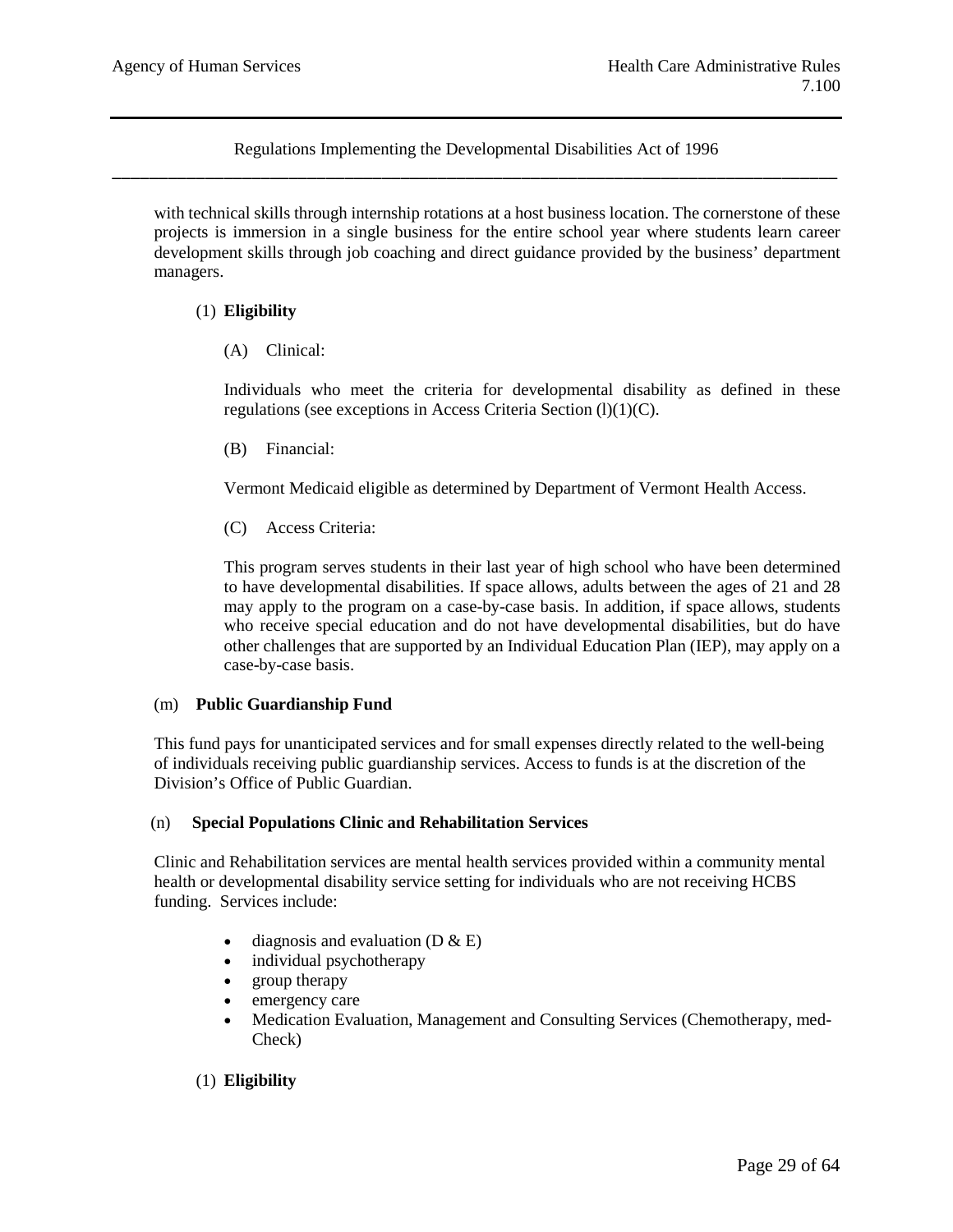(A) Clinical:

Individuals who meet the criteria for developmental disabilities as defined in these regulations.

(B) Financial: Vermont Medicaid eligible as determined by Department of Vermont Health Access.

(C) Access Criteria: Access to these service is determined by the agency based upon need and available resources. An agency may not bill for these services and HCBS on the same day.

#### (o) **Targeted Case Management for Persons with Developmental Disabilities**

Targeted Case Management (TCM) is a Medicaid State Plan service that provides assessment, care planning, referral and monitoring. Services are provided by the agency and designed to assist adults and children to gain access to needed services.

#### (1) **Eligibility**

(A) Clinical:

Individuals who meet the criteria for developmental disability as defined in these regulations.

(B) Financial:

Vermont Medicaid eligible as determined by Department of Vermont Health Access.

(C) Access Criteria:

TCM is available for adults age 21 and over, and children under 21 when the agency has exhausted Bridge Program funding. An agency may not bill for TCM and HCBS or other Medicaid funded case management services on the same day.

#### 4.8 **Special initiatives**

The Division may invest in initiatives that enhance the overall system of support for people with developmental disabilities and their families. The Division may use funding to support initiatives that shall enhance choice and control, and increase opportunities for individuals receiving developmental disabilities services and their families. The timing and amount of funding for any initiative shall be identified in the *System of Care Plan*. For all special initiatives, specific outcome measures will be required and results will be reported by DDSD.

### 4.9 **Notification of decision on application**

(a) Timing of the notices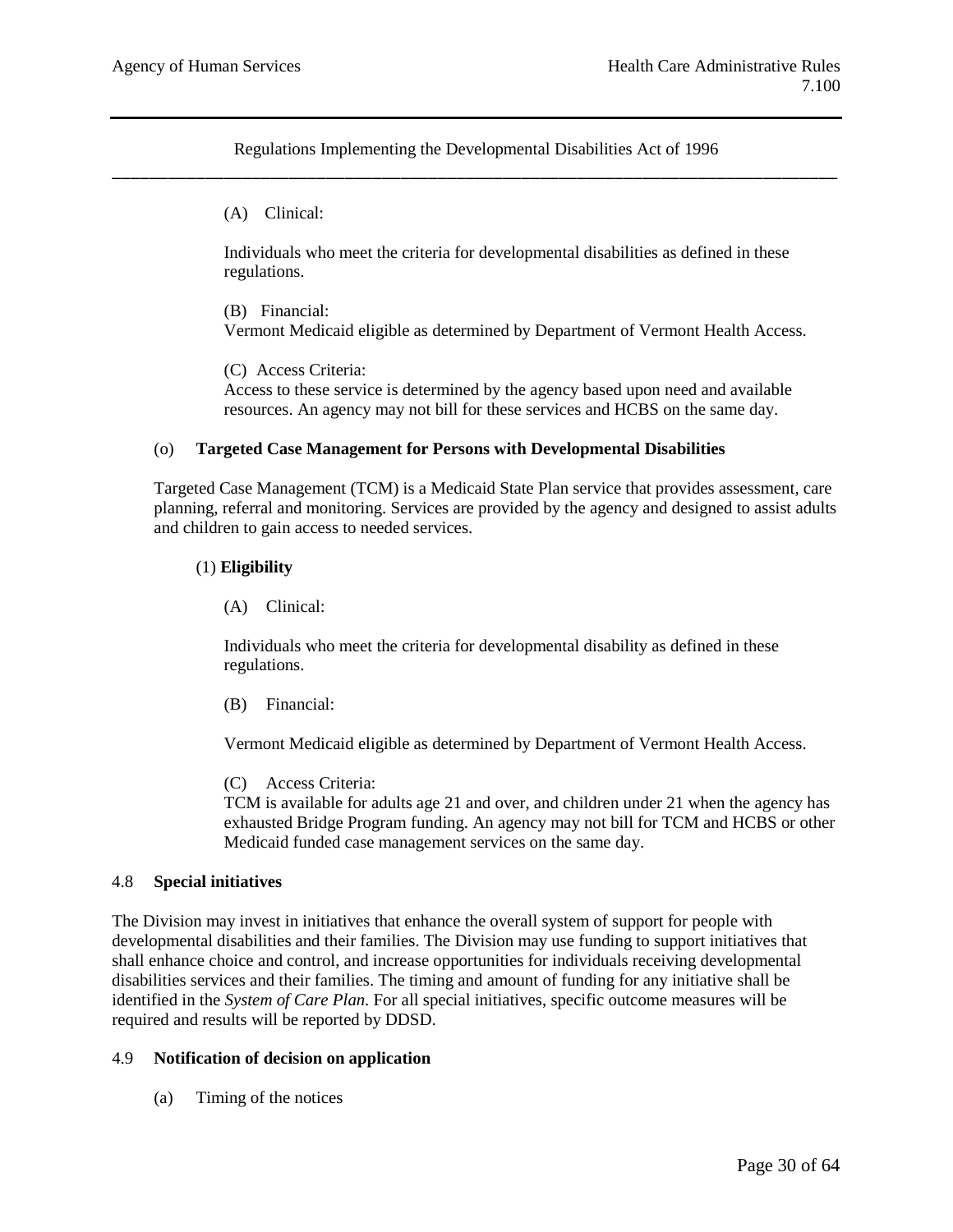> (1) Within 45 days of the date of the application, the DA shall notify the applicant in writing of the results of the assessment and the amount of funding, if any, which the applicant shall receive.

(2) If the assessment and authorization of funding is not going to be completed within 45 days of the date of application, the DA shall notify the applicant in writing of the estimated date of completion of the assessment and authorization of services or funding. A pattern of failure to complete the process within 45 days shall be taken into account in determining whether to continue the designation of an agency.

## (b) Content of notices

(1) If some or all of the services requested by the applicant are denied, or the applicant is found not eligible the written notice shall include information about the basis for the decision, and how to the appeal the decision, including:

(A) The policy or citations the action is based on (e.g., funding priorities, regulations);

- (B) The right to appeal the decision and the procedures for doing so (see Part 8);
- (C) Resources for legal representation (such as Disability Law Project).

(2) If the assessment determines the applicant has a developmental disability and has needs that fit within the funding priorities outlined in section 4.7, the notice shall state the amount of funding and services the applicant shall receive. The notice shall also state what costs, if any, the recipient is responsible to pay (Section 6).

(3) If the assessment determines the applicant does not have a developmental disability, the notice shall state that the DA shall continue to offer information and referral services to the applicant.

(4) If the assessment determines the person has a developmental disability but does not meet a funding priority to receive services or funding, the notice shall state that the DA shall continue to offer information and referral services and shall place the person's name on a waiting list (Section 4.18).

### 4.10 **Choice of provider**

(a) The DA shall help a recipient learn about service options, including the option of self/familymanaged services.

(1) It is the DA's responsibility to ensure the individual is informed of his or her choice of all services options listed in 4.4(b) in order to make an informed decision when making the choice of management options/service providers. The DA shall document options discussed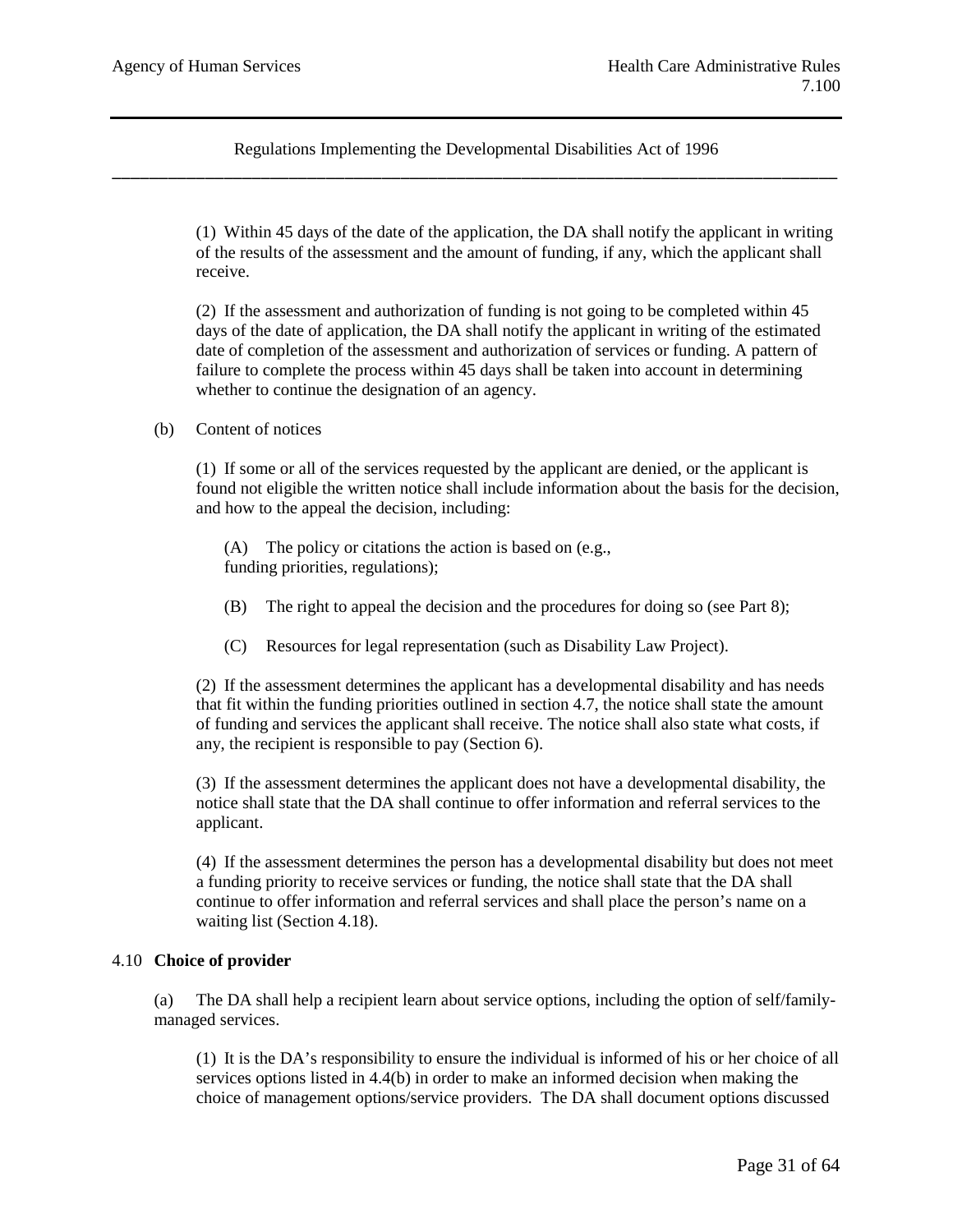> and information shared as part of this process. The DA shall provide the choices in an unbiased manner to reduce the potential for conflict of interest.

(2) If the recipient is not self/family-managing services, the DA shall ensure that at least one provider within the geographic area offers the authorized services at or below the amount of funding authorized at the DA.

(3) If no other provider is available to provide the authorized services and the recipient or family does not wish to self/family-manage services, the DA shall provide the authorized services in accordance with its Master Grant Agreement.

(4) The recipient or family may receive services from any willing agency in the state.

(5) A recipient or family may request that an agency sub-contract with a non-agency provider to provide some or all of the authorized services, however, the decision to do so is at the discretion of the agency.

(b) If the recipient's needs are so specialized that no provider in the geographic area can provide the authorized services, the DA may, with the consent of the recipient, contract with a provider outside the geographic region to provide some or all of the authorized services.

(c) The recipient may choose to receive services from an agency other than the DA if the agency agrees to provide the authorized services at or below the amount of funding authorized for the DA to provide services.

(1) When requesting new funding, if an individual chooses to receive services from an agency other than the DA, or an agency agrees to subcontract with a provider, the provider shall submit a budget to the DA and the DA shall determine its costs to serve the individual and shall submit the lower of the two budgets to the funding committee. If an alternative provider is not able to provide the services at the lower approved budget, the DA must do so at the amount of funding authorized for the DA to provide services.

(2) If at any time a recipient chooses or consents to receive some or all authorized services or supports from a different agency, the agency currently serving the recipient shall promptly transfer the individual's authorized funding limit to the agency selected according to the procedures outlined in Division guidelines.

(3) When an individual chooses to transfer to another agency or to self/family-manage, the receiving agency or Supportive ISO must fully inform the recipient and the individual's designated representative, if applicable, prior to the transfer, of the impact on the amount of services that can be provided within the approved budget based upon the agency or Supportive ISO's costs for services.

(4) Any disputes about the amount of funding to be transferred shall be resolved by the director of the Division.

(d) The recipient may choose to self/family-manage services (See Part 5).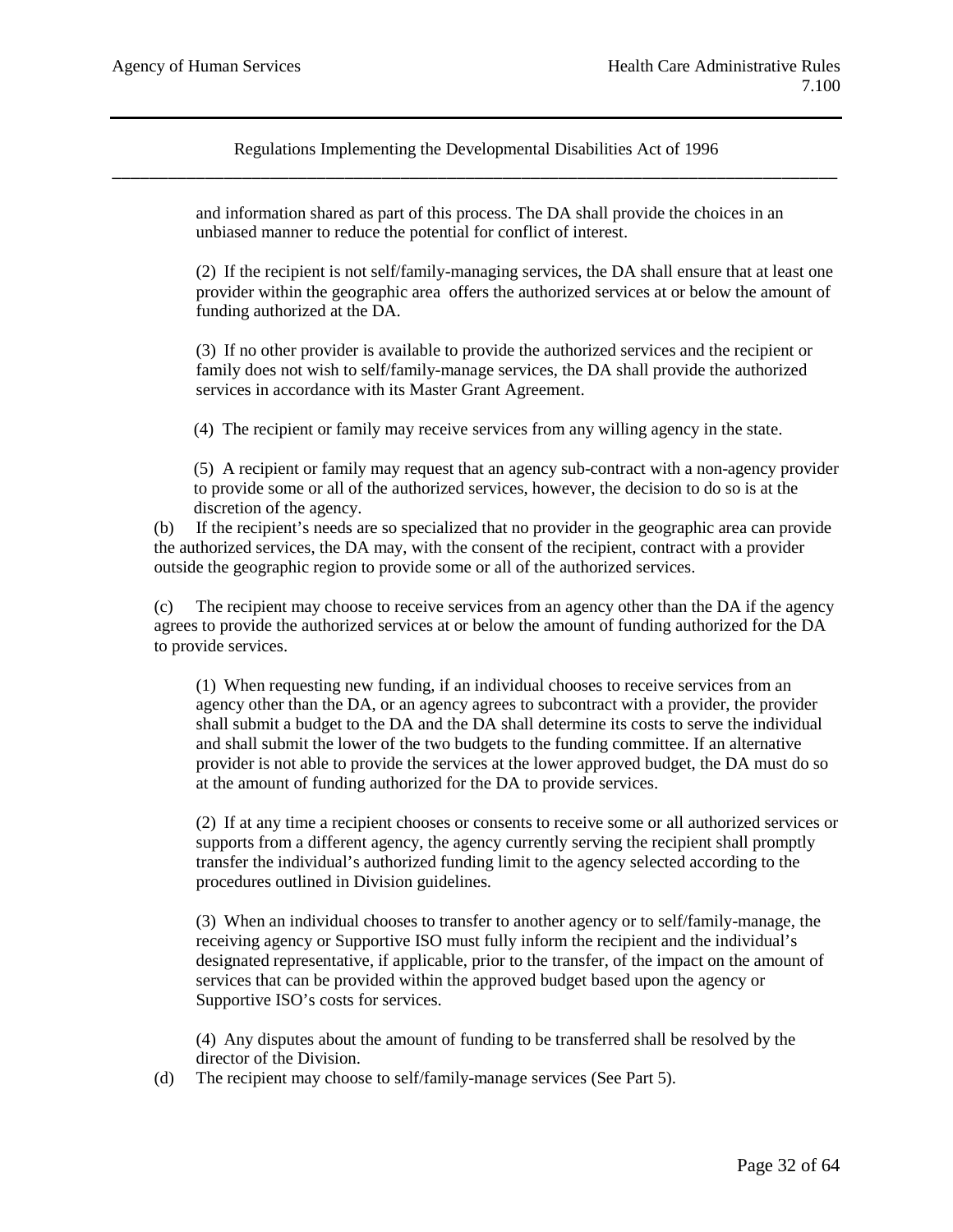## 4.11 **Individual support agreement (ISA)**

(a) Once a recipient has received written authorization of services or funding (Section 4.7), the recipient, together with the agency or Supportive ISO, writes an ISA that defines the services and supports to be provided. The recipient may ask any person to support him or her in establishing a person-centered process, making decisions, and choosing services, supports and/or providers.

(b) The agency or the Supportive ISO (in the case of self/family-managed services), has ultimate responsibility to ensure that an initial ISA is developed within 30 calendar days of the first day of billable services/supports. This timeline may be extended at the request of the recipient as specified in the *ISA Guidelines*.

(c) Initial and ongoing ISAs shall be written and reviewed in accordance with the Department's *ISA Guidelines*. A written ISA is required even if the recipient chooses to self/family-manage services.

(d) The ISA is a contract between the recipient and provider(s) who provides the service or support.

(e) An ISA may be revised at any time.

### 4.12**Periodic review of needs**

(a) The needs of each individual currently receiving services shall be re-assessed annually by the agency or Supportive ISO, together with the individual and his or her team, using the needs assessment to assure the individual's budget reflects current needs, strengths and progress toward personal goals. An Annual Periodic Review shall take place as part of the planning for the individual's next ISA or ISA review. This shall include an examination of the utilization of services in the past year as compared to the authorized funding limit. The individual's budget shall be adjusted to reflect current needs.

(b) The agency or Supportive ISO shall make adjustments in a recipient's budget and/or services, if indicated, based upon the following:

(1) Changes in the recipient's needs;

(2) Changes in use of funded services;

(3)Changes in the cost of services to meet the needs;

(4)Changes in the *System of Care Plan* or these regulations; or

(5)Changes in funds available due to insufficient or reduced appropriation or an administrative arithmetic error.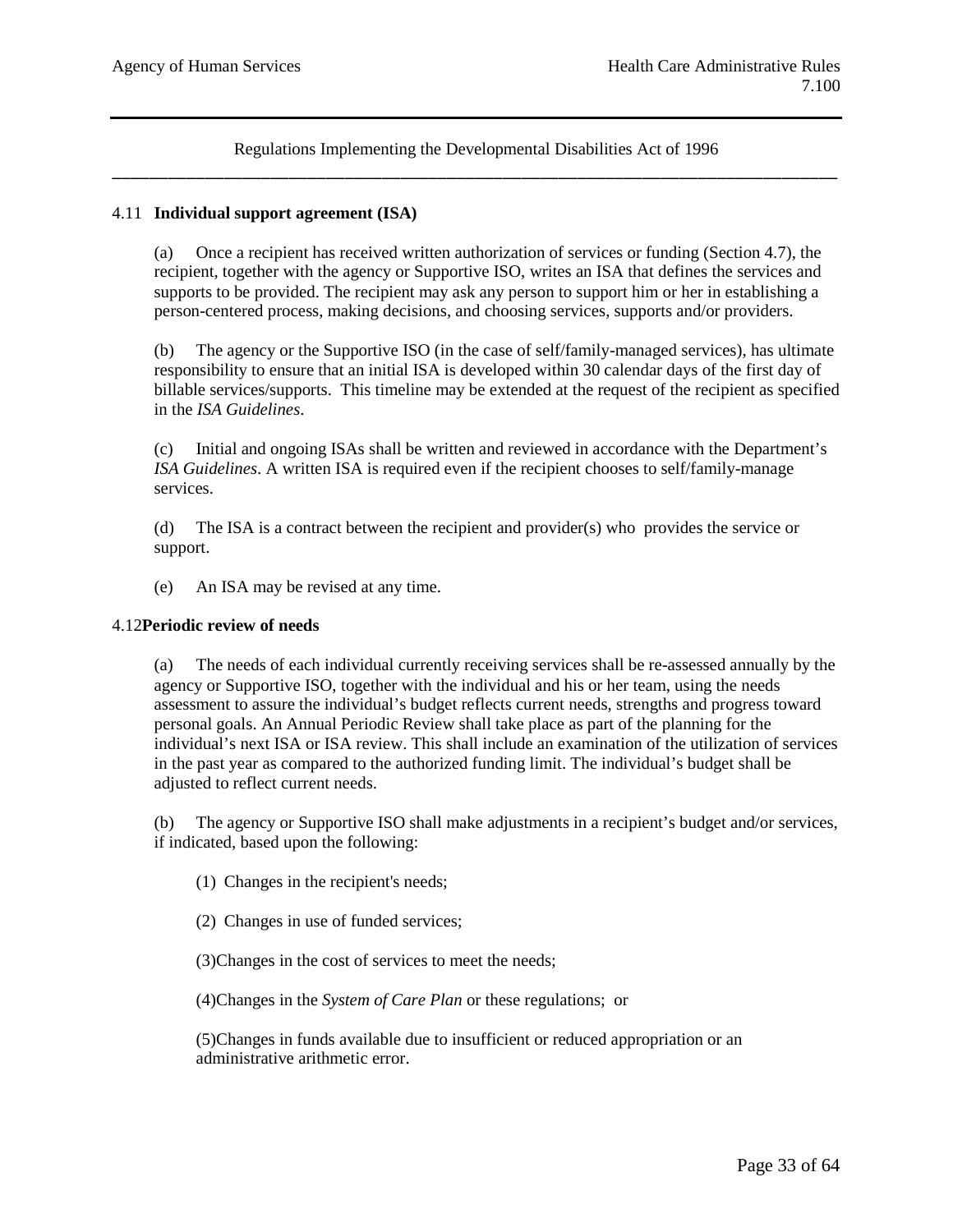(c) As part of the periodic review, the agency or Supportive ISO shall ask each recipient about his or her satisfaction with services, and provide each recipient and individual's designated representative with an explanation of the rights of recipients and how to initiate a grievance or appeal (See Part 8).

(d) If a periodic review results in a determination that services or funding should be reduced, changed, suspended or terminated, the agency or Supportive ISO shall notify the recipient as provided in Section 4.16 and Part 8.

### 4.13**Full reassessment of a young child**

(a) The agency or Supportive ISO shall conduct or arrange for a full clinical reassessment of a child at the time he or she enters first grade to determine whether the child is a person with a developmental disability. Assessments conducted by schools or other organizations should be used whenever possible to avoid duplication*.* 

(b) *Exception:* A child receiving limited services as the result of a diagnosis of Autism Spectrum Disorder does not need to be reassessed to confirm the diagnosis of ASD at the time he or she enters first grade. An adaptive behavior assessment is required at this time to confirm the child continues to have significant deficits in adaptive behavior as defined in Part 2.

(c) If the reassessment determines that the child is no longer a person with a developmental disability, benefits for the child and family shall be phased out as provided in section 4.15(b) of these regulations.

#### 4.14**Full reassessment (transition from high school to adulthood)**

(a) The agency or Supportive ISO shall conduct or arrange for a full clinical reassessment and a reassessment of needs of a recipient one year prior to his or her last month of high school. If the agency or Supportive ISO has less than one year's prior notice of the person's leaving high school, it shall conduct the reassessment as soon as it learns that the person is going to leave high school or has left high school. The reassessment shall consider (1) whether the young adult is a person with a developmental disability and (2) the future service and support needs of the person and his or her family. The needs assessment should be reviewed and updated prior to requesting funding if there have been significant changes in circumstances that impact services and supports needed. Any assessments conducted by schools or other organizations should be used whenever possible to avoid duplication.

(b) If the reassessment determines that the young adult is no longer a person with a developmental disability, services to the young adult and his or her family shall be phased out as provided in Section 4.15(b) of these regulations.

(c) If the reassessment determines that the support needs of the person or family will change or increase when the young adult is no longer in school, the ISA and budget shall be reviewed in accordance with this section.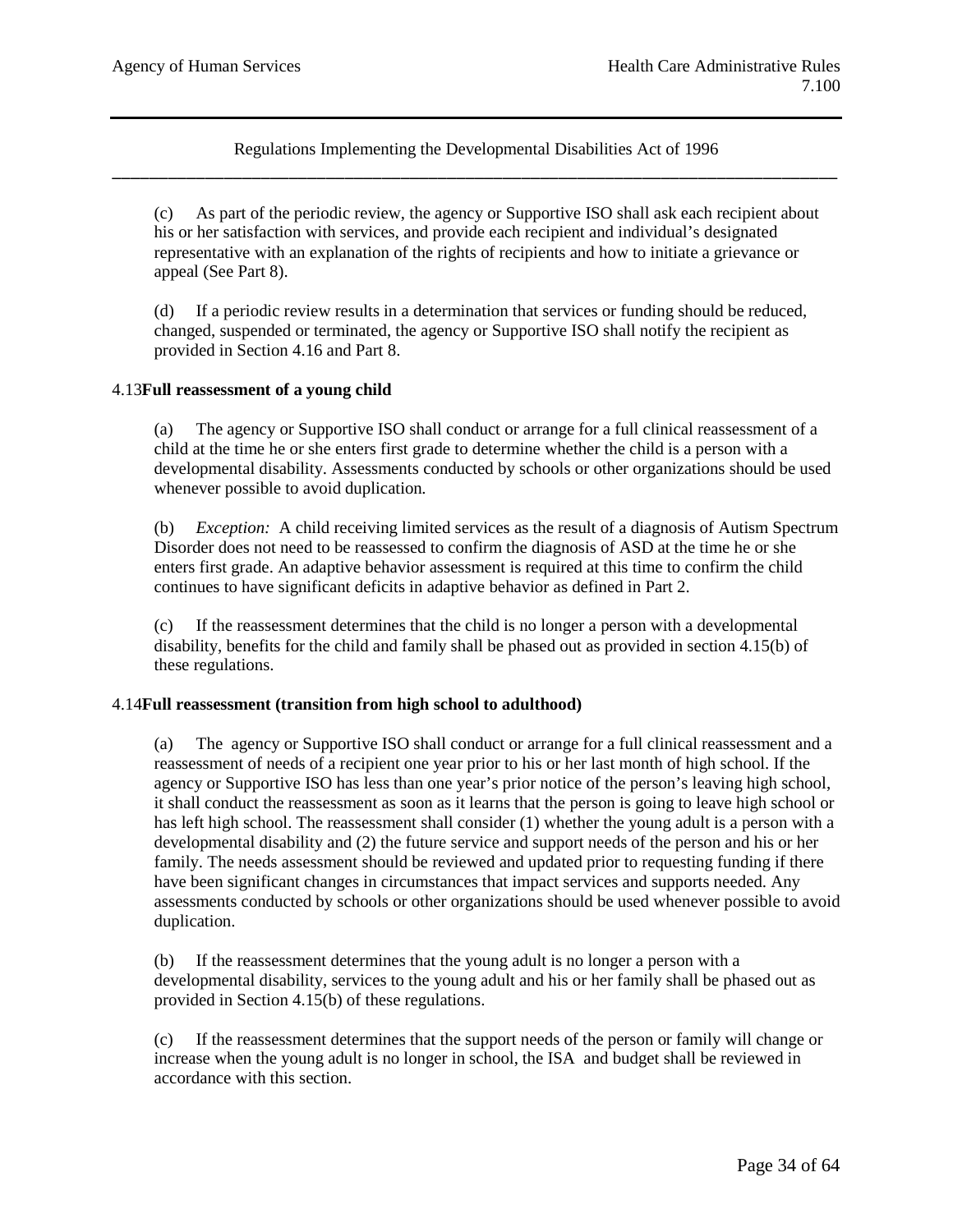#### 4.15**Full reassessment**

(a) The agency or Supportive ISO shall conduct or arrange for full clinical reassessment of an adult or child if there is reason to believe the person may no longer have substantial deficits in adaptive behavior, or may no longer have a developmental disability.

(b) If the reassessment determines that the individual is no longer a person with a developmental disability, services to the person shall be phased out within twelve months or less, unless the individual is eligible to continue to receive services based on Section 3.4. Upon the determination of ineligibility, the agency or Supportive ISO shall provide timely notice of the decision to the recipient and the individual's designated representative, if applicable, and as provided for in Section 4.16 and Part 8.

#### 4.16**Notification of results of reassessment or periodic review**

(a) If a reassessment or review results in a determination that the recipient is no longer eligible, or services should be reduced, suspended, or terminated, the agency or Supportive ISO shall notify the recipient and individual's designated representative, if applicable, in writing of the results of the review or reassessment, and of the right to appeal the decision. The notification shall be mailed at least 11 days prior to the planned change unless an exception in Medicaid Rule 4150(B) is met.

- (b) The notice shall include the following:
	- (1) A statement of the adverse benefit determination the agency or Supportive ISO intends to take;
	- (2) When it intends to take the adverse benefit determination;
	- (3) The reasons for the intended adverse benefit determination;

(4) The policy or citations on which the adverse benefit determination is based (e.g., *System of Care Plan*, these regulations);

(5) The right to appeal the decision and the procedures for doing so (See Part 8);

(6) A statement that services may continue at the current level if the appeal is filed in accordance with the timelines contained in Part 8; and

(7) Resources for legal representation (such as the Disability Law Project).

#### 4.17**Notices**

(a) Notices shall be written in language and in a form that the applicant or recipient can understand.

(b) The agency or Supportive ISO shall ensure that someone shall explain the contents of any written notice to an applicant or recipient who cannot read.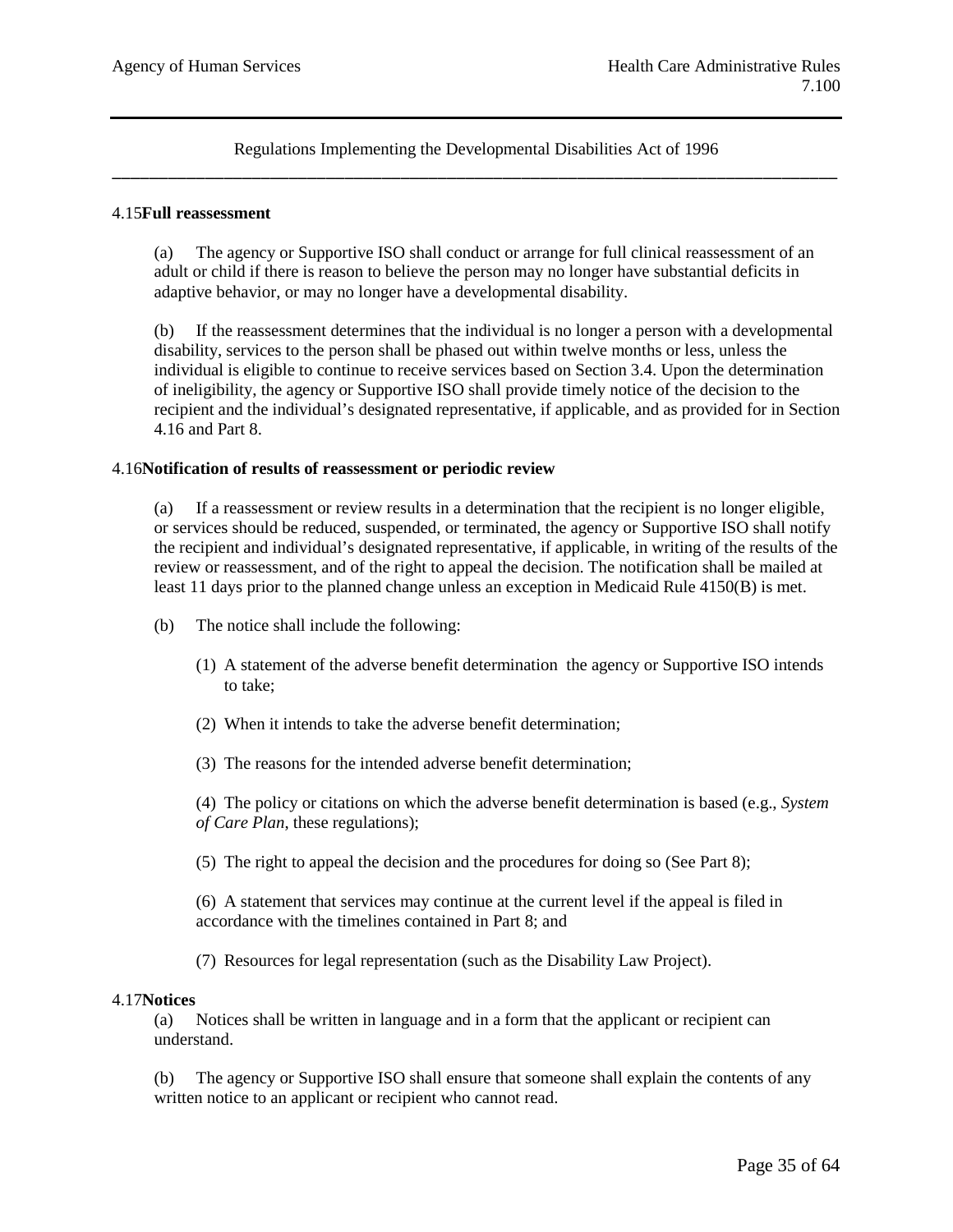### 4.18**Waiting list**

A person with a developmental disability whose application for services or supports is denied, in whole or in part, because the person's needs do not meet the funding priorities outlined in section 4.7 shall be added to a waiting list maintained by the agency or Supportive ISO, as applicable. The agency or Supportive ISO shall notify an applicant that his or her name has been added to the waiting list, and explain the rules for periodic review of the needs of people on the waiting list.

(a) Each agency and Supportive ISO maintains a waiting list for services they provide, including:

(1) Individuals eligible for HCBS based on their developmental disability, including those already receiving services, but whose request for services is denied, in whole or in part, because the individual's needs do not meet a funding priority.

(2) Individuals eligible for, but denied, FFF because of insufficient funds (including people who receive partial funding and/or one-time funding).

(3) Individuals eligible for, but denied, TCM because of insufficient funds.

(4) Individuals eligible for, but denied, FMR funds because of insufficient funds.

(5) Individuals eligible for, but denied, PSEI funds because of insufficient funds or lack of capacity of the PSEI program to support additional students.

(b) Each agency and Supportive ISO shall notify individuals when they have been placed on a waiting list and review needs of all individuals on the waiting list, as indicated below, to see if the individual meets a funding priority, and if so, to submit a funding proposal and/or refer the individual to other resources and services. A review of the needs of all individuals on the waiting list shall occur:

- (1) At least annually; and
- (2) When there are changes in the funding priorities or funds available; or
- (3) When notified of significant changes in the individual's life situation.

#### **Part 5. Self/Family-Managed Services**

Many individuals receiving services, or a family member of an individual receiving services, can manage the services instead of having the services managed by an agency. Individuals may manage their services either independently or with the help of their families. An individual or a family member may manage up to 8 hours a day of paid home supports.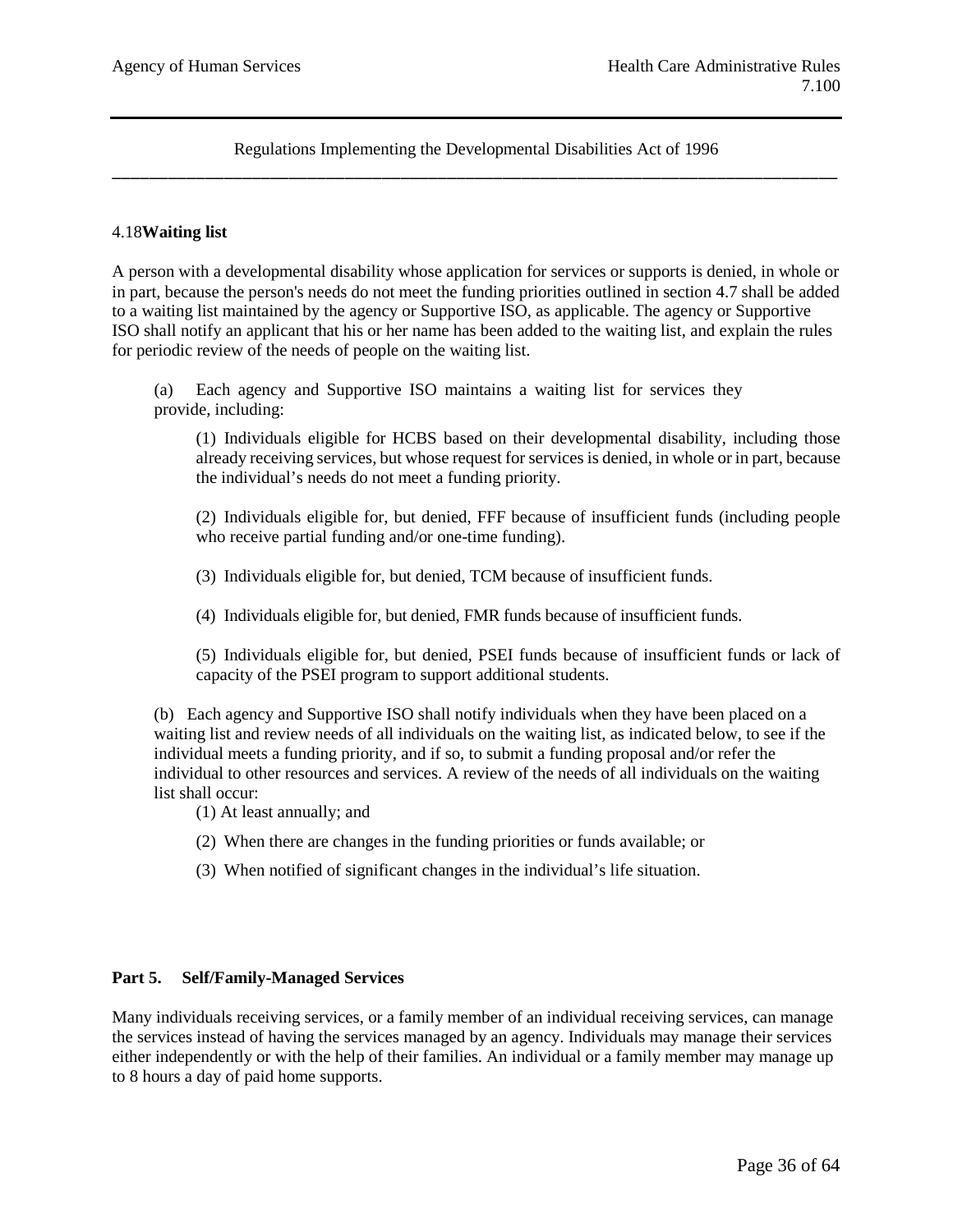Self/family-management is a service option that is designed to provide choice and control to an individual or family. Self/family-management requires individuals or their family members to hire and oversee their own employees and function as the employer of record. Except for supportive services, clinical services provided by licensed professionals, or camps that provide respite, individuals and families may not purchase services from a non-certified entity or organization.

In order to self/family-manage services, the individual or family member must be capable of fulfilling the responsibilities set forth in Section 5.2. A Supportive ISO makes this determination. An individual or a family member also has the option of managing *some, but not all,* of the services and have an agency manage some of them. This arrangement is called shared-managing. Section 5.7 explains how shared-managing works.

### 5.1 **Self/Family-Management Agreement**

An individual or family member who is allowed to manage services must sign an agreement with a Supportive ISO. The Department shall provide an approval form for agreements. The agreement must set out the responsibilities of the individual or family member and the responsibilities of the Supportive ISO.

## 5.2 **Responsibilities of an individual or family member who manages services**

An individual or family member who manages services must be capable of and carry out the following functions:

(a) Maintain Medicaid eligibility for the individual receiving services. Immediately notify the Supportive ISO of any circumstances that affect Medicaid eligibility.

(b) Develop an ISA that reflects what services the individual needs and how much money the individual has been provided in their budget to spend for those services. Follow the Department's *ISA Guidelines* to ensure that all required information is included. The plan must specify what each service is supposed to be and how much each service shall cost on an annual basis. The ISA must also identify the individual's service provider(s) and explain how the services received shall be documented.

(c) Ensure that services and supports are provided to the individual in accordance with the ISA and the budget .

(d) Maintain a complete and up-to-date case record that reflects details regarding the delivery of services. Follow the *Guide for People who are Self- Family-Managing* regarding what needs to be included in the case record. Retain case records in accordance with the record retention schedule adopted by the Department.

(e) Follow the rules regarding all services and supports. Those rules are called the Department's *Quality Standards for Services*. They are in Section 10.5 of these regulations.

(f) Understand the individual's ISA and their budget. Make necessary changes based on the individual's needs. Follow these regulations and the Department's *ISA Guidelines* regarding what to do when there is a change.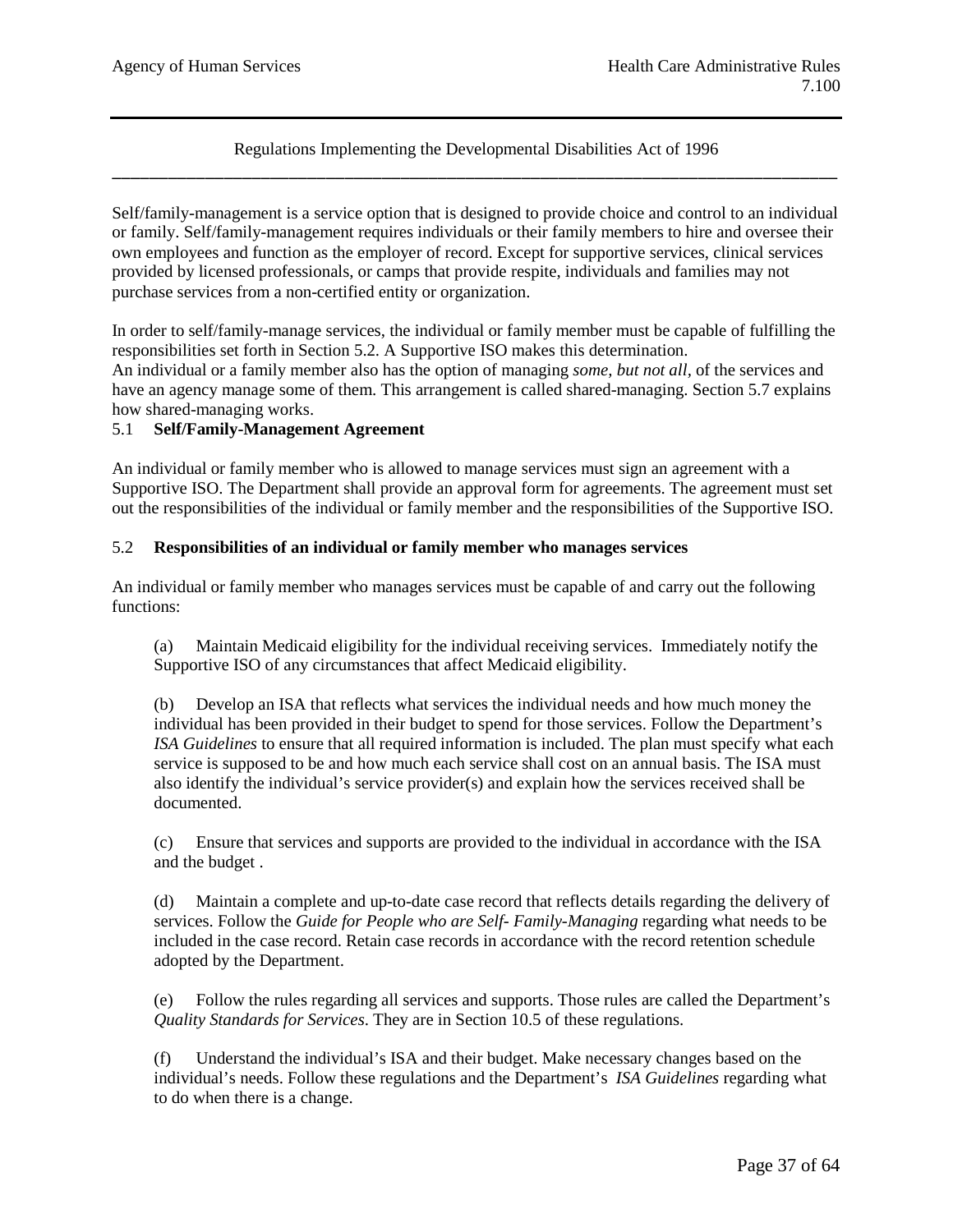(g) Follow the Department's *Health and Wellness Guidelines* to take care of the individual's health and safety.

(h) Follow the rules about reporting critical incidents to the Supportive ISO. Make sure the reports are filed in accordance with the specific timeline required by the Department's *Critical Incident Reporting Guidelines*.

(i) Make a report to DCF any time abuse or neglect of a child is suspected to have occurred or is occurring. Make a report to APS any time abuse, neglect, or exploitation of a vulnerable adult is suspected to have occurred or is occurring. File the reports in accordance with the specific timeframes required by law.

(j) Provide behavior supports to the individual in accordance with the Department's *Behavior Support Guidelines*. Ensure that all strategies used by workers paid to provide supports are consistent with these guidelines.

(k) Prepare written back-up plans for when the plan cannot be followed (e.g., a worker gets sick and/or does not show up for work). Include in the plan who shall come and work and what shall happen if there is an emergency. It is the individual's or family member's responsibility to find workers or back-up if the plan cannot be followed. It is not the responsibility of a Supportive ISO or an agency to ensure staffing.

(l) Take part in the Department's quality review process and fiscal audits according to the procedures for these reviews. Make any changes that the Department indicates need to be made after it does a quality review or audit. Participate in Department-sponsored surveys regarding services.

(m) Follow the requirements of the Housing Safety and Accessibility Review Process to ensure the individual is living in a safe and accessible home.

(n) Take the following steps when hiring workers:

(1) Write a job description Complete reference checks before allowing the worker to start work;

(2) Interview and hire workers that meet the requirements of the Department's Background Check Policy, or who receive a variance when there is an issue with the background check;

(3) Sign up with the state contracted FE/A. Give the FE/A all requested information to complete the background checks, carry out payroll and tax responsibilities, and report financial and service data to the Supportive ISO;

(4) Train or have someone else train all workers in accordance with these regulations. The rules are in the Department's pre-service and in-service standards in Part 9;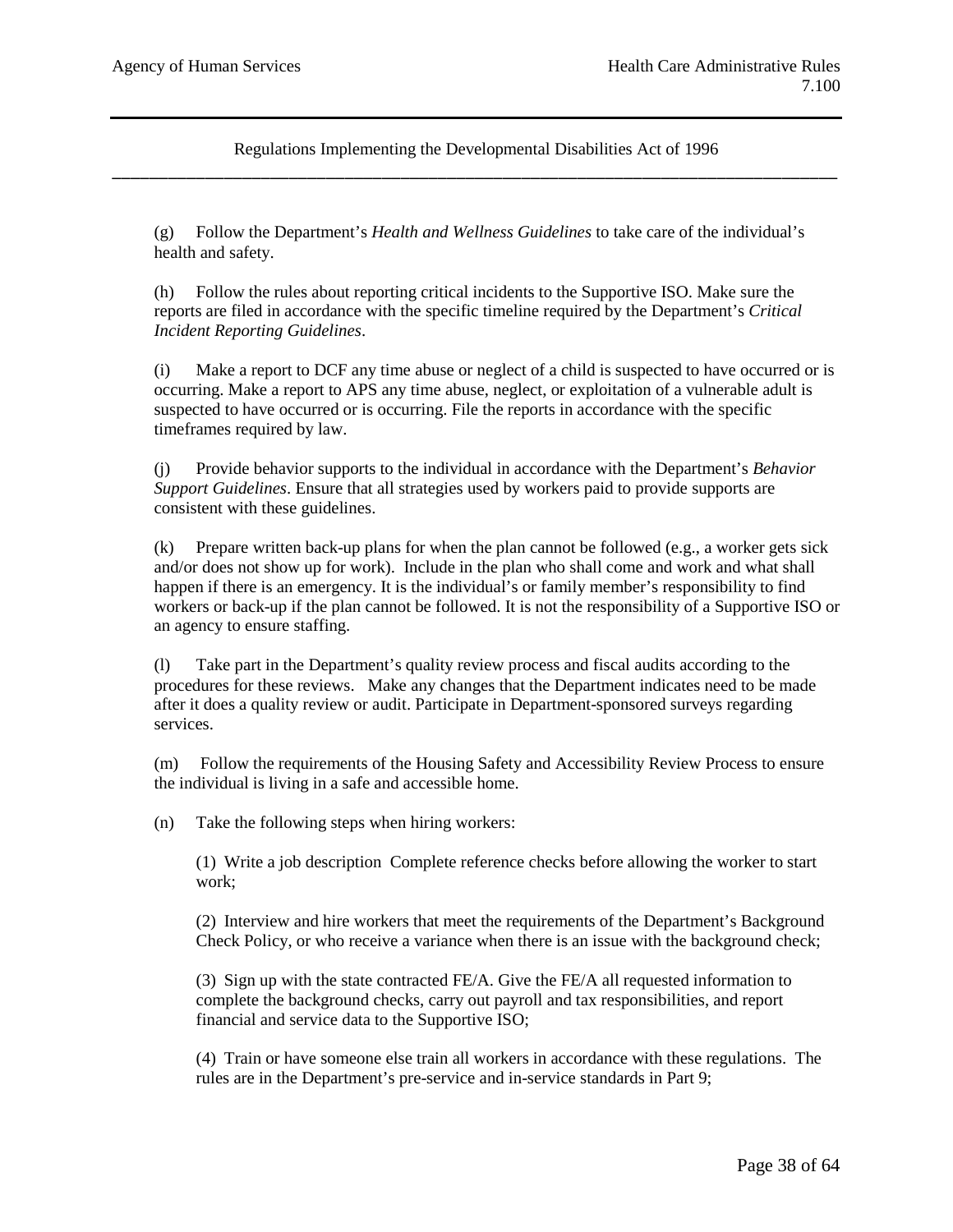> (5) Supervise and monitor workers to make sure they provide the services and supports they are hired to provide. Confirm the accuracy of workers' timesheets to verify they reflect the actual hours worked. Sign and send accurate timesheets to the FE/A;

(6) Suspend or fire workers as necessary; and

(7) Follow all Department of Labor rules required of employers, including paying overtime as required.

(o) Manage services in accordance with the Department's *Guidelines for People who are Self-Family-Managing Services*.

(p) Only submit requests for payment of non-payroll goods and services that are allowed by these regulations, the *System of Care Plan* or current *Medicaid Manual for Developmental Disabilities Services*. Seek guidance from the Supportive ISO for assistance in determining what expenses are reimbursable.

## 5.3 **Role of the Designated Agency**

For existing recipients who are self/family managing who have a new need as determined by a new needs assessment and need an increase in services and funding, the Supportive ISO develops and submits proposals to the Supportive ISO funding committee and then to the appropriate statewide funding committee. For complex situations, the Supportive ISO may consult with an independent evaluator, the Division or the local DA to determine strategies regarding how an individual's needs may best be met. This may include a collaborative effort between the Supportive ISO and DA regarding assessments and funding proposals as needed.

### 5.4 **Role of Qualified Developmental Disability Professional (QDDP)**

(a) An individual or family member who manages services must choose someone to be his or her independent QDDP or must ask the Supportive ISO to find a QDDP for him or her.

(b) All QDDP's must meet the criteria specified in the Division's *Qualified Developmental Disabilities: Definitions, Qualifications and Roles.* For QDDPs employed by an agency, the agency is responsible for ensuring that the QDDP meets that criteria. QDDPs not employed by an agency, including those working for the Supportive ISO, must be endorsed by the Department as an independent QDDP, before being paid as a QDDP.

(c) The QDDP shall:

(1) Approve the individual's ISA and ensure that it is signed by the individual and guardian, if there is one;

(2) Confirm that the ISA is being carried out the way it is supposed to be and that it meets the needs of the individual;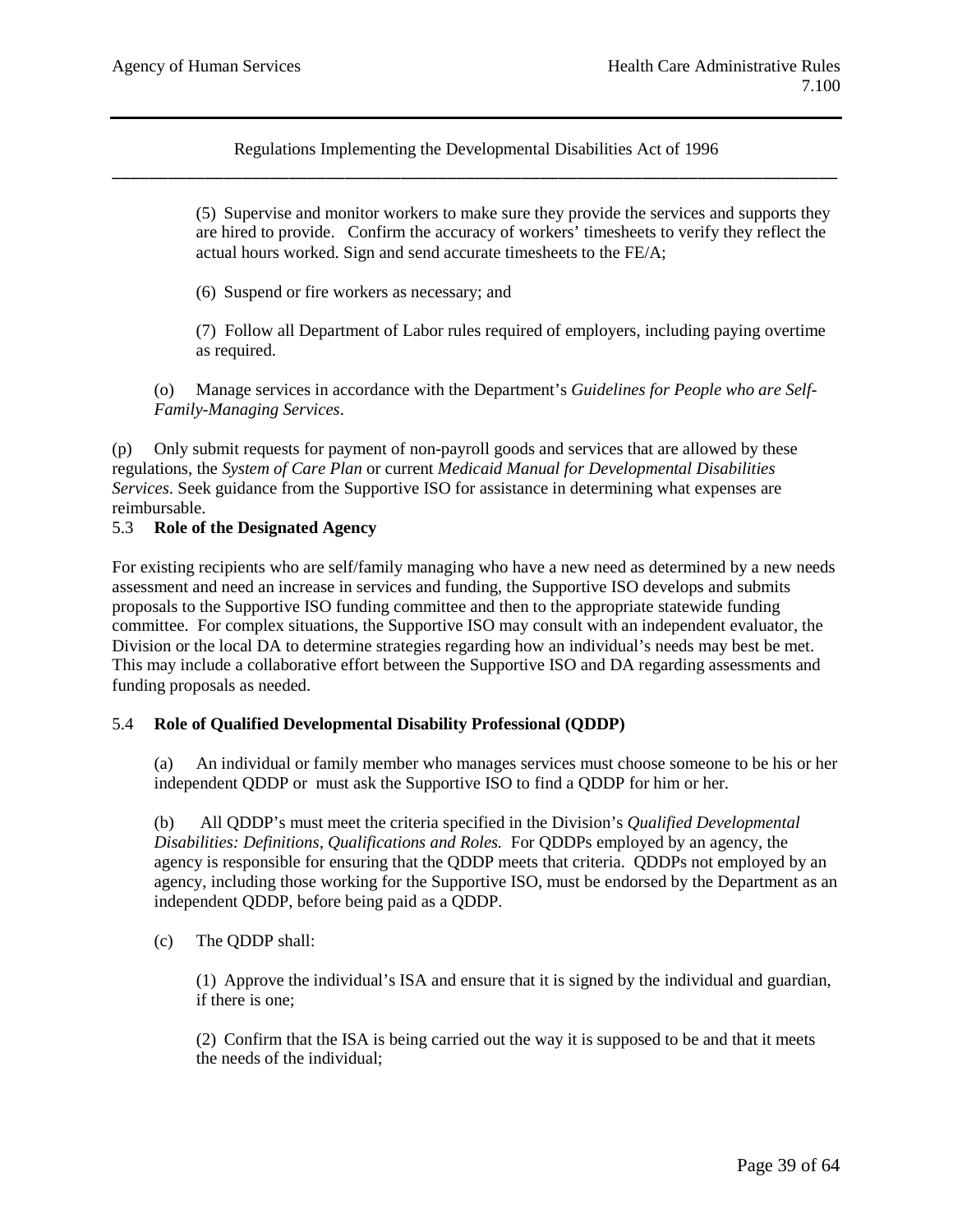> (3) Confirm that services and supports are delivered the way the Department and Medicaid regulations and guidelines require;

(4) Contribute to the periodic review of the individual's needs conducted by the Supportive ISO;

(5) Confirm the ISA is updated to show the changes in the individual's needs and goals;

(6) Approve any changes to the ISA; and

(7) Inform the individual about his or her rights as outlined in the Developmental Disabilities Act of 1996.

#### 5.5 **Responsibilities of a Supportive ISO when an individual or family member manages services**

When an individual or family member manages services, the Supportive ISO shall:

(a) Provide support and assistance to the individual or family member to ensure he or she understands the responsibilities of managed services including following all policies and guidelines for the Division. Explain managed services and the individual's or family member's employer role and responsibilities;

(b) Conduct periodic reviews with contributions from the QDDP, make adjustments to budgets as needed and notify the individual of his or her rights under these regulations;

(c) Confirm the individual's Medicaid eligibility on an annual basis;

(d) Help the individual or family member to develop an authorized funding limit (AFL), provide guidance in self-managing the AFL, ensure the AFL is not managed by a third party, as well as, provide assistance in determining whether a service is reimbursable under Department rules. Provide the FE/A with the individual's AFL;

(e) Bill Medicaid according to the procedures outlined in the provider agreement between the Supportive ISO and the Department;

(f) Review requests for more money and seek funding according to the process outlined in Section 4 of these regulations and the *System of Care Plan*. Requests for short term increases in funding shall be addressed internally by the Supportive ISO. Requests for long term increases shall be sent to the appropriate statewide funding committee;

(g) Confirm that the individual has a current ISA that reflects the areas of support funded in the budget and identifies and addresses any known health and safety concerns;

(h) Provide QDDP services when requested. QDDP services are a separately purchased service;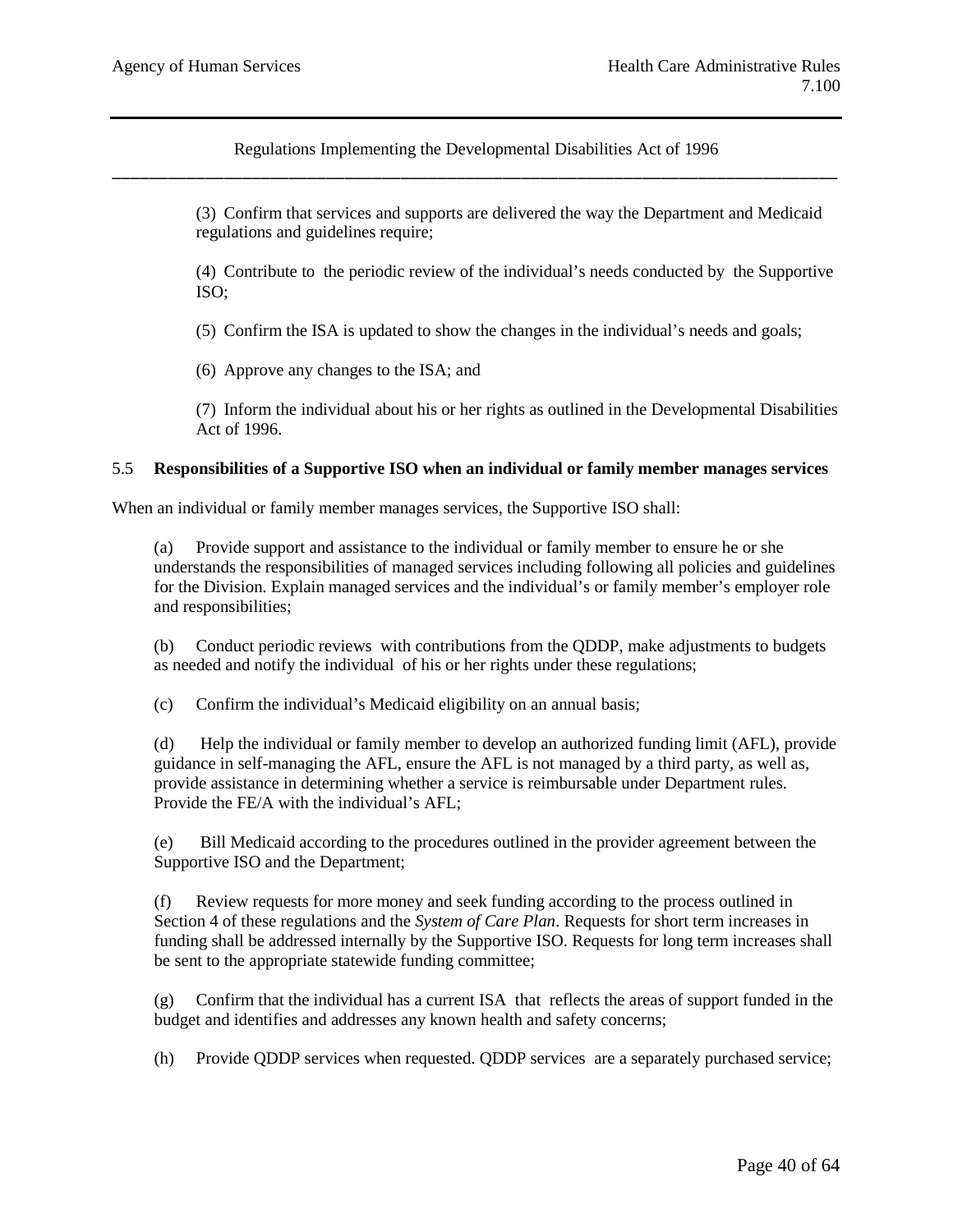(i) Maintain a minimum case record in accordance with the requirements outlined in the *Guide for People who are Self- or Family-Managing*. Make sure that the individual or family member responsible for managing services understands that the individual must have a complete case record in accordance with the requirements outlined in the *Guide for People who are Self- or Family-Managing*. Retain case records in accordance with the record retention schedule adopted by the Department;

(j) Review and appropriately manage all reported critical incidents. If applicable, report the critical incidents to the Department in accordance with requirements in the *Critical Incident Reporting Guidelines*;

(k) Provide information about the Division's crisis network to the individual or family member responsible for managing services;

(l) Determine that the individual or family member who is managing the services is capable of carrying out the duties by conducting an initial assessment and providing ongoing monitoring;

(m) Provide required pre-service and in-service training to the individual's support workers if the individual or family member does not provide that training. The training requirements are located in Part 9 of these regulations; and

(n) Form and consult with an advisory committee.

#### 5.6 **Determination that the individual or family member is unable to manage services**

(a) The Supportive ISO can terminate the management agreement if it decides that the individual or family member is not capable of managing services. If the individual's or family member's management agreement is terminated, then the individual's services shall be provided by the individual's DA or from a SSA willing to provide services. Unless it is an emergency, the Supportive ISO has to inform the individual or family member at least 30 days before terminating the agreement.

(b) The Supportive ISO may decide that the individual or family member is not capable of managing services for one or more of these reasons:

(1) The managed services put the individual's health or safety at risk (the agreement can be terminated immediately if the individual is in imminent danger);

(2) The individual or family member is not able to consistently arrange or provide the necessary services;

(3) The individual or family member refuses to participate in the Division's quality assurance reviews; or

(4)Even after receiving training and support, the individual or family member is not substantially or consistently performing his or her responsibilities for self/family-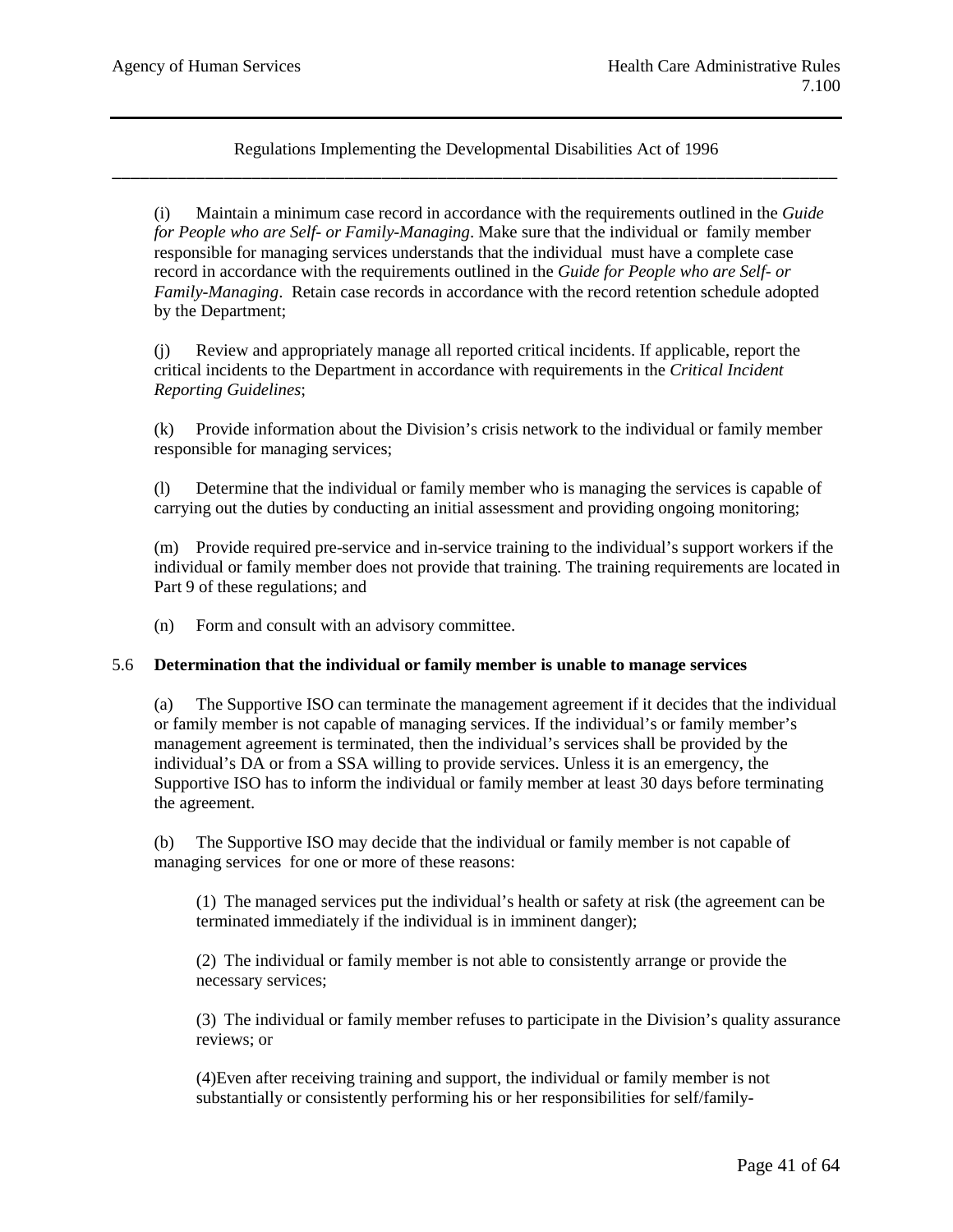> management as outlined in Section 5.2.This includes not following policies, regulations, guidelines, or funding requirements or not maintaining and/or ensuring proper documentation for developmental disabilities services. The Supportive ISO shall document substantial nonperformance as follows:

(A) When the Supportive ISO discovers an issue, they shall notify the individual or family member in writing of the issue and what is needed to correct the issue along with a timeline to do so; and offer support and training to the individual or family member as needed;

(B) If the individual or family member has not corrected the issue according to the required timeframe, the Supportive ISO shall send written notice to the individual or family member indicating that if the issues are not corrected in 30 days, the agreement for self/family-management may be terminated.

(C) Repeated documented failures to follow requirements shall be evidence to justify termination of the self/family-management agreement.

(c) If the Supportive ISO decides an individual or family member is not able to manage services, the individual or family member may appeal. The Supportive ISO must provide written notice to the individual or family member at least 30 days prior to terminating the self/family-management agreement and include the individual's or family member's rights to appeal. The appeal process is outlined in Part 8 of these regulations.

### 5.7 **Responsibilities of an individual or family member who share-manages services**

An individual or family member may manage some services and let an agency manage some services. That is called shared-managing. The agency is responsible for providing information and guidance to the individual or family member regarding his or her responsibilities for share-management. An individual or family member who share-manages with an agency must do all of the following:

(a) Ensure services and supports are provided to the individual in accordance with the ISA and his or her budget.

(b) Follow the rules regarding all services and supports. Those rules are called the Department's *Quality Standards for Services*. They are in Section 10.5.

(c) Make and keep all papers and records as required by the agency.

(d) Report critical incidents to the agency. Make sure the reports are filed in accordance with the specific timelines required by the Department's *Critical Incident Reporting Guidelines*.

(e) Make a report to DCF any time abuse or neglect of a child is suspected to have occurred or is occurring. Make a report to APS any time abuse, neglect, or exploitation of a vulnerable adult is suspected to have occurred or is occurring. File the reports in accordance with the specific timeframes required by law.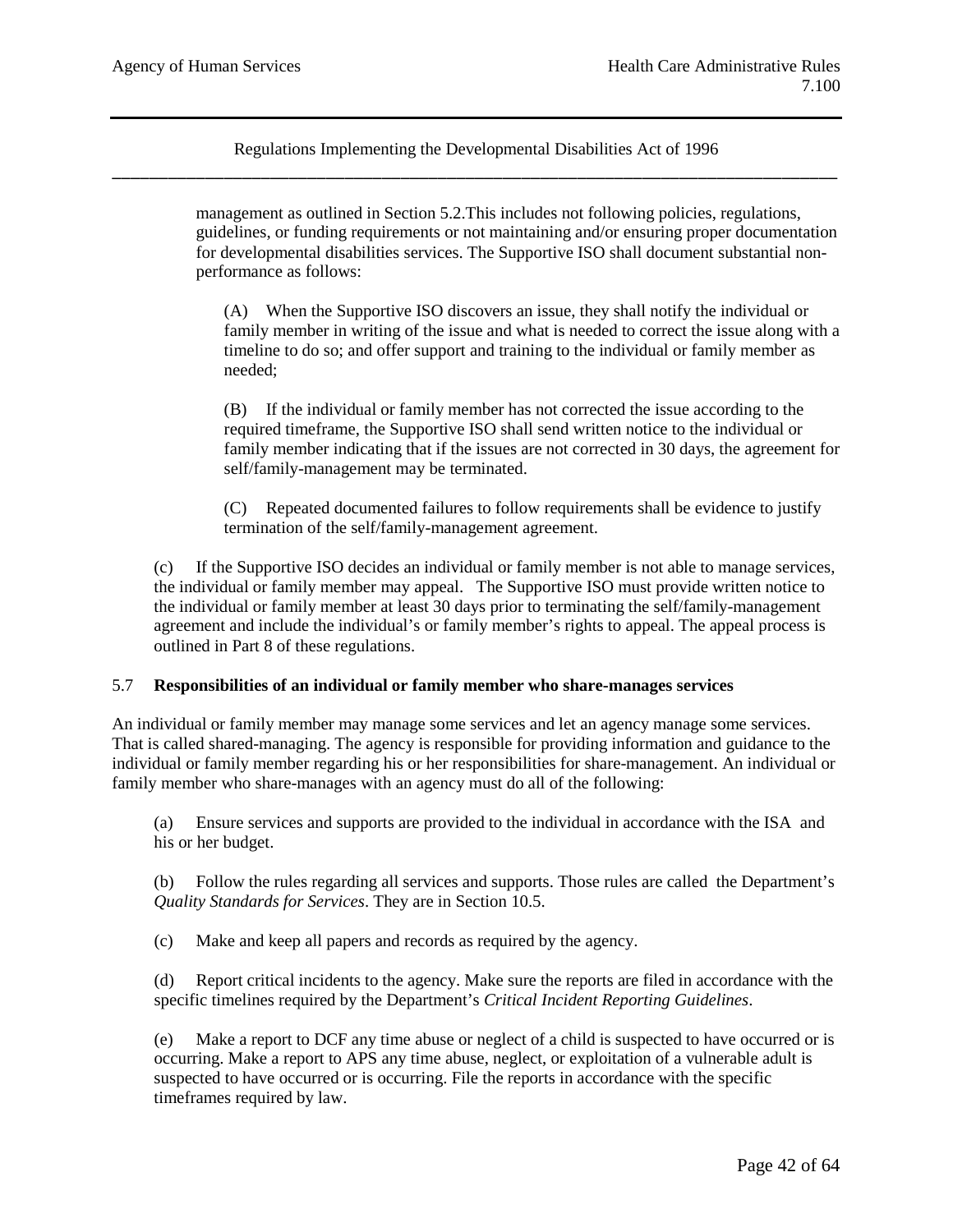(f) Provide behavior supports to the individual in accordance with the Department's *Behavior Support Guidelines*. Ensure that all strategies used by workers paid to provide supports are consistent with these guidelines.

(g) Prepare written back-up plans for when the plan cannot be followed (e.g., the worker gets sick and/or does not show up for work). Include in the plan who shall come and work and what shall happen if there is an emergency. It is the individual's or family member's responsibility to find workers or back-up if the plan cannot be followed. It is not the responsibility of a Supportive ISO or an agency to ensure staffing.

(h) Take part in the Department's quality review process and fiscal audits according to the procedures for these reviews. Make any changes that the Department indicates need to be made after it does a quality review or audit. Participate in Department-sponsored surveys regarding services.

(i) Take the following steps when hiring workers:

(1) Write a job description. Complete reference checks before allowing the worker to start work;

(2) Interview and hire workers that meet the requirement of the Department's background check policy, or upon receipt of a variance when there is an issue with the background check;

(3) Sign up with the state contracted FE/A. Give the FE/A all requested information to complete the background checks, carry out payroll and tax responsibilities, and report financial and service data to the Supportive ISO;

(4) Train or have someone else train all workers in accordance with these regulations. See the Department's pre-service and in-service standards in Part 9;

(5) Supervise and monitor workers to make sure they provide the services and supports they are hired to provide. Confirm the accuracy of workers' timesheets. Sign and send accurate timesheets to the FE/A;

(6) Suspend or fire workers as necessary; and

(7) Follow all Department of Labor rules required of employers, including paying overtime as required.

(j) Only submit requests for payment of non-payroll goods and services that are allowed by these regulations, the *System of Care Plan* or current *Medicaid Manual for Developmental Disabilities Services*. Seek guidance from the agency for assistance in determining what are reimbursable expenses.

### **Part 6. Recipient Financial Requirements**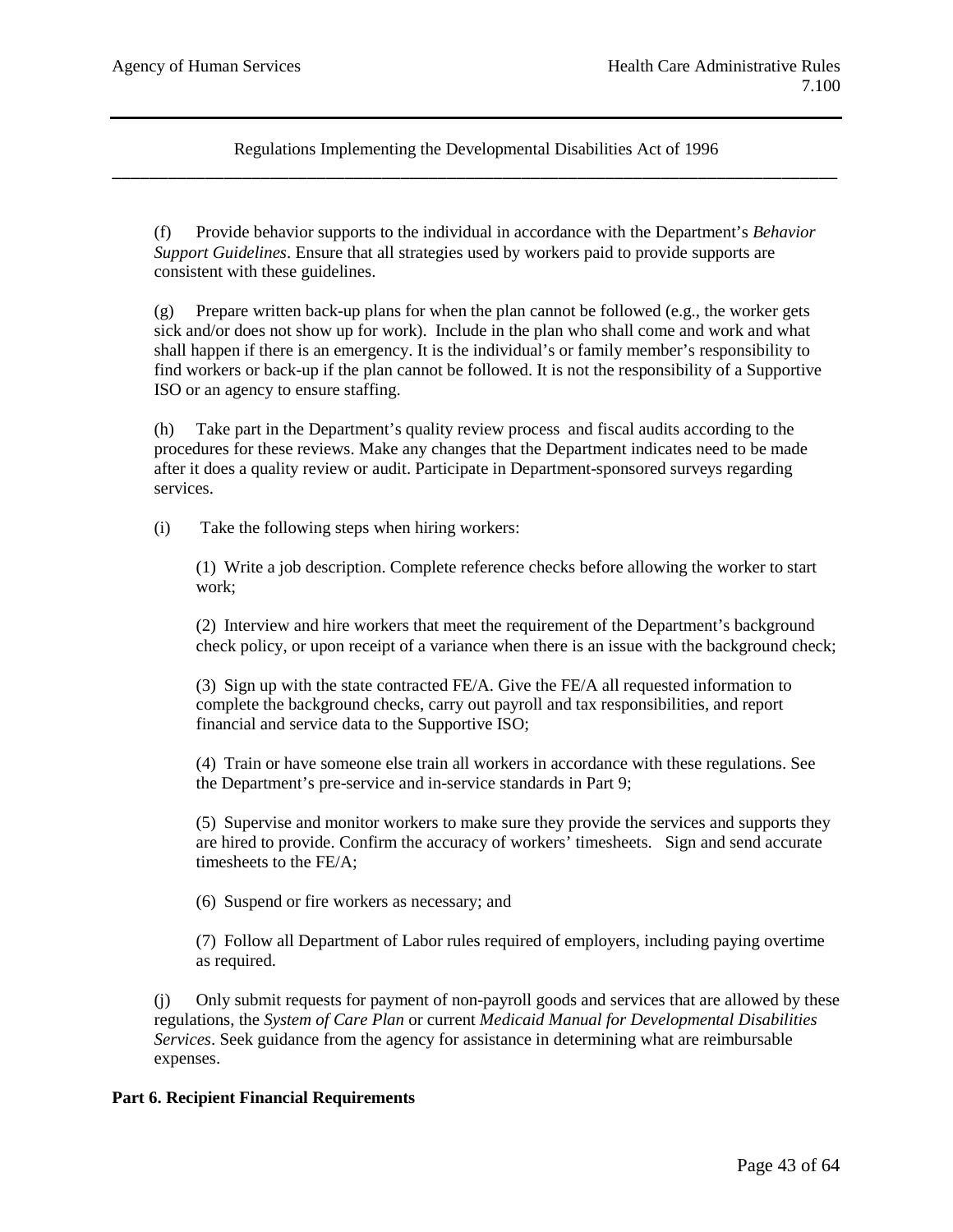#### 6.1 **Income and resources; Medicaid-funded programs**

For all supports and services funded by Medicaid, the income and resource rules of Department of Vermont Health Access (DVHA) governing eligibility for Medicaid programs apply, and are incorporated here by reference.

#### 6.2 **Room and board; personal spending money**

Medicaid developmental disabilities funding does not cover room and board, clothing, or personal effects.

(a) At least annually, the Commissioner or the Commissioner's designee shall publish a schedule of rates for room and board and rates for personal spending allowances for recipients. The personal spending allowance shall not be less, and may be more, than the personal spending allowance for nursing home residents. The sum of the room and board rates and the personal spending allowance shall be equal to the current Supplemental Security Income (SSI) rates, including state supplement.

(b) Payment of the rate set by the Commissioner's schedule shall be considered payment in full for the recipient's room and board if the recipient receives residential services funded by the Department. Recipients who receive income from a source other than SSI shall be charged the same rate for room and board as SSI recipients.

(c) In unusual circumstances the Division Director may permit non-Medicaid funds of the Department to be used to subsidize the excess costs of a recipient's room and board.

(d) Recipients who rent or own their own home or apartment, and have room and board costs in excess of the Commissioner's schedule shall receive assistance in accessing rent subsidy, low interest loans, fuel assistance, and other sources of housing assistance for low income Vermonters. To the extent authorized by the *System of Care Plan*, the Commissioner may provide non-Medicaid funds to subsidize the excess costs of a recipient's rent or house payment, if the recipient is unable to afford the cost.

(e) Recipients who rent or own their own home or apartment and who work may elect to use their earnings to pay rent or mortgage or room and board costs in excess of the Commissioner's schedule.

(f) The recipient, in consultation with his or her representative payee, if any, shall determine how to spend the personal spending allowance.

## 6.3 **Financial responsibility of parents**

The parents of a child under age 18 with a developmental disability are financially responsible for costs not covered by any Medicaid program or funded by the Department, specifically: housing; food; clothing; non-medical transportation; personal items; and child care necessary for a parent to work.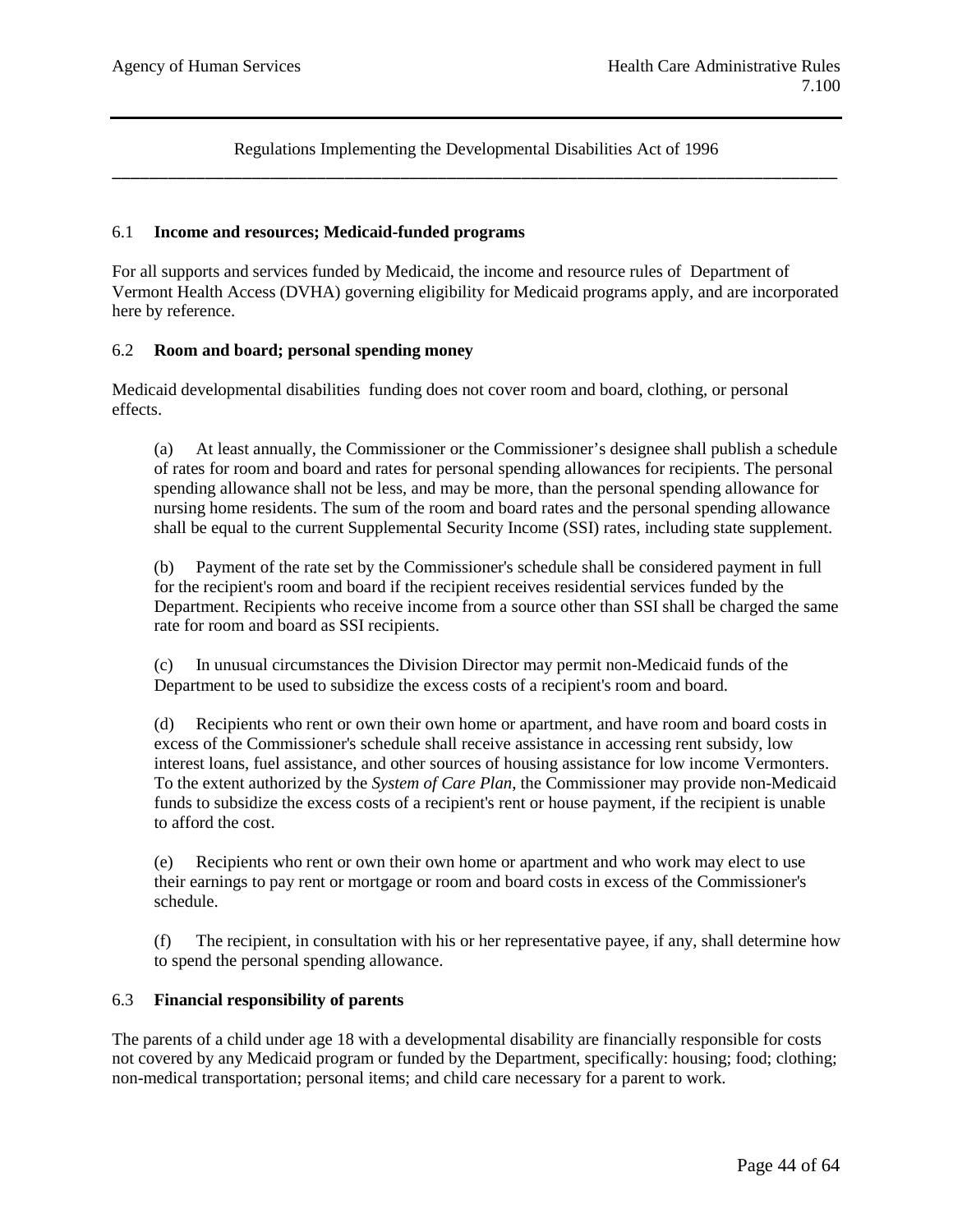## **Part 7. Special Care Procedures**

#### 7.1 **Purpose**

The purpose of these regulations is to ensure that people with developmental disabilities who have specialized health care needs receive safe and competent care while living in home and community settings funded by the Department.

#### 7.2 **Special Care Procedure**

(a) The purpose of classifying a procedure as a "special care procedure" is to provide a system for ensuring that lay people who provide special care procedures in home or community settings have the training and monitoring they need to protect the health and safety of the people they care for. These regulations follow the Vermont State Board of Nursing Position Statement – The role of the nurse in delegating nursing interventions.

(b) Examples of special care procedures are as follows:

(1) Enteral care procedures. Procedures that involve giving medications, hydration, and/or nutrition through a gastrostomy or jejunostomy tube. Special care procedures include replacement of G and J tubes, trouble-shooting a blocked tube, care of site, checking for placement, checking for residuals, use, care and maintenance of equipment; follow up regarding dietitians' recommendations, obtaining and following up lab work, mouth care, and care of formula.

(2) Procedures to administer oxygen therapy. Use of O2 tanks, regulators, humidification, concentrators, and compressed gas. This may include need for O2 assistance through use of SaO2 monitor, use of cannulas, tubing, and masks.

(3) Procedures that require suctioning techniques. Oropharyngeal (using Yankeur), nasopharyngeal (soft flexi tube) and tracheal components, which may include suctioning; clean versus sterile suctioning, care and maintenance of equipment, including stationary and portable systems.

(4) Administration of respiratory treatments. Using nebulizer set-up, care and maintenance of equipment.

(5) Tracheotomy care. Including cleaning of site and replacement of trach.

(6) Procedures that include placement of suprapubic and urethral catheters, intermittent catheterization, use and care of leg bags, drainage bags, when and how to flush, clean versus sterile catheterization.

(7) Procedures that include care of colostomy or ileostomy. Care of the stoma and maintenance of equipment.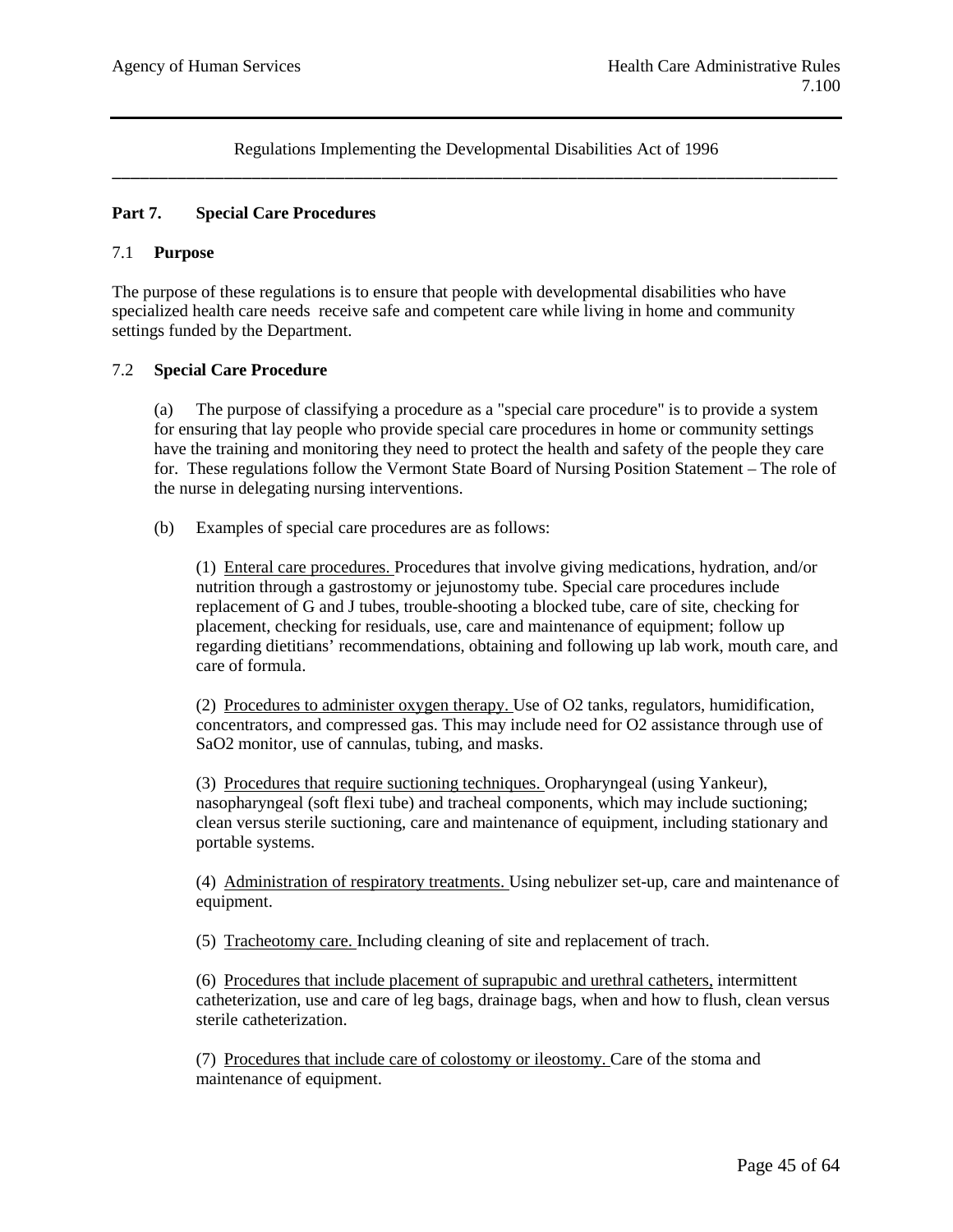(8) Diabetes care, including medications, use of insulin, monitoring.

#### 7.3 **Application and limitations**

(a) These sections (Part 7) apply to DAs and SSAs (including their staff and contractors).

(b) These sections (Part 7) apply to managed services, but they do not apply to care provided by natural or adoptive family members unless the family member is compensated for providing the care with funds administered or paid by the Department.

(c) These regulations do not apply to care provided in hospitals or nursing homes.

#### 7.4 **Determining that a procedure is a special care procedure**

The determination that a care procedure is a "special care procedure" has three components:

(a) The procedure requires specialized nursing skill or training not typically possessed by a lay individual;

(b) The procedure can be performed safely by a lay individual with appropriate training and supervision; and

(c) The individual needing the procedure is stable in the sense that outcomes are predictable.

### 7.5 **Who determines special care procedures**

(a) The initial identification of the possible need for a special care procedure may be made by the agency that serves the individual, by nursing staff of the Department, or by any other health providers.

(b) A registered nurse shall determine whether a procedure is a special care procedure.

#### 7.6 **Who may perform a special care procedure**

(a) A special care procedure may be performed only by a person over the age of 18 who receives training, demonstrates competence, and receives monitoring in accordance with these regulations.

(b) Competence in performing a special care procedure is individualized to the particular needs, risks, and characteristics of an individual. The fact that an employee or contractor may have been approved to perform a special care procedure for one individual does not create or imply approval for that person to perform a similar procedure for another individual.

(c) The agency responsible for the health needs of the individual shall ensure that special care procedures are performed by lay people trained in accordance with the regulations, or by a qualified health professional.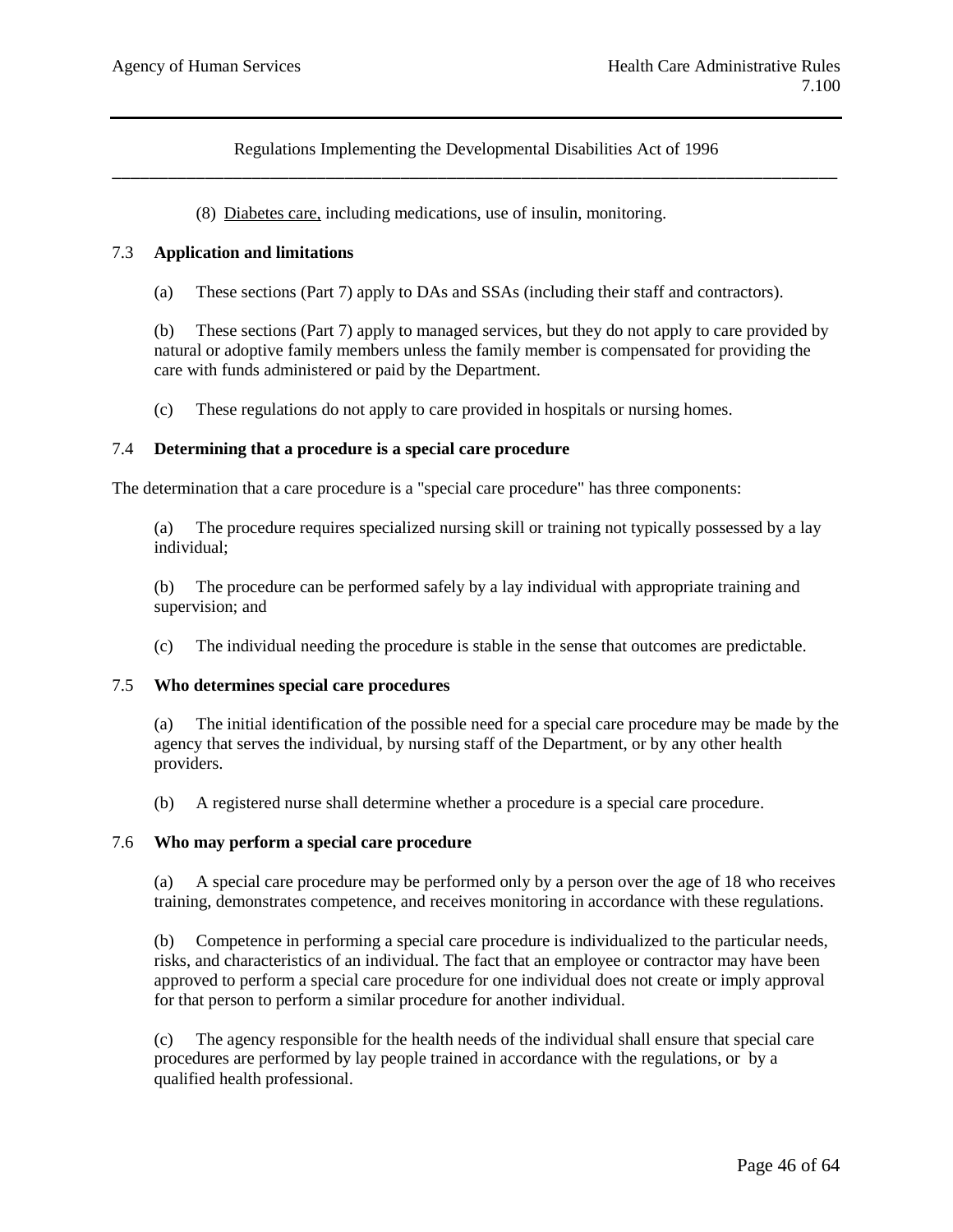(d) The agency is responsible for having a back-up plan for situations where the person or people trained to perform a special care procedure for an individual are unavailable. If a trained lay person is not available, the procedures shall be performed by a qualified health professional. In the case of managed services, the services coordinator bears responsibility for having a back-up plan.

## 7.7 **Specialized care plan**

(a) If a nurse has determined that an individual needs a special care procedure, the agency is responsible for ensuring that a specialized care plan is attached to the ISA and that every person who is authorized to perform a special care procedure has a copy of the specialized care plan.

(b) A registered nurse shall complete an assessment of the person prior to developing the specialized care plan. The specialized care plan shall be developed by the registered nurse and shall identify the specialized care procedures and the nurse responsible for providing training, determining competence, and reviewing competence. The specialized care plan shall also include a schedule for the nurse to monitor the performance of specialized care procedures. (Section 7.10)

## 7.8 **Training**

(a) Qualifications of trainer. Training shall be provided by a nurse. The nurse shall have a validState of Vermont nursing license.

(b) Timeliness. Training shall be provided before any caregiver who is not a health professional provides a special care procedure without supervision. Training shall be provided in a timely manner so as not to impede services for an individual.

(c) Best practice. Training in special care procedures shall conform to established best practice for performance of the procedure.

(d) Individual accommodations. Individuals with developmental disabilities have had unique experiences that may enhance or obstruct the ability to provide care. Within the framework of special care procedures, a combination of best practice and accommodation of individual characteristics shall define the procedures to be used with a particular individual.

Documentation of training. The agency responsible for the health needs of the individual is responsible for ensuring that the nurse provides a record of training for any person who is carrying out a special care procedure. The records shall include information about who provided the training, when the training was provided, who received training, what information was provided during the training, and the conditions under which reassessment and retraining need to occur.

(f) Emergencies. The nurse shall be notified of any changes in an individual's condition or care providers. The agency responsible for the health needs of the individual shall ensure that special care procedures are performed by lay people trained in accordance with the regulations, or else by nursing personnel. If the nurse determines that, as a result of the emergency, a trained lay person cannot safely perform the procedure, the procedure shall be performed by a qualified health professional.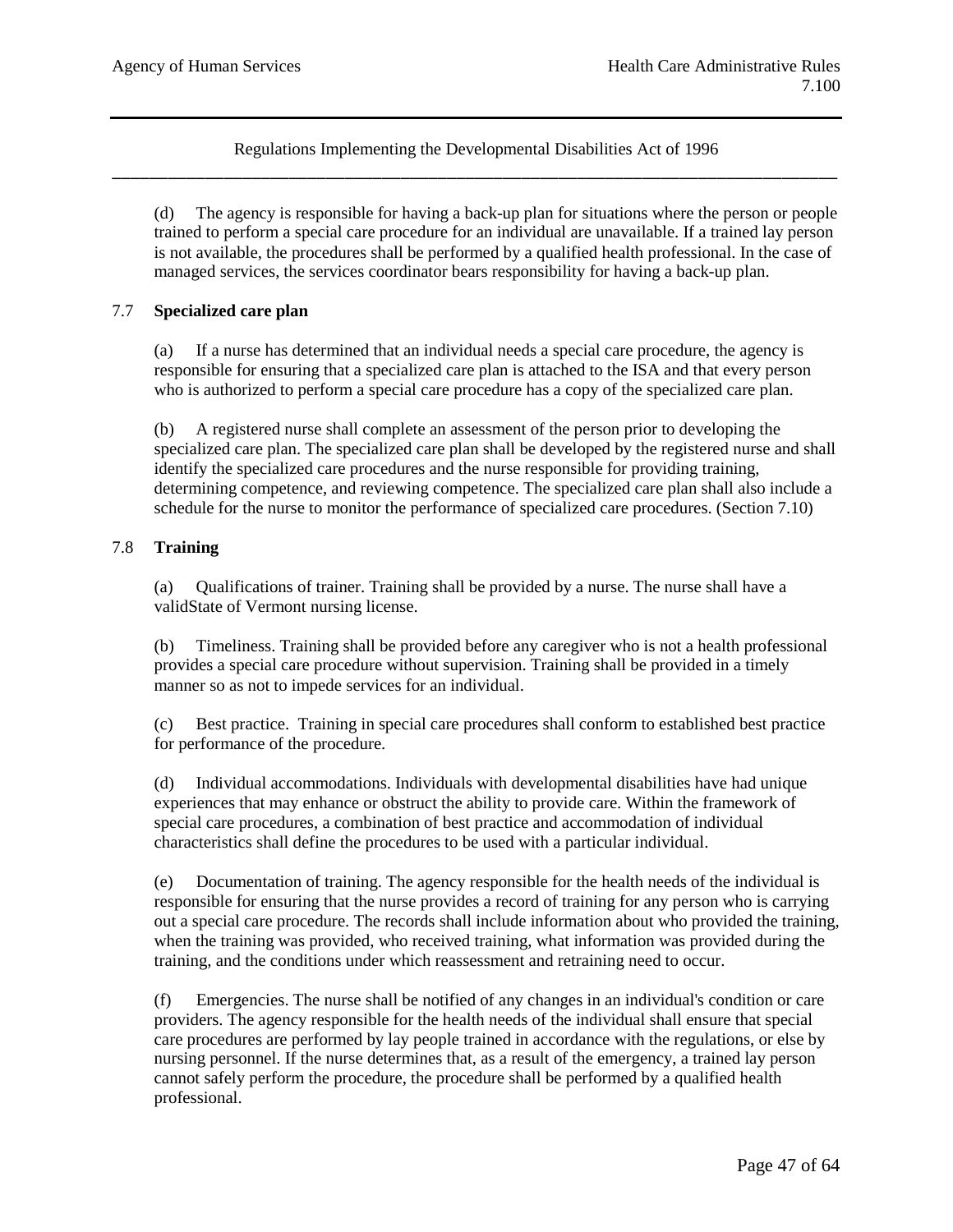#### 7.9 **Competence**

The determination of competence is a determination that a person demonstrates adequate knowledge to perform a task, including use of equipment and basic problem solving skills. Competence includes capability, and adequate understanding.

(a) Determination of competence. Determination of competence shall be made by a nurse. The specialized care plan shall identify the nurse responsible for making this determination.

(b) Supervised practice. An individual who is working toward but has not yet achieved status of a competent special care provider shall provide specialized care under the supervision of a nurse.

(c) Competence defined. Competence involves demonstrating safe performance of each step of the special care procedure and proper use and maintenance of equipment, basic problem solving skills, consistency of performance, and sufficient theoretical understanding.

(d) Documentation of competence. The record shall document which people are determined competent to perform a special care procedure.

(e) Review of competence. A specialized care provider's competence shall be reviewed by a nurse at least annually, and also when that worker's competence is in question, or at any time when there is change in the condition of the individual.

### 7.10 **Monitoring**

Ongoing monitoring by a nurse ensures that a special care provider's skills and knowledge continue to be current. The individual's specialized care plan shall include monitoring requirements, including expectations for monitoring the performance of special care procedures and patient outcomes at least annually.

## **Part 8. Grievance, Internal Appeal and Fair Hearing 8.1 Global Commitment and Grievances**

(a) Medicaid-funded services for eligible individuals with developmental disabilities are part of the Global Commitment to Health 1115(a) Medicaid Waiver, which is an 1115(a) Demonstration waiver program under which the Federal government waives certain Medicaid coverage and eligibility requirements found in Title 19 of the Social Security Act. The Department of Vermont Health Access (DVHA), as a Managed Care Entity (MCE) under the Global Commitment 1115(a) waiver, is required under 42 C.F.R. Part 438, Subpart F, to have an internal grievance and appeal process for resolving service disagreements between recipients and MCE employees, representatives of the MCE, and state-designated agencies, including Designated Agencies and Specialized Service Agencies.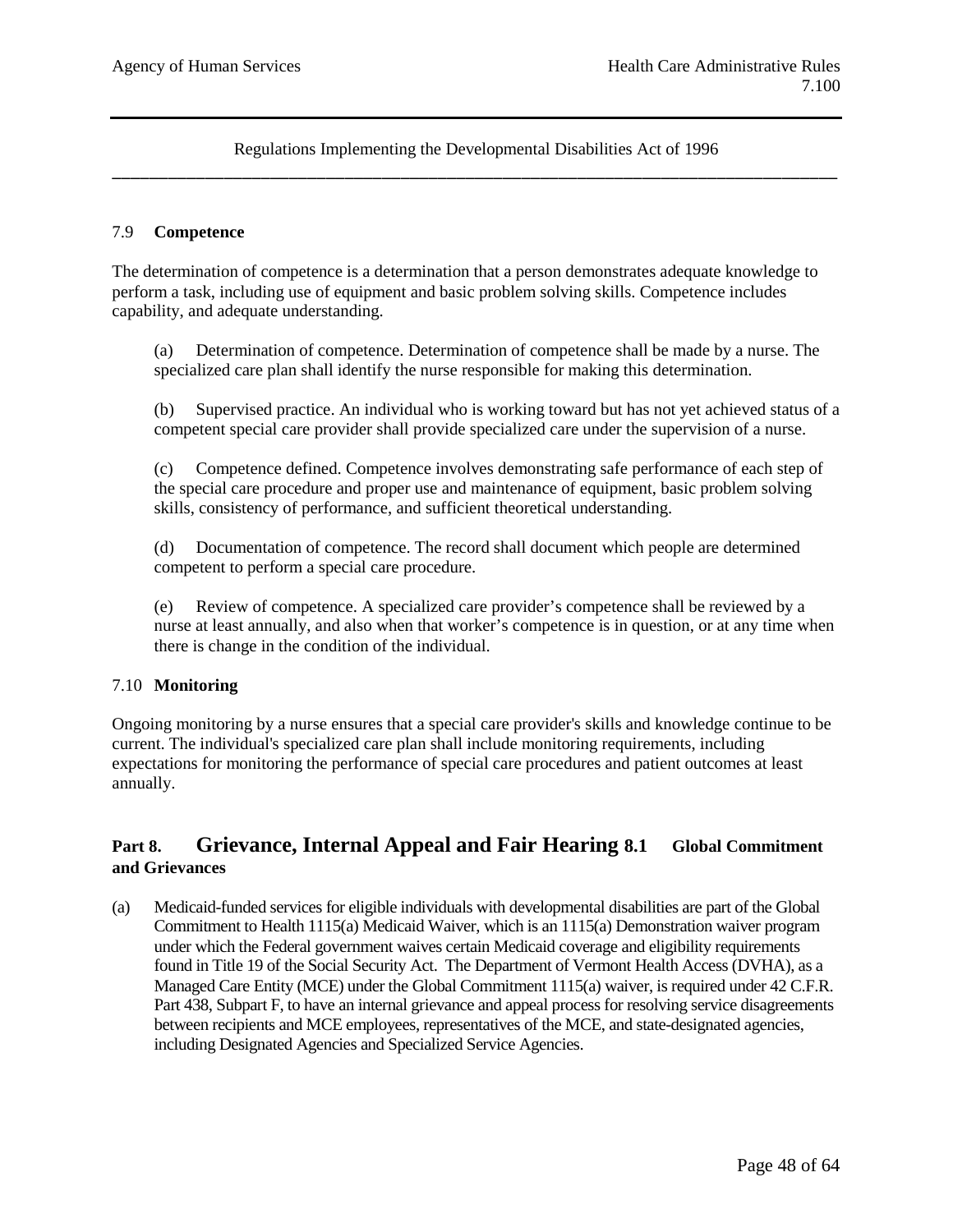(b) The MCE and any part of the MCE receiving funds for the provision of services under the Global Commitment to Health shall be responsible for resolving all grievances and all appeals initiated under these rules.

(c) Recipients and providers shall not be subject to retribution or retaliation for filing a grievance or an appeal with the MCE.

(d) Services funded with investments dollars are not included, as they are separate from the Global Commitment to Health waiver.

NOTE: A provider outside the network (i.e. not enrolled in Medicaid) cannot be reimbursed by Medicaid.

Note: Collaborative decisions of any type made by multi-disciplinary groups that include MCE and non-MCE members such as local interagency teams (LIT), the State Interagency Team (SIT), the State or Local Team for Functionally Impaired, and the Case Review Committee (CRC) are not actions of the MCE and therefore are not governed by these regulations.

### 8.2 **Definitions**

(a) "Action" means an occurrence of one or more of the following by the agency for which an internal agency appeal may be requested:

(1) Denial or limitation of authorization of a requested covered service or eligibility

for service, including the type, scope or level of service;

(2) Reduction, suspension or termination of a previously authorized covered service or a service plan;

(3) Denial, in whole or in part, of payment for a covered service;

(4) Failure to provide a clinically indicated, covered service, when the provider is a state agency, or a designated agency or a specialized service agency (DA/SSA);

(5) Failure to act in a timely manner when required by state rule;

(6) Denial of a recipient's request to obtain covered services outside the network.

(b) "Agency" for purposes of this section means a designated agency or a specialized service agency. In addition, a Supportive Intermediary Service Organization is considered an "agency" for the purposes of this section when making decisions about reductions or denials of services or funding.

(c) "Appeal" means a request for an internal review of an action by the Department or agency.

(d) "Decision maker" means the person or people empowered to make a decision under Sections 8.4 and 8.5.

(e) "Expedited Appeal" means an internal MCE appeal in an emergent situation in which taking the time for a standard resolution could seriously jeopardize the recipient's life, health or ability to attain, maintain, or regain maximum functioning.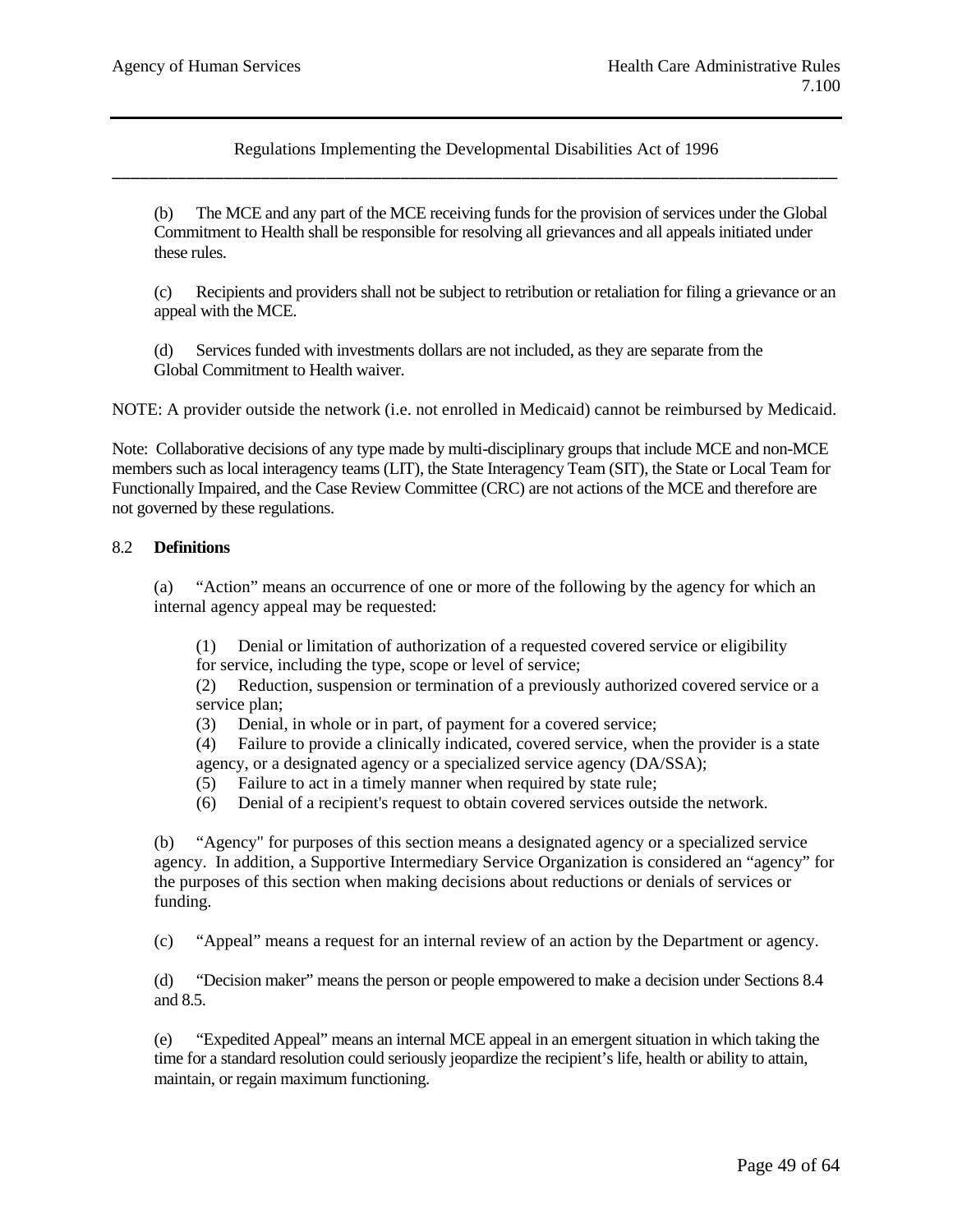(f) "Fair Hearing" means an appeal filed with the Human Services Board, whose procedures are specified in rules separate from the MCE grievance and appeal process.

(g) "Filed" or "notified" means personally delivered, or deposited in the U.S. mail with first class postage affixed.

(h) "Grievance" means an expression of dissatisfaction about any matter that is not an action. Possible subjects for a grievance include, but are not limited to, the quality of care or services provided, aspects of interpersonal relationships such as rudeness of a provider or employee, or failure to respect the recipient's rights. If a grievance is not acted upon within the timeframes specified in rule, the recipient may ask for an appeal under the definition above of an action as being a "failure to act in a timely manner when required by state rule." If a grievance is composed of a clear report of alleged physical harm or potential harm, the agency or Department will immediately investigate or refer to the appropriate investigatory body (fraud, malpractice, professional regulations board, Adult Protective Services).

(i) "Managed Care Entity" (MCE) means:

(1) The Department of Vermont Health Access (DVHA);

(2) Any state department with which DVHA has an Intergovernmental Agreement under the Global Commitment to Health 1115(a) waiver, excluding the Department of Education, that results in that department administering or providing services under the Global Commitment waiver (i.e. Department for Children and Families; Department of Disabilities, Aging and Independent Living; Department of Health; Department of Mental Health);

(3) A designated agency or a specialized services agency; and

(4) Any contractor authorizing service authorizations or performing prior authorizations on behalf of the MCE.

(j) "Network" means providers enrolled in the Vermont Medicaid program who are designated by the Commissioner of the Department of Disabilities, Aging and Independent Living and who provide services on an ongoing basis to recipients. It does not include a provider who enrolls on a one-time basis for the purpose of serving a specific recipient.

(k) "Provider" means a person, facility, institution, partnership or corporation licensed, certified or authorized by law to provide health care service to an individual during that individual's medical care, treatment or confinement. A provider cannot be reimbursed by Medicaid unless he/she is enrolled with Medicaid; however, a provider may enroll to serve only a specific beneficiary. A developmental home provider, employee of a provider, or an individual or family that manages services is not a provider for purposes of this rule.

(l) "Service" means a benefit 1) covered under the 1115(a) Global Commitment to Health waiver as set out in the Special Terms and Conditions approved by the Center for Medicare and Medicaid Services (CMS), 2) included in the State Medicaid Plan if required by CMS, 3) authorized by state rule or law, or 4) identified in the Intergovernmental Agreement between the Department of Vermont Health Access and Agency of Human Services departments or the Department of Education for the administration and operation of the Global Commitment to Health waiver.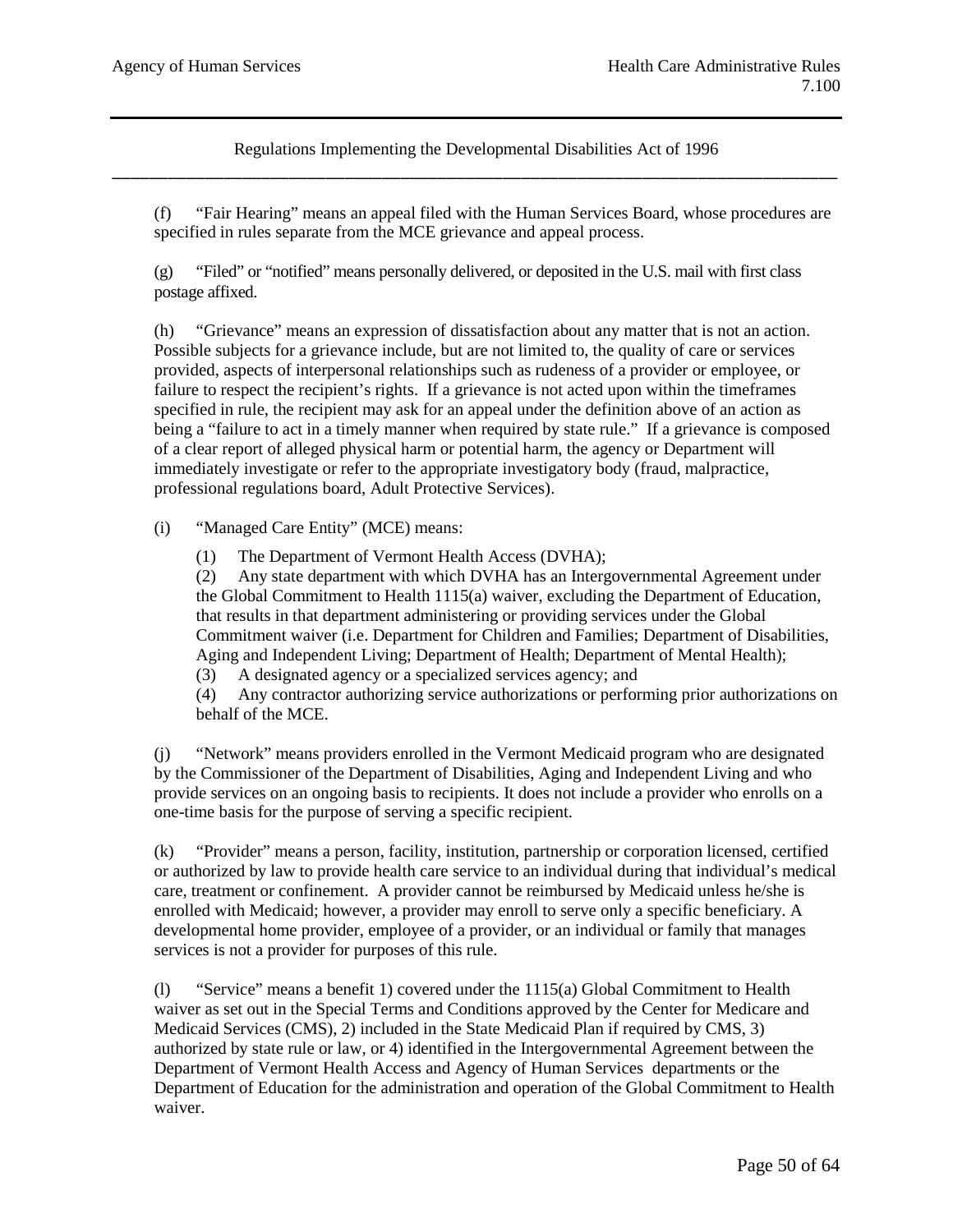#### 8.3 **Grievances**

(a) A grievance may be initiated by a recipient or the designated representative of a recipient. A grievance may be expressed orally or in writing.

(b) Grievances shall be filed within 60 days of the pertinent issue in order for the grievance to be considered. Staff members shall assist a recipient if the recipient or his or her representative requests such assistance.

(c) A written acknowledgement of a grievance shall be mailed within 5 calendar days of receipt by the MCE. The acknowledgement shall be made by the part of the MCE responsible for the service area that is the subject of the grievance. If the MCE decides the issue within the five-day time frame, it need not send separate notices of acknowledgement and decision. The decision notice is sufficient in such cases.

(d) Recipients or their designated representatives may withdraw grievances orally or in writing at any time. If a grievance is withdrawn orally, the withdrawal will be acknowledged by the MCE in writing within 5 calendar days.

(e) All grievances shall be addressed within 90 calendar days of receipt. The person making the decision shall provide the recipient with written notice of the disposition. The written notice shall include a brief summary of the grievance, information considered in making the decision, and the disposition. If the response is adverse to the recipient, the notice shall also inform the recipient of his or her right to initiate a grievance review with the MCE as well as information on how to initiate such review.

(f) If a grievance is decided in a manner adverse to the recipient, the recipient may request a review by the MCE within 10 calendar days of the decision. The review will be conducted by an individual who was not involved in deciding the grievance under review and is not a subordinate of the individual who decided the original grievance.

(g) The MCO shall acknowledge grievance review requests within 5 calendar days of receipt.

(h) The grievance review will assess the merits of the grievance issue(s), the process employed in reviewing the issue(s), and the information considered in making a final determination. The primary purpose of the review shall be to ensure that the grievance process has functioned in an impartial manner and that the response was consistent with the issues and/or facts presented. The recipient shall be notified in writing of the finding of the grievance review within 90 days.

(i) Although the disposition of a grievance is not subject to a fair hearing before the Human Services Board, the recipient may request a fair hearing for an issue raised that is appropriate for review by the Board, as provided by 3 V. S. A. § 3091 (a).

### 8.4 **Right to an internal MCE appeal**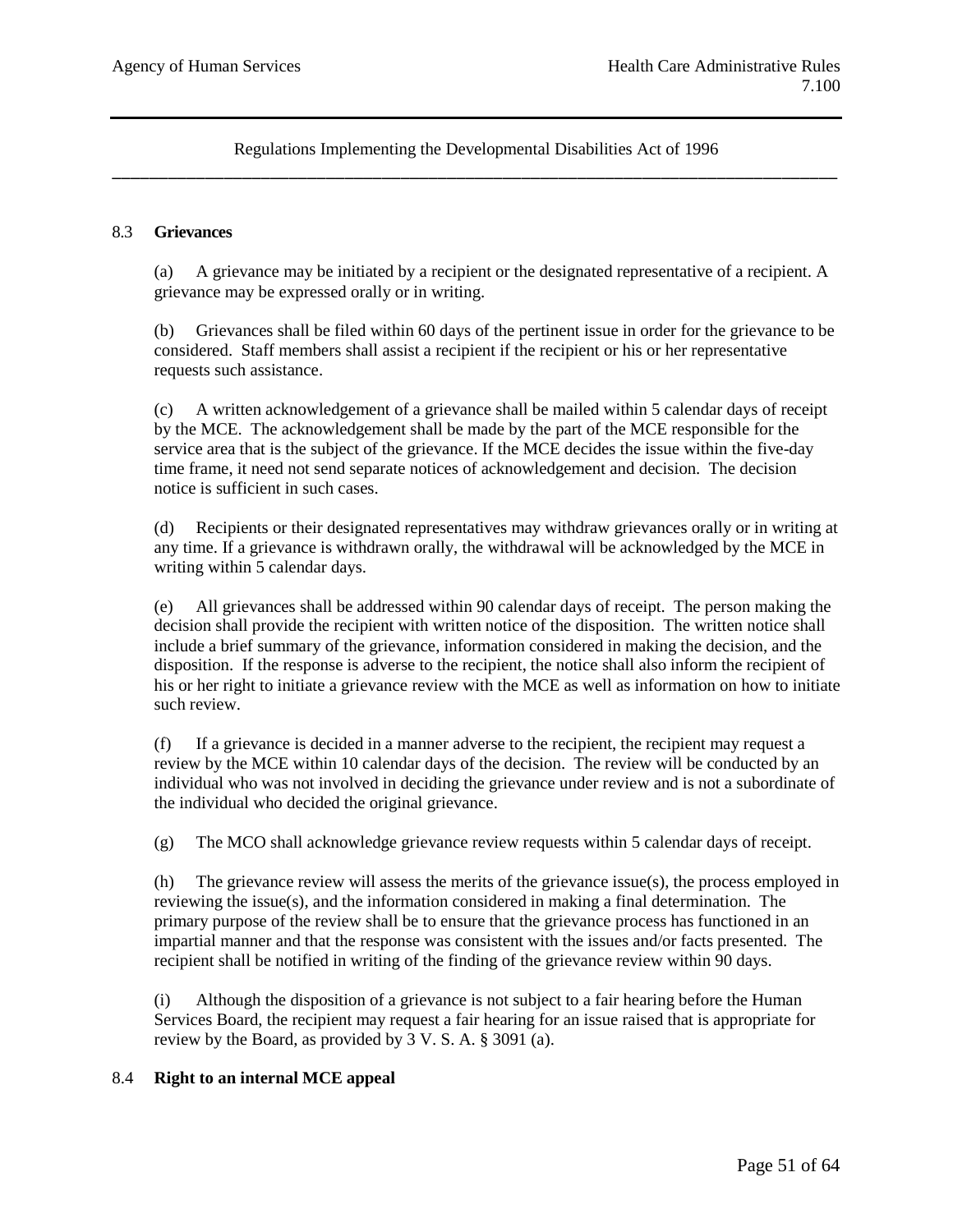(a) When the agency issues an action subject to appeal, including a decision to deny, reduce, or terminate eligibility, or deny, reduce, or terminate services, or when an agency fails to act within 45 days upon an application for services, it shall notify the applicant or recipient of the right to appeal. Notice shall be provided as described herein. In the event the agency fails to provide notice of appeal rights, the time limit for an applicant or recipient to submit an appeal shall be extended.

(b) An applicant or recipient may request an internal MCE appeal of an MCE action, and a fair hearing before the Human Services Board. An applicant or recipient may use the internal MCE appeal process while a fair hearing is pending or before a fair hearing is requested  $(8.11)$ , except when a benefit or service is denied, reduced or eliminated as mandated by federal or state law or rule, in which case the recipient cannot use the MCE appeal process and shall challenge the decision only by requesting a fair hearing.

(1) The agency shall notify the Department within one working day of receipt of the request for appeal. The agency and the Department shall render a final MCE decision. (2) The applicant or recipient shall have 30 calendar days from the date of the final MCE decision to request a fair hearing.

(c) An internal MCE appeal under this rule may only be filed regarding the denial of a service that is covered under Medicaid.

(d) If an applicant or recipient requests an internal MCE appeal regarding only a Medicaid eligibility or premium determination, the entity that receives the appeal will forward it to the Department for Children and Families (DCF), Economic Services Department. They will then notify the applicant or recipient in writing that the issue has been forwarded to and will be resolved by DCF. These appeals will not be addressed through the internal MCE appeal process and will be considered a request for fair hearing as of the date the MCE received it.

(e) Applicants or recipients may file requests for internal MCE appeals orally or in writing for any MCE action. Representatives of the applicant or recipient may initiate internal appeals only after a determination that the third party involvement is being initiated at the applicant's or recipient's request. Internal MCE appeals of actions shall be filed with the MCE within 90 calendar days of the date of the MCE notice of action. The date of the appeal, if mailed, is the postmark date. The internal MCE appeal process will include assistance by staff members of the MCE, as needed, for the applicant or recipient to initiate and participate in the appeal. Recipients shall not be subject to retribution or retaliation for appealing an MCE action.

(f) An initial applicant who files an appeal shall not receive benefits pending the appeal.

(g) Written acknowledgement of the internal MCE appeal shall be mailed within 5 calendar days of receipt by the part of the MCE that receives the appeal request. If a recipient files an appeal with the wrong entity, that entity will notify the recipient in writing in order to acknowledge the appeal. This written acknowledgement shall explain that the issue has been forwarded to the correct part of the MCE, identify the part to which it has been forwarded, and explain that the appeal will be addressed by that part of the MCE. This does not extend the deadline by which an internal MCE appeal shall be determined.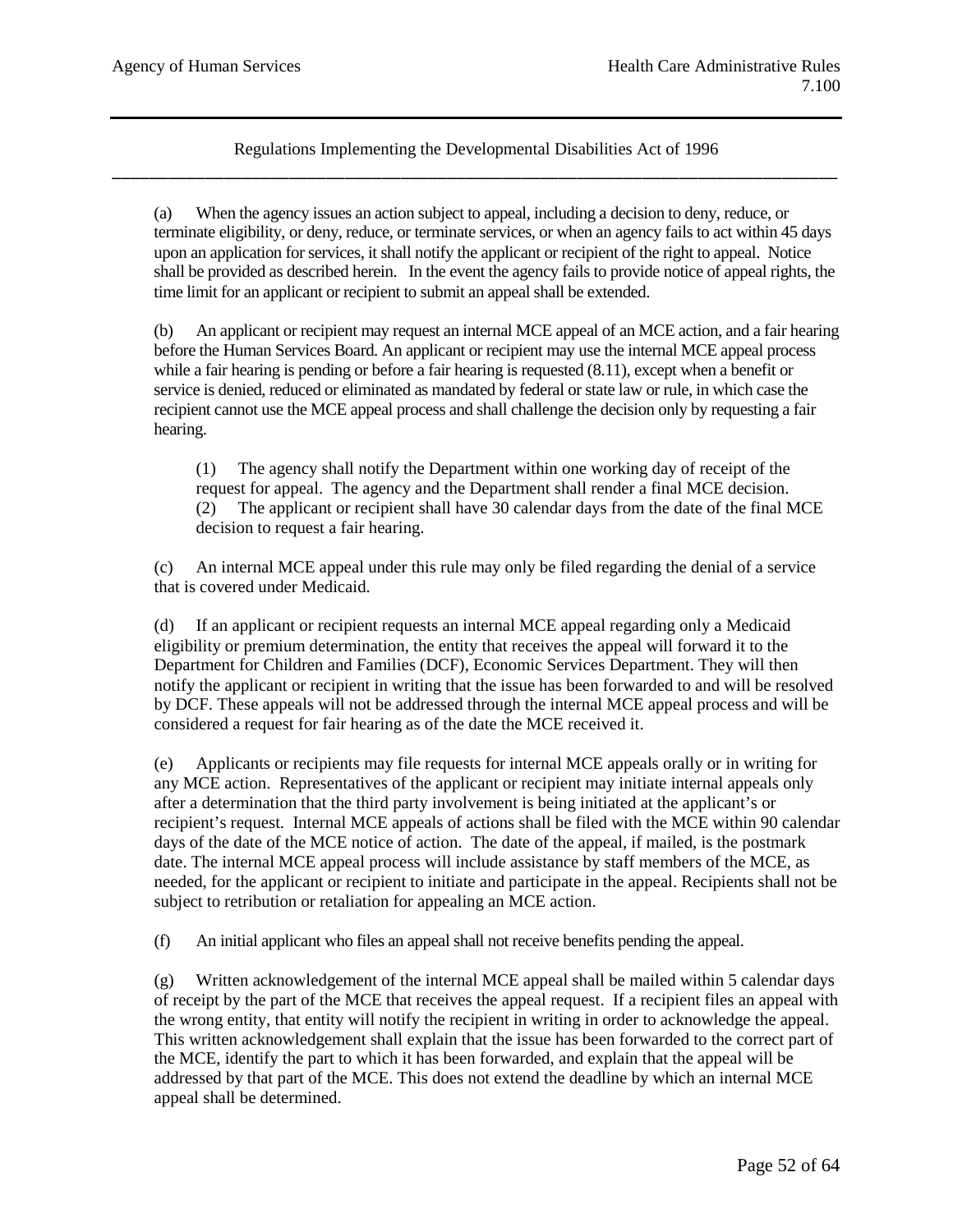(h) Recipients or their designated representatives may withdraw appeals orally or in writing at any time. If an appeal is withdrawn orally, the withdrawal will be acknowledged by the MCE in writing within 5calendar days.

(i) The recipient or his or her designated representative has the right to participate in person, by telephone or in writing in the meeting in which the MCE is considering the final decision regarding the internal MCE appeal. If the appeal involves an agency decision, a representative of the DA/SSA may also participate in the meeting. Recipients or their designated representative may submit additional information that supplements or clarifies information that was previously submitted and is likely to materially affect the decision. They will also be provided the opportunity to examine the case file, including medical records and other documents or records, prior to the meeting. Upon request, the MCE shall provide the recipient or his or her designated representative with all the information in its possession or control relevant to the internal appeal process and the subject of the internal appeal, including applicable policies or procedures and (to the extent applicable) copies of all necessary and relevant medical records. The MCE will not charge the recipient for copies of any records or other documents necessary to resolve the internal appeal.

(j) The individual who hears the internal MCE appeal shall not have made the decision that is subject to appeal and shall not be a subordinate of the individual who made the original decision.

(k) Internal MCE appeals shall be decided and written notice sent to the applicant or recipient within 45 calendar days of receipt of the appeal. The applicant or recipient shall be notified as soon as the appeal meeting is scheduled. Meetings will be held during normal business hours and, if necessary, the meeting will be rescheduled to accommodate individuals wishing to participate. If a meeting cannot be scheduled so that the decision can be made within the 45-day time limit, the time frame may be extended up to an additional 14 days, by request of the applicant or recipient or by the MCE if the extension is in the best interest of the applicant or recipient. If the extension is at the request of the MCE, it shall give the applicant or recipient written notice of the reason for the delay. The maximum total time period for the resolution of an internal MCE appeal, including any extension requested either by the applicant/recipient or the MCE, is 59 days. If a meeting cannot be scheduled within these timeframes, a decision will be rendered by the MCE without a meeting with the applicant or recipient, or the designated representative.

### 8.5 **Expedited internal MCE appeal requests**

(a) Expedited internal MCE appeals may be requested in emergent situations in which the recipient or designated representative indicates that taking the time for a standard resolution could seriously jeopardize the recipient's life or health or ability to attain, maintain, or regain maximum function. Requests for expedited appeals may be made orally or in writing with the MCE for any MCE actions subject to appeal. The MCE will not take any punitive action against a provider who requests an expedited resolution or supports a recipient's appeal.

(b) If the request for an expedited internal MCE appeal is denied because it does not meet the criteria, the MCE will inform the recipient that the request does not meet the criteria for expedited resolution and that the appeal will be processed within the standard 45-day time frame. An oral notice of the denial of the request for an expedited internal MCE appeal shall be promptly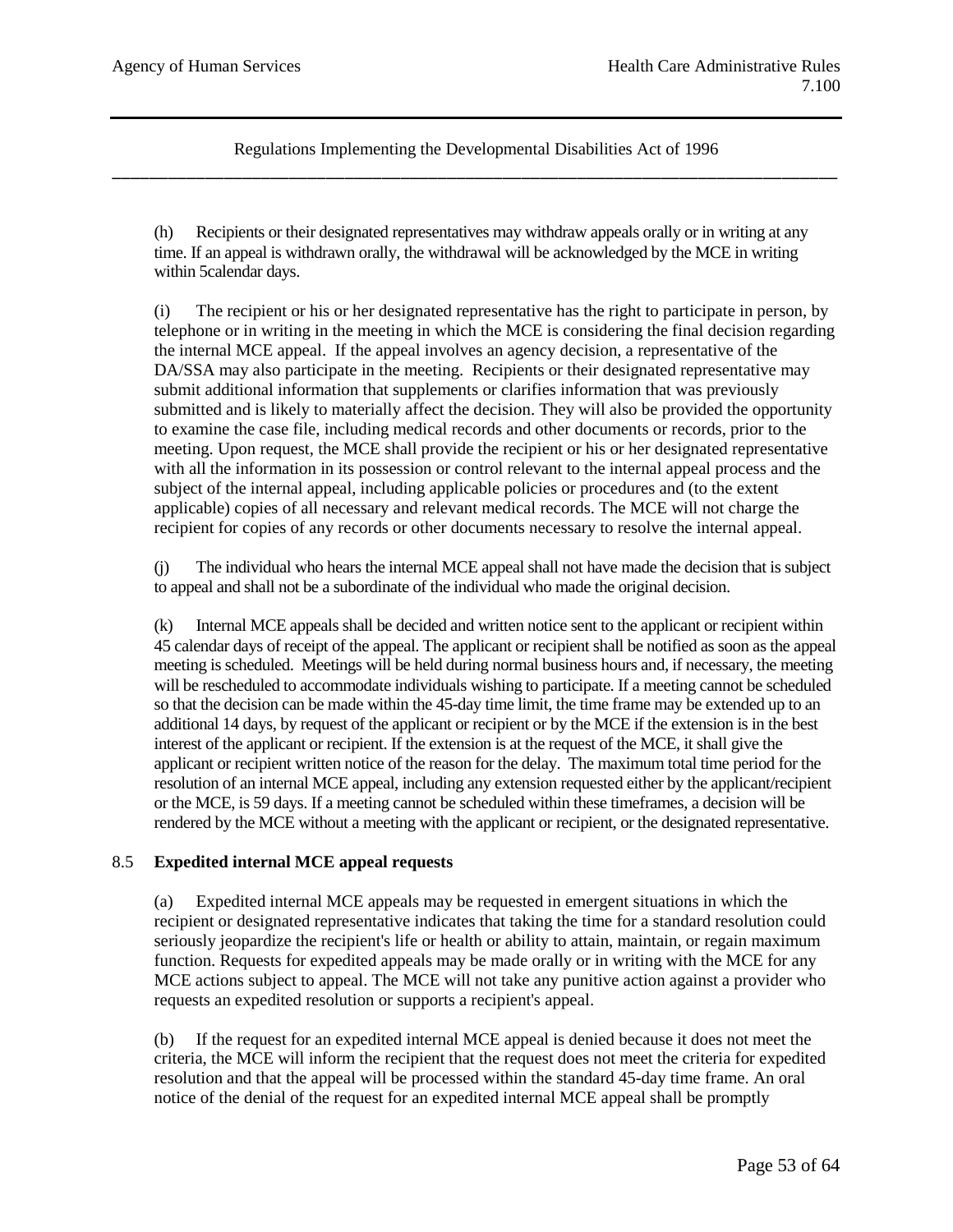communicated (within 2 calendar days) to the recipient and followed up within 2 calendar days of the oral notification with a written notice.

(c) If the expedited internal MCE appeal request meets the criteria for such appeals, it shall be resolved within 3 working days. If an expedited appeal cannot be resolved within 3 working days, the time frame may be extended up to an additional 14 calendar days by request of the recipient, or by the MCE if the extension is in the best interest of the recipient. If the extension is at the request of the MCE, it shall give the recipient written notice of the reason for the delay. An oral notice of the expedited appeal decision shall be promptly communicated (within 2 calendar days) to the recipient and followed up within 2 calendar days of the oral notification with a written notice. The written notice for any expedited internal MCE appeal determination shall include a brief summary of the appeal, the resolution, the basis for the resolution, and the recipient's right to request a fair hearing if not already requested.

## 8.6 **Participating provider decisions**

(a) Provider decisions shall not be considered MCE actions and are not subject to appeal using this process.

(b) A state agency shall be considered a provider if it provides a service that is:

- (1) Claimed at the Medicaid service matching rate;
- (2) Based on medical or clinical necessity; and
- (3) Not prior-authorized.

(c) Designated agencies/specialized service agencies (DA/SSA) are providers when their decisions do not affect recipient eligibility or services.

### 8.7 **Notices**

(a) The part of the MCE issuing a services decision that meets the definition of an action shall provide the recipient with written notice of its decision. In cases involving a termination or reduction of services, such notice of decision shall be mailed at least 11 days before the change will take effect. Where the decision is adverse to the recipient, the notice shall inform the recipient when and how to file an internal MCE appeal or fair hearing. In addition, the notice shall inform the recipient that he or she may request that covered services be continued without change as well as the circumstances under which the recipient may be required to pay the costs of those services pending the outcome of any internal MCE appeal or fair hearing.

(b) The agency shall provide notice, including reference to the applicable policy or citation the action is based on, as described in Sections 4.7, 4.12, 4.14, 4.15 and throughout Part 8, to an applicant or recipient of the rights provided in the Developmental Disabilities Act, 18 V.S.A. §§ 8727 (a) and 8728, and any other rights under state and federal law, as well as the right of grievance.

All agencies and the Department shall post notices of the right to appeal and the procedure for appealing or initiating a grievance within the public areas of the agency. The Department shall provide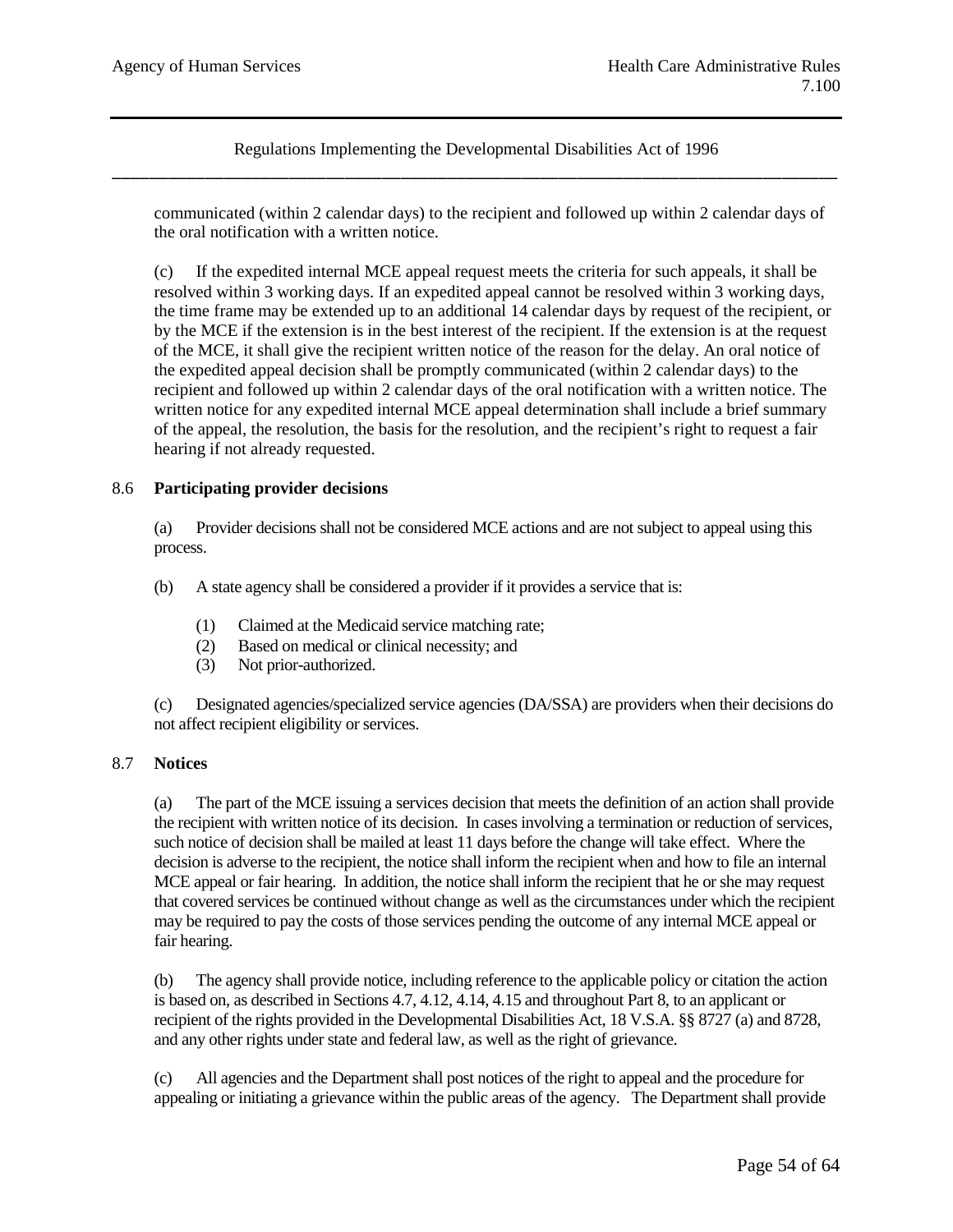such notices for posting, which shall include telephone numbers for receiving help in initiating a grievance, appeal, or fair hearing request.

#### 8.8 **Continued services**

(a) If requested by the recipient, services shall be continued during an appeal regarding a Medicaidcovered service termination, suspension or reduction under the following circumstances:

(1) The appeal was filed in a timely manner, meaning before the effective date of the proposed action;

(2) The recipient has paid any required premium(s) in full; and

(3) The appeal involves the termination, suspension or reduction of a previously-authorized course of treatment or services plan.

(b) Where properly requested, a service shall be continued until any one of the following occurs:

(1) The recipient withdraws the appeal;

(2) Any limits on the cost, scope or level of service, as stated in law or rule, have been reached;

(3) The MCE issues an appeal decision adverse to the recipient, and the recipient does not request a fair hearing within the applicable time frame;

(4) A fair hearing is conducted and the Human Services Board issues a decision adverse to the recipient; or

(5) The time period or service limits of a previously authorized service has been met.

(c) Continuation of benefits without change does not apply when the appeal is based solely on a reduction, suspension or elimination of a benefit or service required by federal or state law or rule affecting some or all recipients, or when the decision does not require the minimum advance notice as specified in Medicaid Rule 4150.

(d) Recipients may waive their right to receive continued benefits pending appeal.

### 8.9 **Recipient liability**

(a) A recipient may be liable for the cost of any services provided after the effective date of the reduction or termination of service or the date of the timely appeal, whichever is later.

(b) The MCE may recover from the recipient the value of any continued benefits paid during the appeal period when the recipient withdraws the appeal before the relevant internal MCE appeal or fair hearing decision is made, or following a final disposition of the matter in favor of the MCE. Recipient liability will occur only if an internal MCE appeal, fair hearing decision, secretary's reversal and/or judicial opinion upholds the adverse determination, and the MCE also determines that the recipient should be held liable for service costs.

(c) If the provider notifies the recipient that a service may not be covered by Medicaid, the recipient can agree to assume financial responsibility for the service. If the provider fails to inform the recipient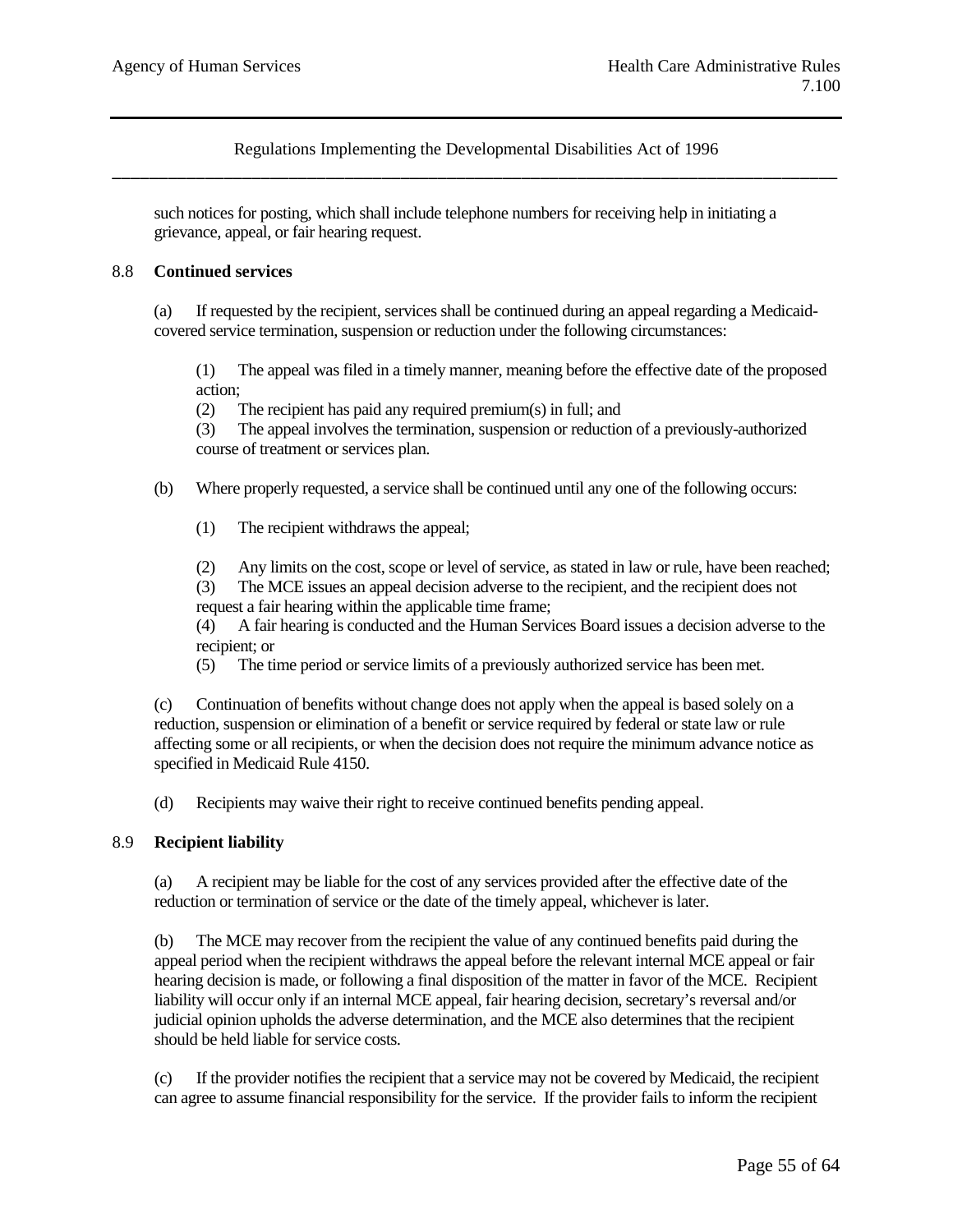that a service may not be covered by Medicaid, the recipient is not liable for payment. Benefits will be paid retroactively for recipients who assume financial responsibility for a service and who are successful on such service coverage appeal.

### 8.10 **Appeals regarding proposed services**

(a) If an appeal is filed regarding a denial of service eligibility, the MCE is not required to initiate service delivery.

(b) The MCE is not required to provide a new service or any service that is not a Medicaid-covered service while a fair hearing determination is pending.

### 8.11 **Fair hearing**

(a) A recipient may use the MCE internal appeal process and be entitled to a fair hearing before the Human Services Board. Fair hearings or internal MCE appeals shall be filed within 90 days of the date the notice of action was mailed by the MCE, or if not mailed, within 90 days after the action occurred. A request for a fair hearing challenging an MCE internal appeal decision shall be made within 90 days of the date of the original notice of the MCE internal appeal decision, or within 30 days of the date the MCE internal appeal decision was mailed. If the recipient's original request for an MCE internal appeal was filed before the effective date of the adverse action, the recipient has requested continuing benefits before the effective date of the adverse action, and the recipient has paid in full any required premium(s), the recipient's services will continue consistent with Section 8.8.

The Department shall have standing to be a party to any request for fair hearing filed with the Human Services Board.

(1) Appeals to the Human Services Board shall be conducted in accordance with the rules governing the conduct of fair hearings by the Human Services Board, 3 V.S.A. Section 3091. (2) The fair hearing officer shall assure that the person with a developmental disability has access to legal representation, if desired.

(3) The fair hearing officer may order an independent evaluation at no cost to the person with a developmental disability if he or she finds that it would aid in resolution of the issue on appeal.

(c) The Human Services Board may reverse or modify a decision of the Department or an agency only if the decision is inconsistent with the System of Care Plan and the rules and policies of the Department. The Human Services Board shall not reverse a decision of the MCE if the decision is consistent with the System of Care Plan and the rules and policies of the Department, unless the Board finds that the System of Care Plan rules, or policies of the Department conflict with state or federal law.

(d) The Secretary of the Agency of Human Services shall review all decisions and orders of the Human Services Board in accordance with 18 V.S.A. §8727 (b) (2).

## **Part 9. Training**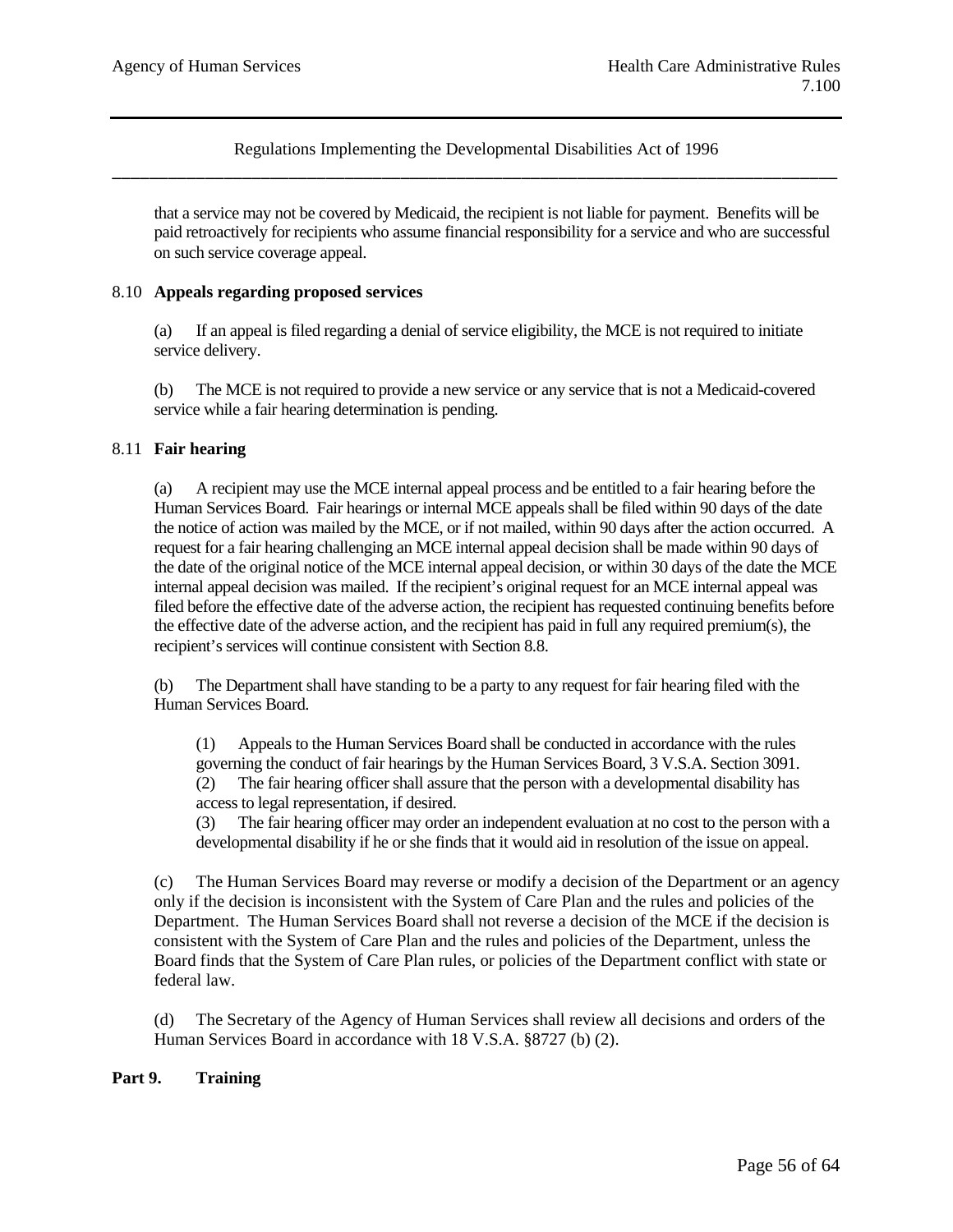#### 9.1 **Purpose**

Training is an ongoing process that helps ensure safety and quality services and reflects the principles of services of the Developmental Disabilities Act of 1996, generally accepted best practices, and promising practices and the priorities of the *System of Care Plan* and these regulations.

#### 9.2 **Standards**

(a) The Division shall develop training standards and periodically update them to ensure that workers:

(1) Understand the values and philosophy underlying services and supports;

(2) Acquire skills necessary to address the individual needs of the recipient for whom they provide services and support;

(3) Acquire skills to implement the principles and purposes of the Developmental Disabilities Act of 1996; and

(4) Are exposed to best and promising practices in supporting individuals with developmental disabilities.

(b) In developing the standards the Division shall endeavor to involve individuals with developmental disabilities and their families in the design, delivery, and evaluation of training.

### 9.3 **Agency and Supportive Intermediary Support Organization responsibilities**

(a) Each agency shall adopt and implement a training plan which ensures adherence to the following minimum standards:

(1) Workers compensated with funds paid or administered by the agency shall receive preservice and in-service training or have knowledge and skills in the areas addressed by preservice and in-service training consistent with Department and Division standards and these regulations.

(2) Workers, on an ongoing basis, shall have opportunities to broaden and develop their skills and knowledge in the following areas:

- (A) Best and promising practices;
- (B) Values including:

The principles of supporting people to have valued roles in their community including:

- The dignity of valued roles
- Sharing ordinary places
- Making choices and the dignity of risk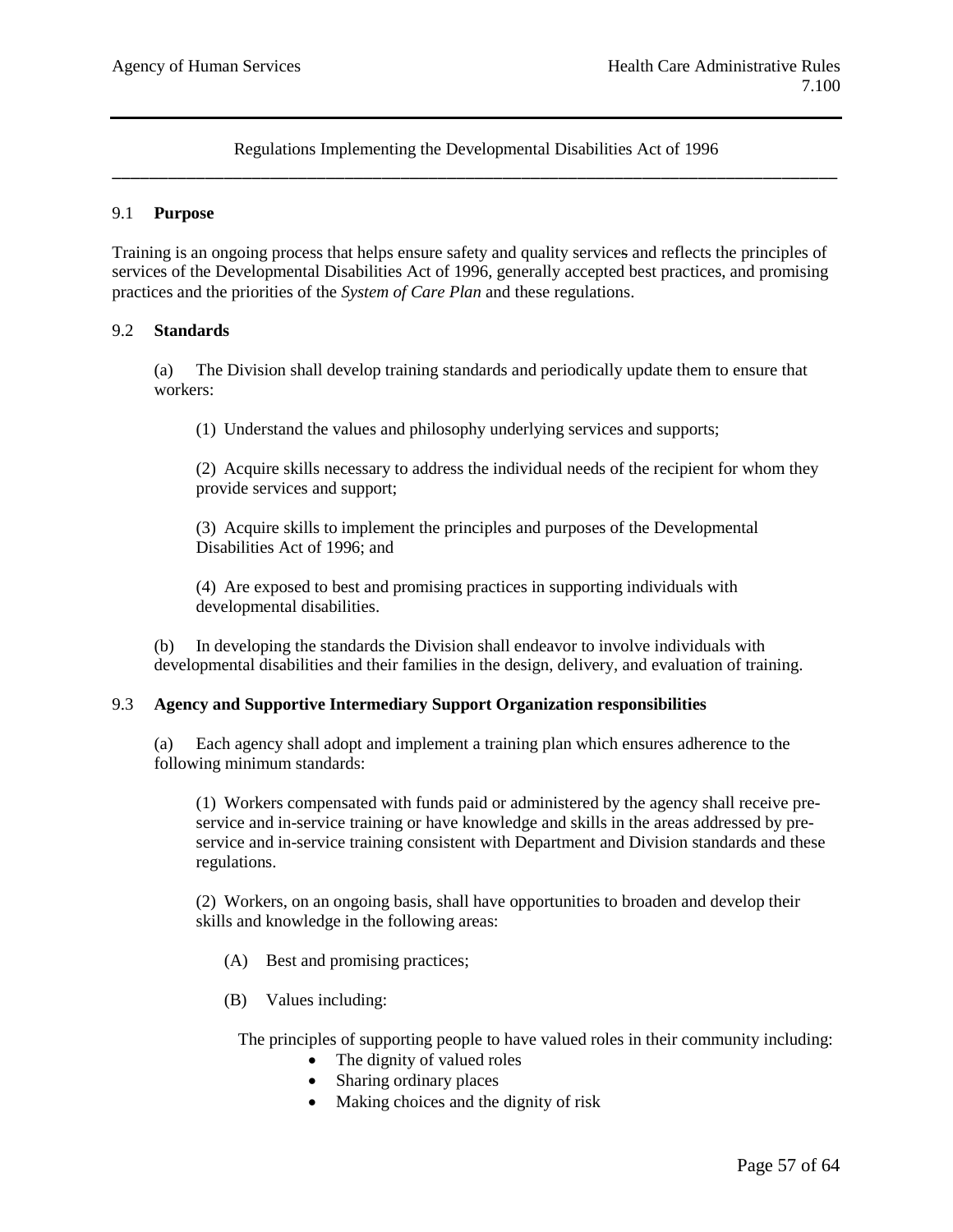- Relationships in living a full life
- Making contributions to others

The principles of person-centered thinking including:

- How to respectfully address significant issues of health or safety while supporting choice
- How to sort what is important for people from what is important to the people we support
- How rituals and routines play a role in what is important to the people we support
- The importance of having power with rather than power over the people we support;
- (C) Current and emerging worker responsibilities; and
- (D) Current and emerging needs of the individual.

(b) The training plan shall be written and based on the agency's assessment of its ability and capacity to meet the needs of the people it serves, the local *System of Care Plan*, and the training needs of its staff and board members.

- (c) The training plan shall be updated as needed but at least every three years.
- (d) Each agency, and Supportive ISO shall:

(1) Have a system to verify that all workers compensated with funds administered or paid by the organization have received pre-service and in-service training in accordance with these regulations, or have knowledge and skills in the areas addressed by pre-service and in-service training.

(2) Make pre-service and in-service training available to all workers at no cost to the family or recipient.

(3) Involve people with disabilities and their families in the design, delivery, and evaluation of training and invite them to participate in training.

(4) Have a system to verify that all workers have been told about and understand the requirement to report abuse and neglect of children to the DCF, and abuse, neglect and exploitation of vulnerable adults to APS.

(e) Each agency and Supportive ISO shall:

(1) Inform each person that self/family-manages services or share-manages services about the recipients or family's responsibility for ensuring that all workers receive pre-service and in-service training in accordance with these regulations.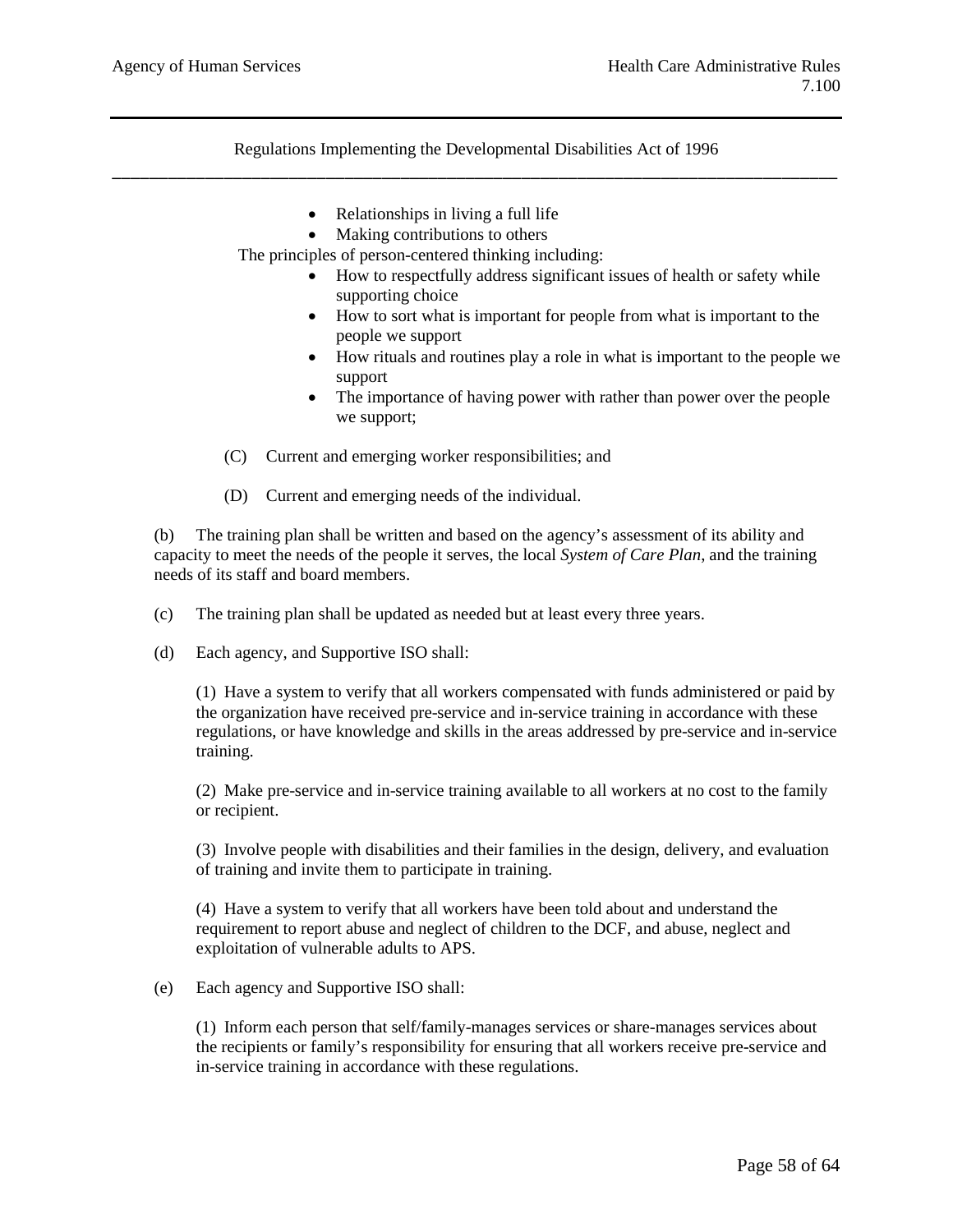> (2) Inform each person that self/family-manages or share-manages services about the availability of pre-service and in-service training at no cost to the family.

#### 9.4 **Pre-service training**

Before working alone with an individual who receives support funded by the Department, each worker shall be trained and demonstrate knowledge in (a) through (e) of this section. The employer of record, whether recipient, family, shared living provider or agency, is responsible for providing or arranging for this training for their workers. The agency or Supportive ISO is responsible for verifying that the employer of record has provided or arranged for this training.

(a) Abuse reporting requirements:

(1) The requirements of Vermont law to report suspected abuse or neglect of children; and

(2) The requirements of Vermont law to report suspected abuse, neglect, or exploitation of vulnerable adults.

- (b) Health and Safety:
	- (1) Emergency procedures, including where to locate the emergency fact sheet;
	- (2) What to do if the individual is ill or injured;
	- (3) Critical incident reporting procedures; and
	- (4) How to contact a supervisor or emergency on-call staff.

(c) Individual specific information. (The provisions of this subsection apply each time a worker works with a different individual or family.)

(1) Whether the individual has a guardian, and how to contact the guardian;

(2) The individual's behavior, including the individual's specific emotional regulation support requirements and behaviors which could place the person or others at risk;

- (3) Health and safety needs of the individual;
- (4) How to communicate with the individual; and
- (5) The individual's ISA, including the amount of supervision the individual requires.
- (d) Values:
	- (1) Individual rights;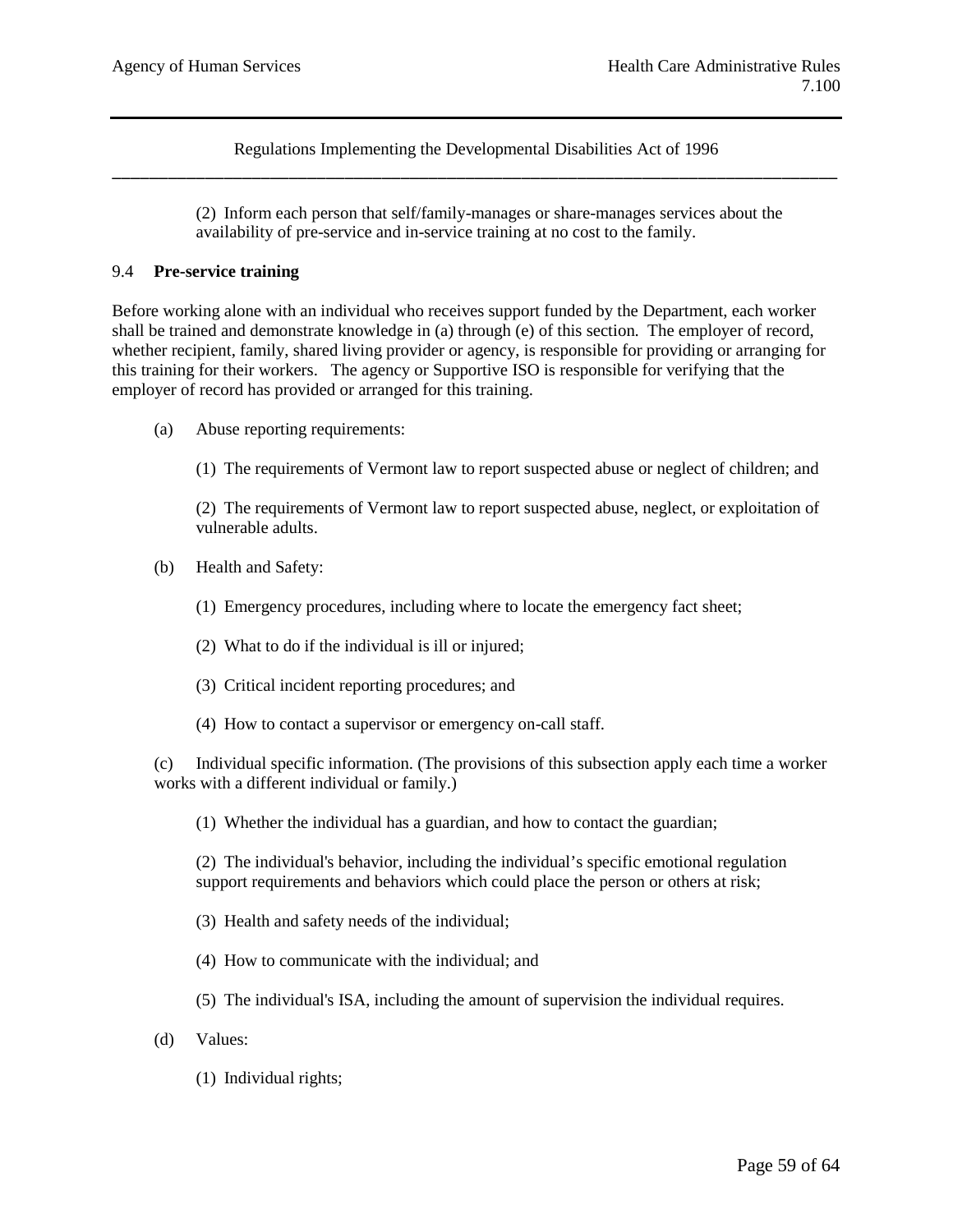- (2) Confidentiality;
- (3) Respectful interactions with individuals and their families; and
- (4) Principles of service contained in the Developmental Disabilities Act of 1996.
- (e) How to access additional support, training, or information.

#### 9.5 **In-service training**

(a) Within three months of being hired or entering into a contract, workers shall be trained in and demonstrate the knowledge and skills necessary to support individuals in (a)(1) and (2) of this section. Workers shall be trained in or demonstrate knowledge and skills necessary to support individuals, in  $(a)(3)$  and  $(4)$  of this section. The employer of record, whether recipient, family, shared living provider or agency, is responsible for providing or arranging for this training for their workers. The agency or Supportive ISO is responsible for verifying that the employer of record has provided or arranged for this training.

(1) The worker's role in developing and implementing the ISA, including the role and purpose of the ISA, and working as part of a support team;

(2) The skills necessary to implement the recipient's ISA (including facilitating inclusion, teaching and supporting new skills, supporting communication). For self/family-managed services, the employer of record is responsible for providing or arranging for this training for their workers. For share-managed services and respite the agency is responsible to ensure the employer of record has provided the training and the worker demonstrates knowledge in the areas trained;

(3) Vermont's developmental disabilities service system (including Department policies and procedures) and agency policies and procedures as relevant to their position in order to carry out their duties; and

(4) Basic first aid.

(b) Workers shall be trained in blood-borne pathogens and universal precautions within time frames required by state and federal law.

### 9.6 **Exception for emergencies**

(a) For the purposes of this section, "emergency" means an extraordinary and unanticipated situation of fewer than 72 consecutive hours.

(b) In an emergency, if the unavailability of a trained worker creates a health or safety risk for the individual, a worker who has not received pre-service training or demonstrated knowledge in all pre-service areas may be used for up to 72 hours after the worker first begins to work with the individual in response to the emergency, as long as essential information about the individual is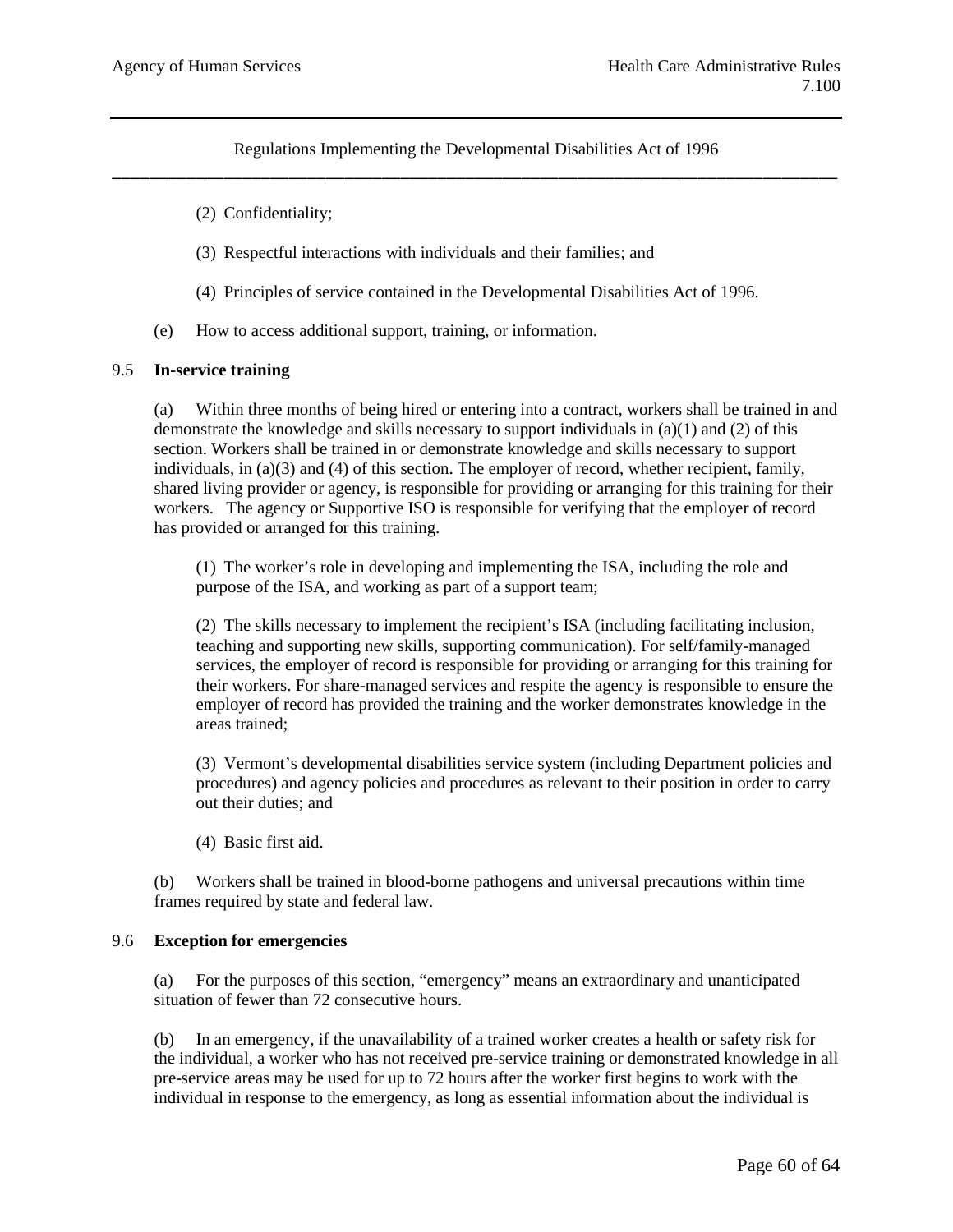communicated to the worker and he or she has immediate access to all the documents and information covering all areas of Pre-service training (see Section 9.4).

 (c) This exception does not apply to workers performing special care procedures. All requirements in section 7 of these regulations must be met prior to staff performing special care procedures.

## **Part 10. Certification of Providers**

### 10.1 **Purpose of certification**

In order to receive funds administered by the Department to provide services or supports to people with developmental disabilities, providers shall be certified to enable the Department to ensure that an agency can meet certain standards of quality and practice.

#### 10.2 **Certification status**

(a) To meet certification standards, an agency must:

(1) Meet the standards for designation as a DA or SSA (see *Administrative Rules on Agency Designation*);

(2) Meet the Department's *Quality Standards for Services* (section 10.5); and

(3) Provide services and supports that foster and adhere to the Principles of Service (See 18 V.S.A. §8724) and the Rights guaranteed by the Developmental Disabilities Services Act (See 18 V.S.A. §8728).

(b) Current providers. Any agency receiving Department funds on the effective date of these regulations is presumed to be certified.

(c) New provider. A new provider that wishes to be certified by the Department shall first establish that it meets the standards for designation. Upon being designated, an organization shall apply in writing to the Department for certification. The application shall include policies, procedures, and other documentation demonstrating that the organization is able to meet the quality standards for certification contained in section 10.5 and provide services and supports that foster and adhere to the Principles of Service (See 18 V.S.A. §8724) and the Rights guaranteed by the Developmental Disabilities Services Act (See 18 V.S.A. §8728).

(d) Providers that are not designated shall not be certified.

(e) If a certified provider loses its designation status, the provider is automatically de-certified.

(f) The Department shall send the applicant a written determination within 30 days after receiving an application for certification. In order to receive funds administered by the Department, an organization must be certified and have a Master Grant Agreement with the AHS.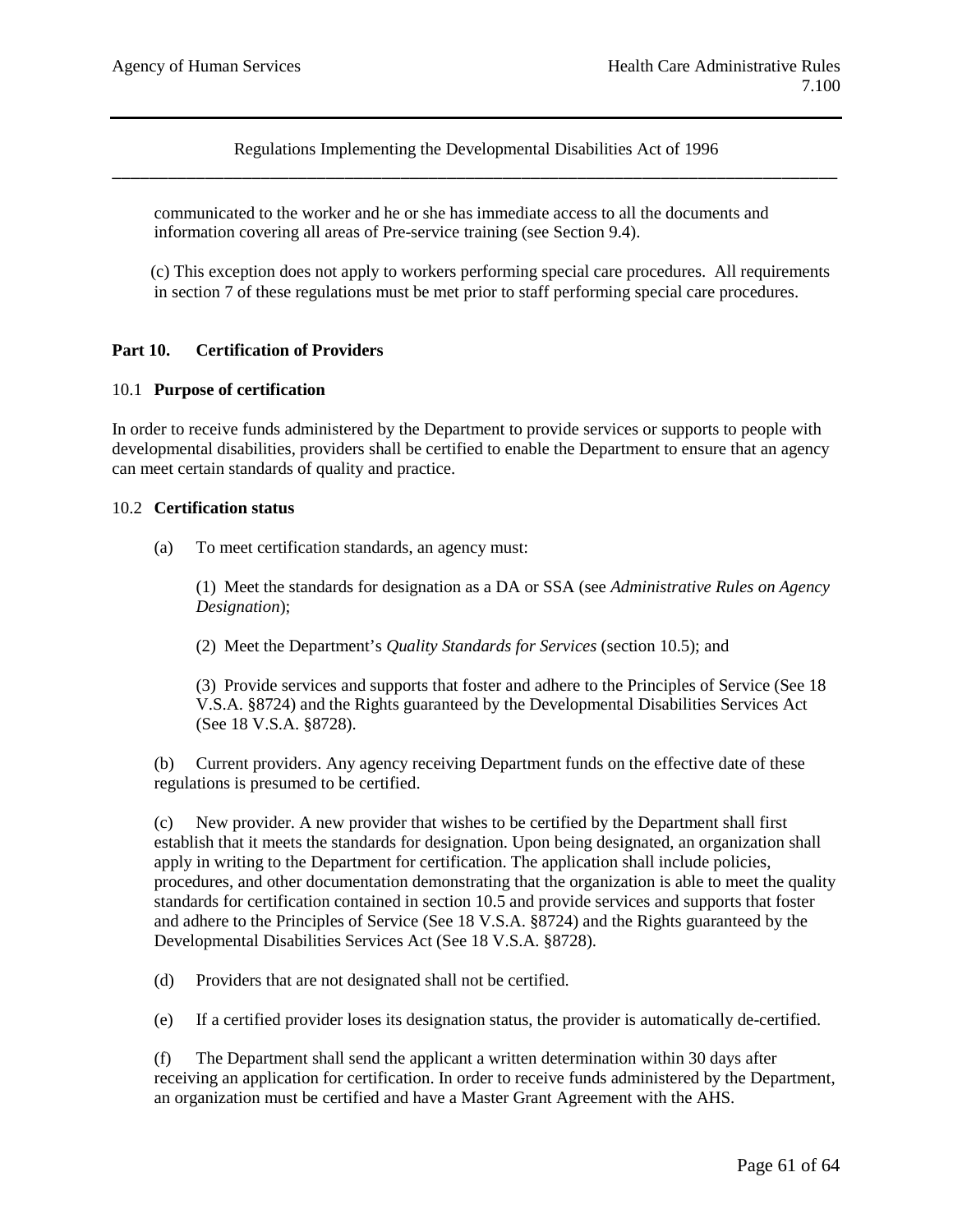### 10.3 **Monitoring of certification**

The Department shall monitor certified providers through a variety of methods including, but not limited to, quality reviews, other on-site visits, review of critical incident reports and mortality reviews, investigation of complaints from recipients and the public, input from Department staff and staff or employees of other departments of AHS.

#### 10.4 **Services available regardless of funding source**

(a) Any services or supports which are provided to people who are eligible for Medicaid shall be made available on the same basis to people who are able to pay for the services or who have other sources of payment.

(b) The rate charged to recipients who are able to pay for services or who have payment sources other than Medicaid shall be the same as the rate charged to Medicaid-eligible recipients, *except that* the rate may be discounted to reflect lower administrative or implementation costs, if any, for non-Medicaid recipients. If a provider establishes a sliding fee scale for such services, the provider shall have a source of funding (such as United Way, state funds, donated services) for the difference between the cost of providing the service and the fee charged.

(c) Any services not funded by Medicaid may be made available in accordance with a sliding fee schedule.

### 10.5 **Quality standards for services**

To be certified, an agency shall provide or arrange for services that achieve the following outcomes as specified in *Guidelines for the Quality Review Process of Developmental Disabilities Services.* 

- (a) Respect: Individuals feel that they are treated with dignity and respect.
- (b) Self Determination: Individuals direct their own lives.
- (c) Person Centered: Individuals' needs are met, and their strengths and preferences are honored.

(d) Independent Living: Individuals live and work as independently and interdependently as they choose.

(e) Relationships: Individuals experience positive relationships, including connections with family and their natural supports.

- (f) Participation: Individuals participate in their local communities.
- (g) Well-being: Individuals experience optimal health and well-being.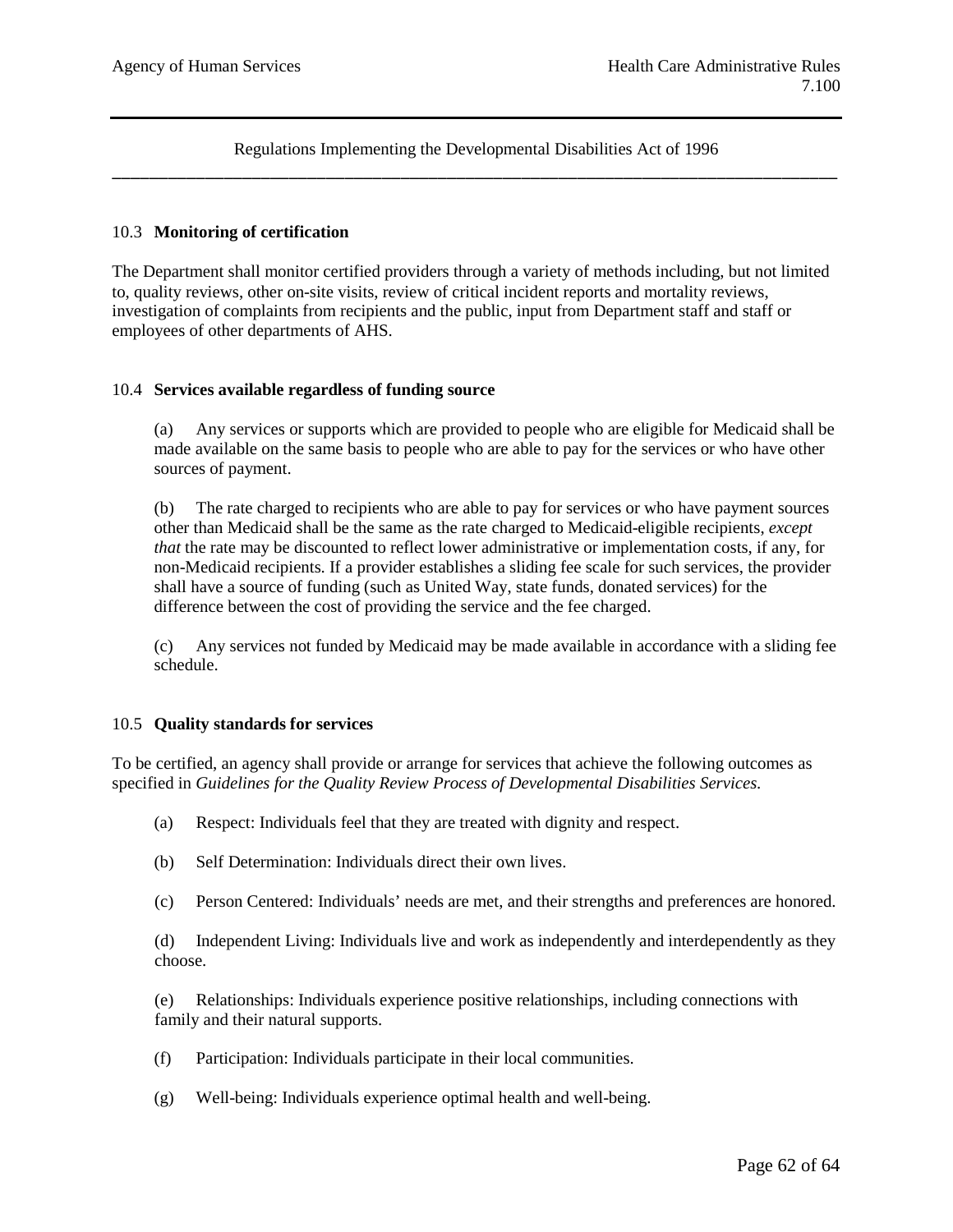- (h) Communication: Individuals communicate effectively with others.
- (i) System Outcomes.

### 10.6 **Status of non-designated providers**

(a) Any non-designated entity or organization that provides services or supports to individuals with funds administered by the Department must be a subcontractor of an agency. This requirement does not apply to persons employed as independent direct support providers. The decision to subcontract with an entity or organization is at the discretion of the agency.

(b) The Department quality service reviews shall be responsible for including people served by subcontracted providers to verify that they meet quality review standards.

(c) Any subcontract shall contain provision for operations in accordance with all applicable state and federal policies, rules, guidelines and regulations that are required of agencies.

(d) Agencies shall require the following through all of its subcontracts: reserve the right to conduct inquiries or investigations without prior notification in response to incidents, events or conditions that come to its attention that raise concerns as to person-specific allegations regarding safety, quality of supports, the well-being of people who receive services or any criminal action. Further, the Department may conduct audits without advanced notice.

(e) Having a subcontract does not terminate an agency receiving funds under Vermont's Medicaid program from its responsibility to ensure that all activities and standards under their Master Grant Agreement with AHS are carried out by their subcontractors.

### **Part 11. Evaluation and Assessment of the Success of Programs**

The Department shall evaluate and assess the success of programs using the following processes:

(a) The review of services provision as outlined in the *Guidelines for Quality Review of Developmental Disabilities Services* as well as those processes outlined in Appendix B of the quality review guidelines *Sources of Quality Assurance and Protection for Citizens with Developmental Disabilities;*

(b) The designation process for DA and SSAs as outlined in the *Administrative Rules on Agency Designation;*

(c) Review of the data reported by agencies on required performance measures and monitoring of